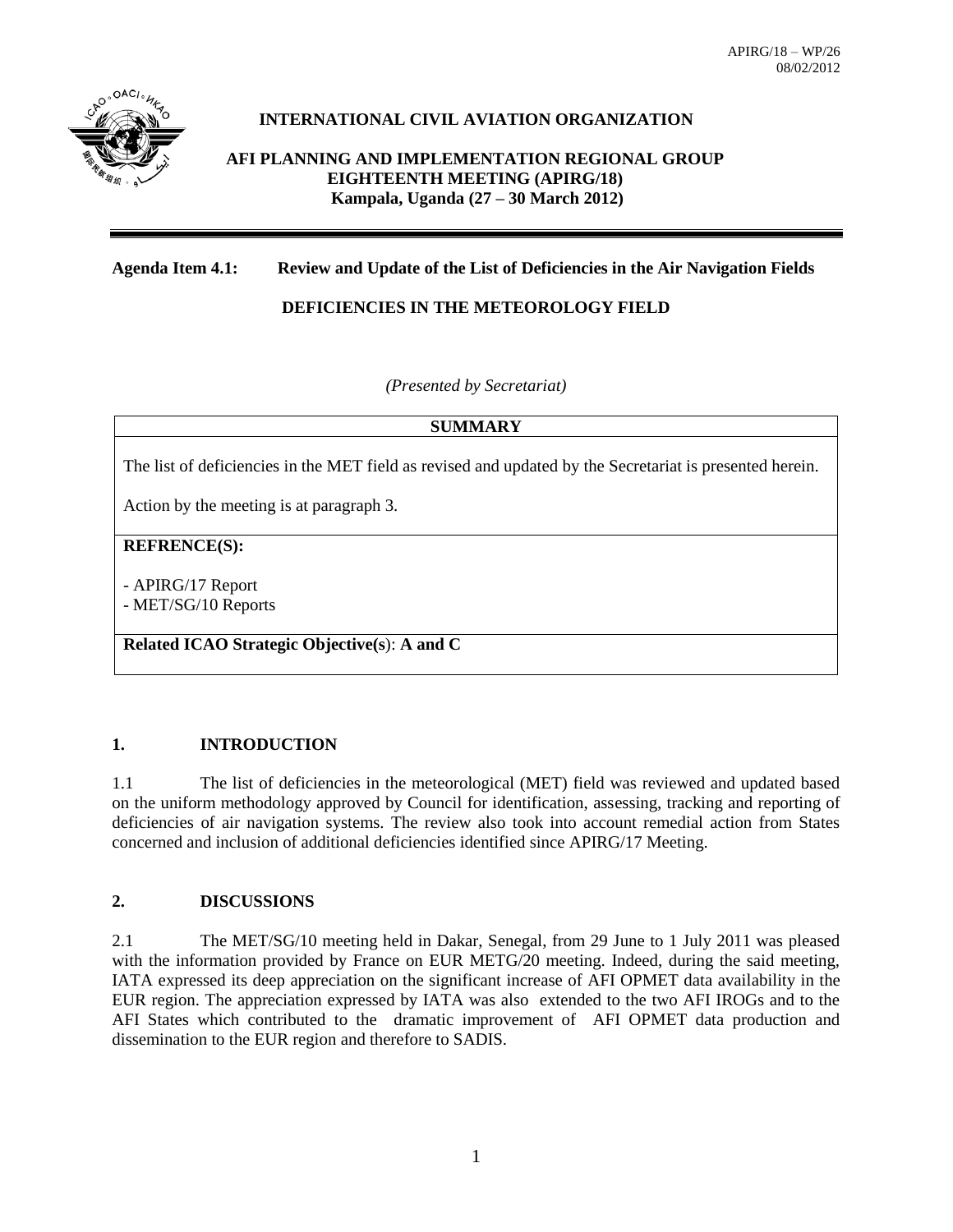# **3. ACTION BY THE MEETING**

- 2.1 The meeting is invited to:
	- a) note the information in this paper;
	- b) review the list of deficiencies and actions thereon taken so far and decide on the safety impact and prioritization of each item of deficiency as well as on other factors according to the uniform methodology; and
	- c) adopt it for further action.

------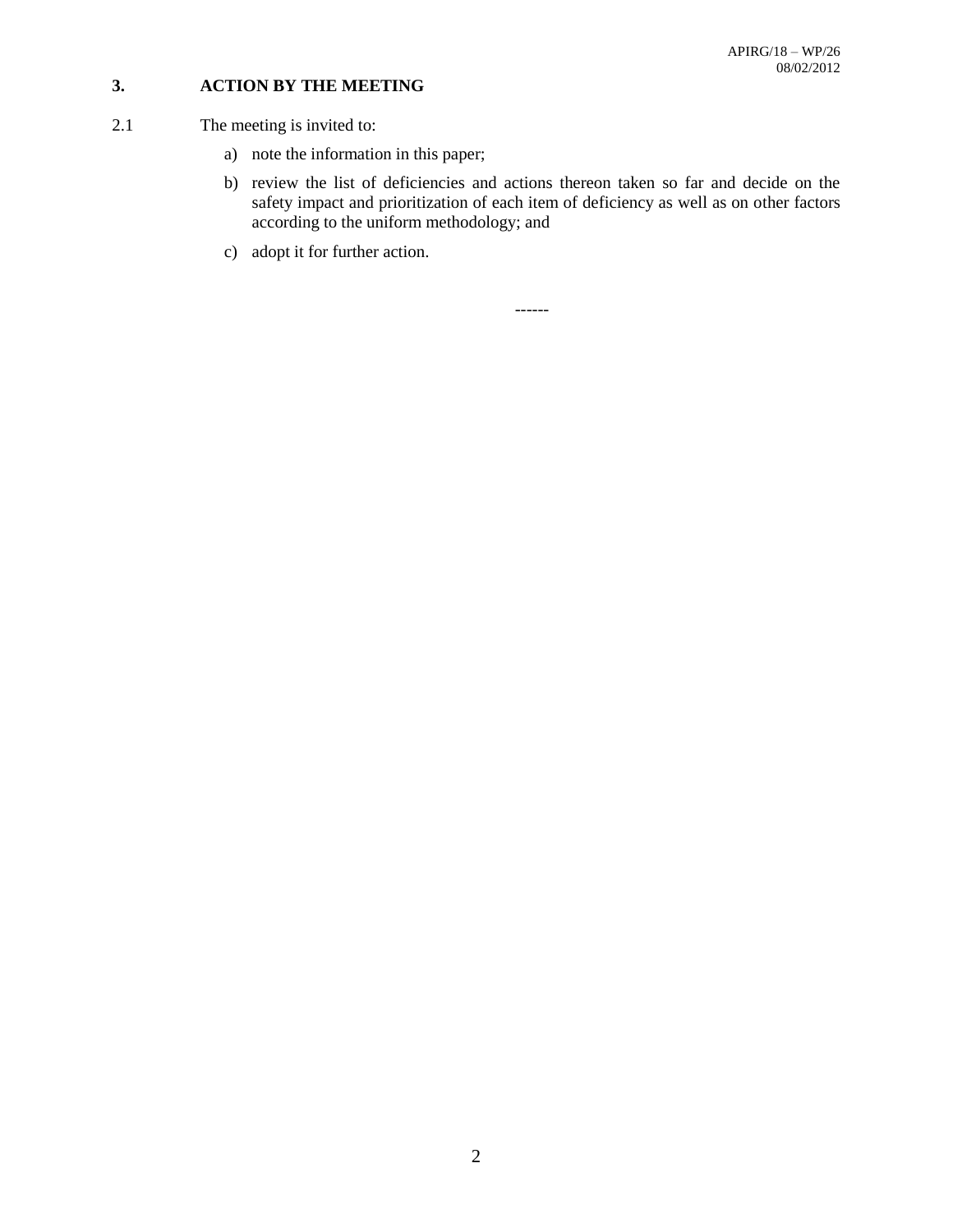# **Appendix I: Deficiencies in the Meteorology Field**

# **(REF. Air Navigation Plan - Africa-Indian Ocean region (Doc 7474)**

### **Part IV - Meteorology (MET)**

|                | Identification                                                                                                                                                                                                                                                                                                                                                                                                                                                      |                                                                 |                                                                                                                                                   |                               | <b>Corrective action</b>                                                                                                                 |                                                                                                                                                                                            |                                           |                                                                |                                          |
|----------------|---------------------------------------------------------------------------------------------------------------------------------------------------------------------------------------------------------------------------------------------------------------------------------------------------------------------------------------------------------------------------------------------------------------------------------------------------------------------|-----------------------------------------------------------------|---------------------------------------------------------------------------------------------------------------------------------------------------|-------------------------------|------------------------------------------------------------------------------------------------------------------------------------------|--------------------------------------------------------------------------------------------------------------------------------------------------------------------------------------------|-------------------------------------------|----------------------------------------------------------------|------------------------------------------|
| <b>STATE</b>   | <b>Requirements</b>                                                                                                                                                                                                                                                                                                                                                                                                                                                 | <b>Facilities or</b><br>services                                | <b>Description</b><br>of Deficiency                                                                                                               | Date<br>first<br>reporte<br>d | <b>Comments</b><br>on deficiency                                                                                                         | <b>Description of</b><br>corrective action                                                                                                                                                 | <b>Executing</b><br>body                  | <b>Target</b><br>date for<br>imple-<br>mentatio<br>$\mathbf n$ | Priori<br>ty for<br>actio<br>$\mathbf n$ |
|                | $\mathbf{1}$                                                                                                                                                                                                                                                                                                                                                                                                                                                        | $\boldsymbol{2}$                                                | 3                                                                                                                                                 | $\overline{\mathbf{4}}$       | 5                                                                                                                                        | 6                                                                                                                                                                                          | $\overline{7}$                            | 8                                                              | 9                                        |
| <b>ANGOLA</b>  | Requirement to provide aerodrome forecasts<br>(AFI FASID Table MET 1A)                                                                                                                                                                                                                                                                                                                                                                                              | Angola/Luan<br>da 4 de<br>Fevereiro<br>Associated<br>MET Office | TAFs from Luanda not<br>regularly available                                                                                                       | 2003                          | Advice given<br>by<br>correspondence                                                                                                     | Improve reliability of<br>telecomm                                                                                                                                                         | <b>INAMET</b><br>and<br><b>ENANA</b>      | As soon<br>as<br>possible                                      | A                                        |
| <b>BURUNDI</b> | Requirement to install automated system t for<br>measuring or assessing, as appropriate, and for<br>monitoring and remote indicating of surface<br>wind, visibility, runway visual range, height of<br>cloud base, air and dew-point temperatures and<br>atmospheric pressure at Busumbura aerodrome<br>with a runway intended for Category II<br>instrument approach and landing operations in<br>accordance with ICAO Annex 3, Chap 4, para.<br>4.1.5 and 4.6.3.1 | Burundi/<br>Bunjumbura<br>International<br>Airport              | MET station located very<br>far from the runway and<br>among buildings                                                                            | 2006                          | Data observed<br>not<br>representative<br>of weather<br>conditions<br>along the<br>runway.<br>Unreliable<br>exchange of<br>data to users | Install an automatic<br>weather observing<br>system with sensors<br>appropriately located.<br>Install a MET message<br>distribution system.                                                | Meteorologi<br>cal Services<br>Department | 2007                                                           | $\mathbf U$                              |
| CAMEROON       | Requirement to provide runway visual range<br>(RVR) assessments at the touchdown zone and<br>the mid-point of the runway at N'Djamena<br>International Airport, intended for Category II<br>(ILS) instrument approach and landing<br>operations in accordance with Annex 3, Chap.<br>4, para. 4.6.3.4 b) and Cameroon AIP                                                                                                                                           | Cameroon,<br>Douala<br>International<br>Airport                 | Airport fence damaged<br>resulting in vandalism of<br>visibility, RVR and cloud<br>base height sensors. No<br>RVR sensor at the<br>touchdown zone | 08/2010                       | Advice given<br>during the<br>mission                                                                                                    | 1. Repairs to the fence<br>and replacement of<br>visibility, RVR and<br>height of cloud base<br>sensors.<br>2. Installation of new<br>sensors RVR area of<br>the midpoint of the<br>runway | <b>ASECNA</b>                             | Juin<br>2011<br>2.<br>Décembre<br>2011                         | U                                        |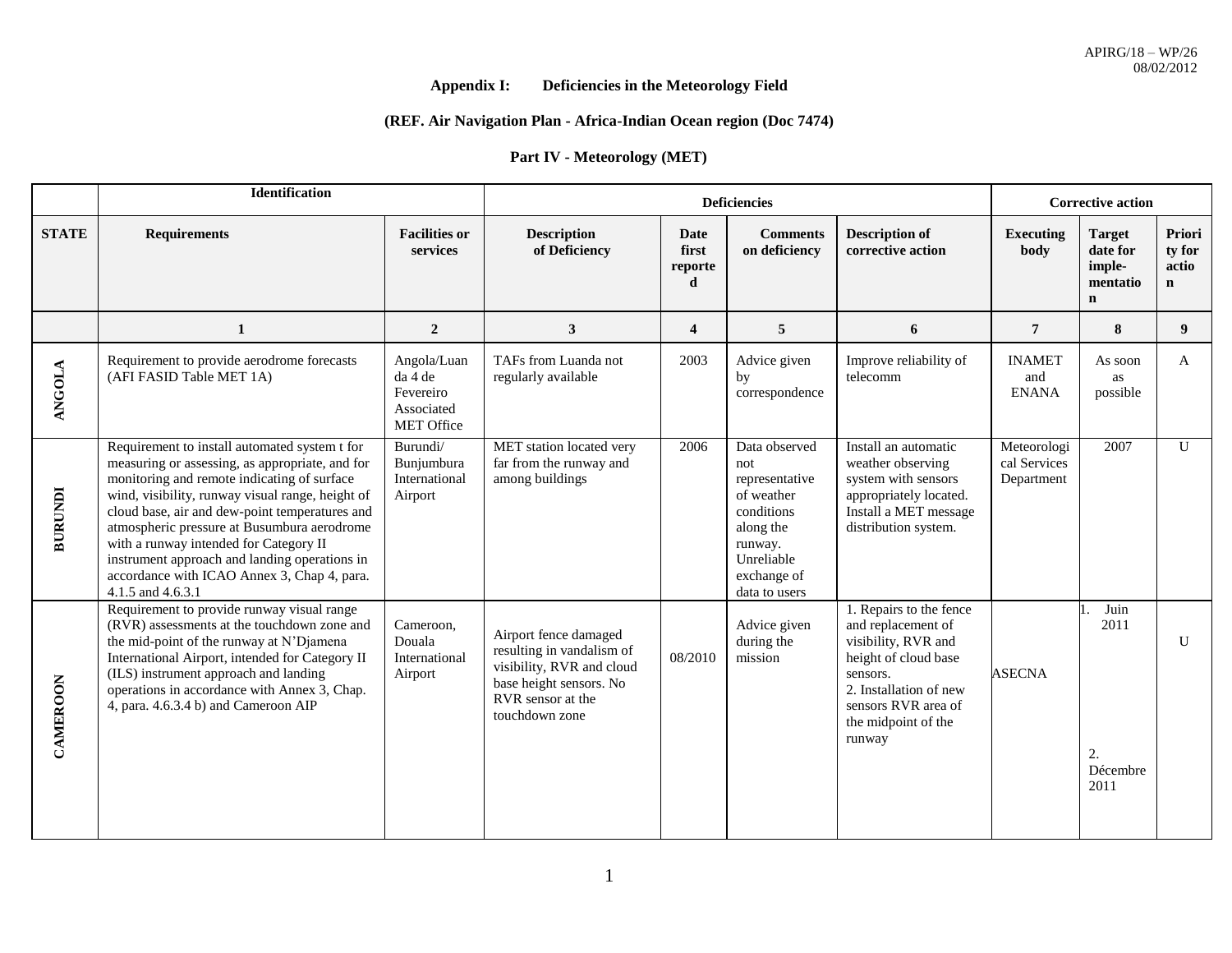|                   | Identification                                                                                                                                                                                                                                                                                                                                                                                                                                                    |                                                  |                                                                                                                                                                                                                                                                                                                |                               | <b>Deficiencies</b>                                      |                                                                                                                                                                              | <b>Corrective action</b>                            |                                                  |                                          |
|-------------------|-------------------------------------------------------------------------------------------------------------------------------------------------------------------------------------------------------------------------------------------------------------------------------------------------------------------------------------------------------------------------------------------------------------------------------------------------------------------|--------------------------------------------------|----------------------------------------------------------------------------------------------------------------------------------------------------------------------------------------------------------------------------------------------------------------------------------------------------------------|-------------------------------|----------------------------------------------------------|------------------------------------------------------------------------------------------------------------------------------------------------------------------------------|-----------------------------------------------------|--------------------------------------------------|------------------------------------------|
| <b>STATE</b>      | <b>Requirements</b>                                                                                                                                                                                                                                                                                                                                                                                                                                               | <b>Facilities</b><br>or services                 | <b>Description</b><br>of Deficiency                                                                                                                                                                                                                                                                            | Date<br>first<br>reporte<br>d | <b>Comments</b><br>on<br>deficiency                      | <b>Description of</b><br>corrective action                                                                                                                                   | <b>Executing</b><br>body                            | <b>Target</b><br>date for<br>imple-<br>mentation | Priori<br>ty for<br>actio<br>$\mathbf n$ |
|                   | $\mathbf{1}$                                                                                                                                                                                                                                                                                                                                                                                                                                                      | $\overline{2}$                                   | 3                                                                                                                                                                                                                                                                                                              | $\overline{4}$                | 5                                                        | 6                                                                                                                                                                            | $\overline{7}$                                      | 8                                                | 9                                        |
|                   | Requirement to provide meteorological<br>information to aerodrome control tower,<br>approach control unit and flight<br>information centre in accordance with<br>ICAO Annex 3, App. 9, para. 1.1, 1.2 and<br>1.3                                                                                                                                                                                                                                                  | Cameroon,<br>Douala<br>Internationa<br>1 Airport | Aerodrome Warning (AD<br>WRNG) and wind shear (WS<br>WRNG) reports issued by<br>Douala Aerodrome MET<br>Office do not reach ATS units<br>and ADC-SA premises.                                                                                                                                                  | 08/2010                       | Advice<br>given<br>during the<br>mission                 | Display warning reports (AD<br>WRNG and WS WRNG) in the<br>premises of ADC-SA                                                                                                | ADC-SA<br>and<br><b>ASECNA</b>                      | December<br>2011                                 | U                                        |
| CAMEROON          | Requirement to report the information<br>related to pre-eruption volcanic activity,<br>or a cessation thereof and/or volcanic<br>ash in the atmosphere and send this<br>information as quickly as practicable to<br>its associated Douala ACC, Brazzaville<br>MWO and Toulouse VAAC: ICAO<br>Annex 3, para. 3.6                                                                                                                                                   | Cameroon,<br>Douala<br>Internationa<br>1 Airport | No letter of agreement has been<br>established between the CCAA,<br><b>ASECNA</b> and the Observatory<br>of the Institute of Geological<br>and Mining Research (IRGM)<br>in order to collect and send<br>information relating to volcanic<br>eruptions to the Brazzaville<br>MWO and Toulouse VAAC on<br>time. | 08/2010                       | Advice<br>given<br>during the<br>Mission                 | Arrange for a letter of<br>agreement to be signed between<br>the CCAA, ASECNA and the<br>Volcano Observatory of the<br>Institute of Geological and<br>Mining Research (IRGM) | CCAA,<br>ASECNA,<br>IRGM/<br>Volcano<br>Observatory | December<br>2011                                 | $\mathbf{U}$                             |
| <b>CAPE VERDE</b> | Requirement to install automated system<br>for measuring or assessing, as<br>appropriate, and for monitoring and<br>remote indicating of surface wind,<br>visibility, runway visual range, height of<br>cloud base, air and dew-point<br>temperatures and atmospheric pressure at<br>Sal aerodrome with a runway intended<br>for Category II instrument approach and<br>landing operations in accordance with<br>ICAO Annex 3, Chap 4, para. 4.1.5 and<br>4.6.3.1 | Cape<br>Verde/Sal<br>Internationa<br>l Airport.  | Visibility data, RVR, cloud<br>base height, air temperature,<br>dew point and pressure are not<br>provided by an automatic<br>weather observing system at<br>Sal International airport<br>equipped with an ILS                                                                                                 | 09/2009                       | Advice<br>given<br>during<br><b>CODEVME</b><br>T Mission | Install an automated weather<br>observing system with sensors<br>appropriately located.                                                                                      | INMG/<br><b>ASA</b>                                 | 2011                                             | U                                        |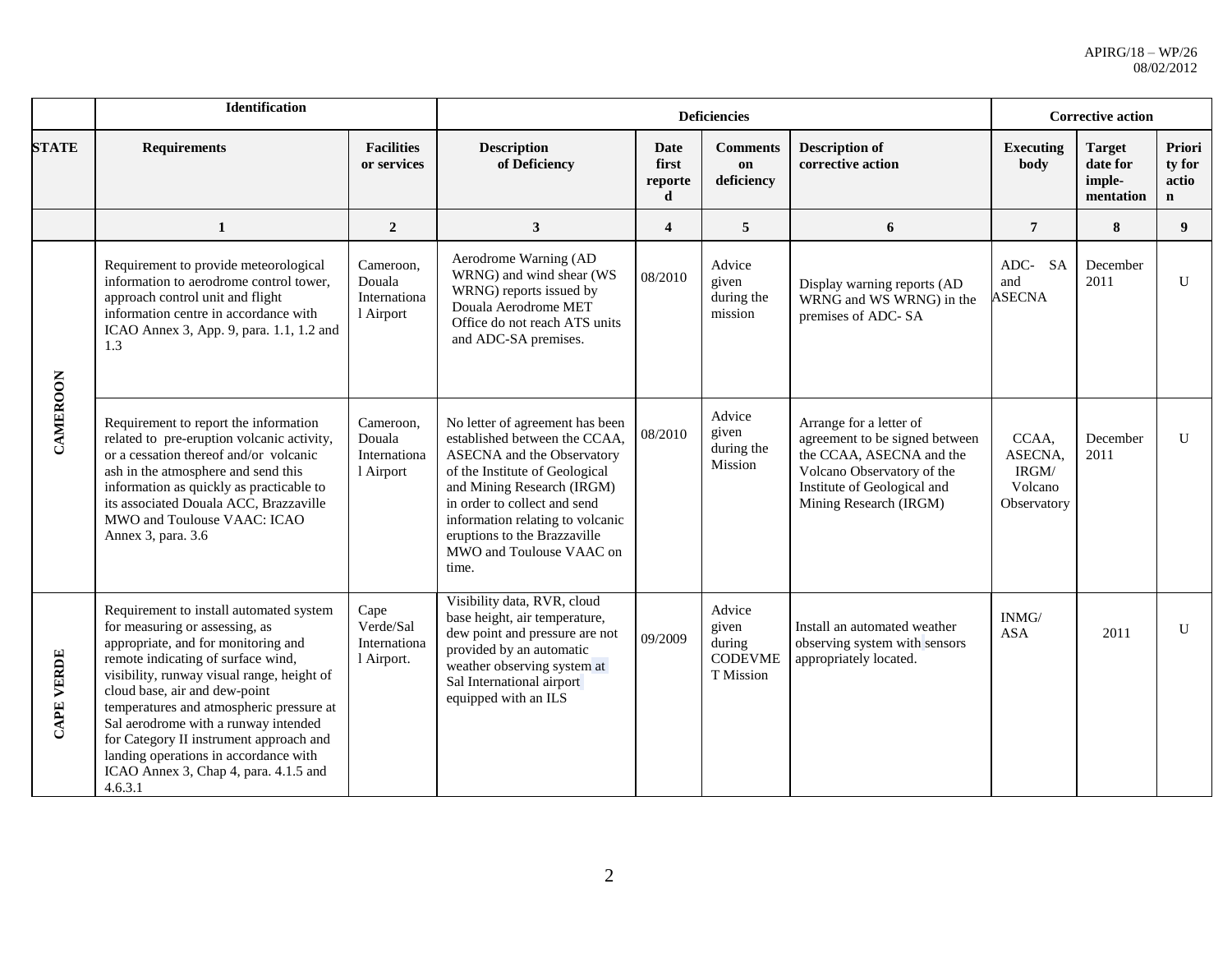|              | <b>Identification</b>                                                                                                                                                                                                                                                                                                                                                                                                                              |                                                |                                                                                                                                                                                                                                                                                                                                                                                                    |                               | <b>Deficiencies</b>                                  |                                                                                                                                                               | <b>Corrective action</b>  |                                                                |                                          |
|--------------|----------------------------------------------------------------------------------------------------------------------------------------------------------------------------------------------------------------------------------------------------------------------------------------------------------------------------------------------------------------------------------------------------------------------------------------------------|------------------------------------------------|----------------------------------------------------------------------------------------------------------------------------------------------------------------------------------------------------------------------------------------------------------------------------------------------------------------------------------------------------------------------------------------------------|-------------------------------|------------------------------------------------------|---------------------------------------------------------------------------------------------------------------------------------------------------------------|---------------------------|----------------------------------------------------------------|------------------------------------------|
| <b>STATE</b> | <b>Requirements</b>                                                                                                                                                                                                                                                                                                                                                                                                                                | <b>Facilities or</b><br>services               | <b>Description</b><br>of Deficiency                                                                                                                                                                                                                                                                                                                                                                | Date<br>first<br>reporte<br>d | <b>Comments</b><br>on deficiency                     | <b>Description of</b><br>corrective action                                                                                                                    | <b>Executing</b><br>body  | <b>Target</b><br>date for<br>imple-<br>mentatio<br>$\mathbf n$ | <b>Priorit</b><br><b>v</b> for<br>action |
|              | 1                                                                                                                                                                                                                                                                                                                                                                                                                                                  | $\overline{2}$                                 | 3                                                                                                                                                                                                                                                                                                                                                                                                  | $\overline{\mathbf{4}}$       | 5                                                    | 6                                                                                                                                                             | $\overline{7}$            | 8                                                              | 9 <sup>°</sup>                           |
| CAPE VERDE   | Requirements for Surface wind, RVR and<br>air pressure displays relating to each sensor<br>to be located in the meteorological station<br>with corresponding displays in the<br>appropriate air traffic services units. The<br>displays in the meteorological station and<br>in the air traffic services units to be related<br>to the same sensors in accordance with<br>ICAO Annex 3. para. 4.1.5 and App. 3<br>para. 4.1.2.1, 4.3.3.1 and 4.7.1 | Cape<br>Verde/Sal<br>International<br>Airport  | The meteorological<br>parameters displayed in the<br>control tower and those<br>displayed in the aerodrome<br>meteorological office and<br>used for issuance of<br>observation messages<br>METAR, MET REPORT,<br>SPECI and SPECIAL are<br>from two different sources of<br>observations: the<br>Meteorological observation<br>station and an automatic<br>observing system under<br>demonstration. | 09/2009                       | Advice given<br>during<br><b>CODEVMET</b><br>Mission | Use the same sensors for<br>the measurement of<br>meteorological parameters<br>to be displayed in ATS<br>units and the aeronautical<br>meteorological station | INMG/<br><b>ASA</b>       | 2011                                                           | U                                        |
|              | Requirements to use local routine and<br>special reports MET REPORT and<br>SPECIAL in the meteorological<br>information used l' for ATIS in accordance<br>with Annex 11, chap. 4, para. 4.3.6.1, g)<br>and Annex 3, Chap. 4 para. 4.3.2 and 4.4.2                                                                                                                                                                                                  | Cape<br>Verde/Sal<br>International<br>Airport  | Meteorological information<br>used to issue ATIS are not<br>the local routine and special<br>reports MET REPORT and<br><b>SPECIAL</b>                                                                                                                                                                                                                                                              | 09/2009                       | Advice given<br>during<br><b>CODEVMET</b><br>Mission | Use local routine and<br>special meteorological<br>reports to issue ATIS<br>information (ATIS voice<br>and D-ATIS)                                            | <b>ASA</b><br><b>INMG</b> | 2011                                                           | A                                        |
| <b>CHAD</b>  | Requirement to provide meteorological<br>information to aerodrome control tower.<br>approach control unit and flight<br>information centre in accordance with<br>ICAO Annex 3, App. 9, para. 1.1, 1.2 and<br>1.3                                                                                                                                                                                                                                   | Chad.<br>N'Diamena<br>International<br>Airport | Aerodrome Warning<br>(AD)<br>WRNG) and wind shear (WS<br>WRNG) reports are not<br>displayed in the control tower<br>and at the ATS units.                                                                                                                                                                                                                                                          | 02/2010                       | Advice given<br>during Sate<br>Mission               | Display warning reports (AD<br>WRNG and WS WRNG) at<br>the control tower and in the<br>premises of the airport<br>manager.                                    | <b>ASECNA</b>             | 2011                                                           | U                                        |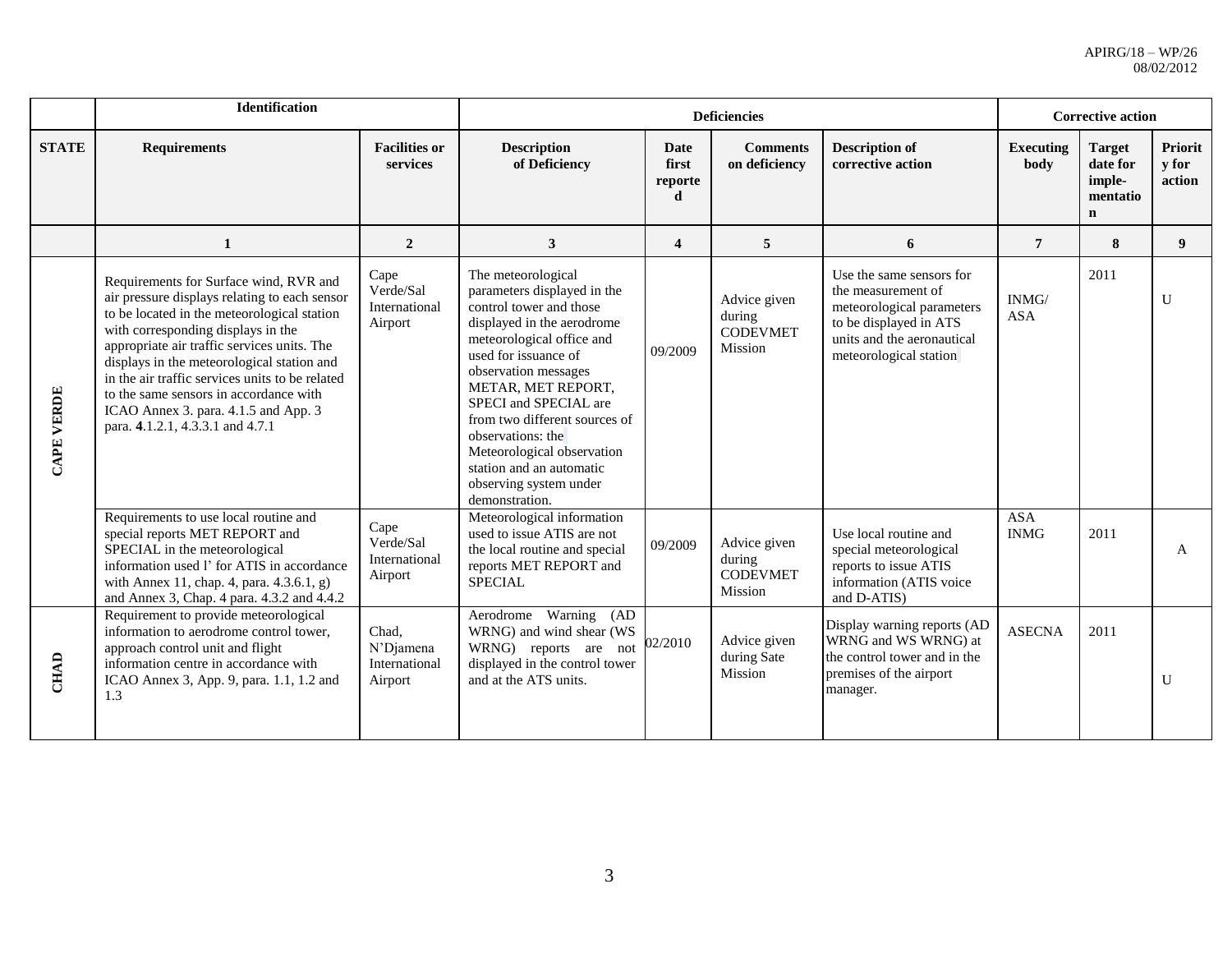|              | <b>Identification</b>                                                                                                                                                                                                                                                                                                                                                                                                                                           |                                                                             |                                                                                                                                                                                                                                                       |                               | <b>Deficiencies</b>                    |                                                                                                                                                                                   | <b>Corrective action</b>           |                                                                 |                                  |
|--------------|-----------------------------------------------------------------------------------------------------------------------------------------------------------------------------------------------------------------------------------------------------------------------------------------------------------------------------------------------------------------------------------------------------------------------------------------------------------------|-----------------------------------------------------------------------------|-------------------------------------------------------------------------------------------------------------------------------------------------------------------------------------------------------------------------------------------------------|-------------------------------|----------------------------------------|-----------------------------------------------------------------------------------------------------------------------------------------------------------------------------------|------------------------------------|-----------------------------------------------------------------|----------------------------------|
| <b>STATE</b> | <b>Requirements</b>                                                                                                                                                                                                                                                                                                                                                                                                                                             | <b>Facilities or</b><br>services                                            | <b>Description</b><br>of Deficiency                                                                                                                                                                                                                   | Date<br>first<br>report<br>ed | <b>Comments</b><br>on deficiency       | <b>Description of</b><br>corrective action                                                                                                                                        | <b>Executing</b><br>body           | <b>Target</b><br>date for<br>imple-<br>mentatio<br>$\mathbf{n}$ | <b>Priority</b><br>for<br>action |
|              | $\mathbf{1}$                                                                                                                                                                                                                                                                                                                                                                                                                                                    | $\overline{2}$                                                              | $\mathbf{3}$                                                                                                                                                                                                                                          | $\overline{\mathbf{4}}$       | 5                                      | 6                                                                                                                                                                                 | $\overline{7}$                     | 8                                                               | 9                                |
|              | Requirement to provide runway visual<br>range (RVR) assessments at the touchdown<br>zone and the mid-point of the runway at<br>N'Djamena International Airport, intended<br>for Category II (ILS) instrument approach<br>and landing operations in accordance with<br>Annex 3, Chap. 4, para. 4.6.3.4 b)                                                                                                                                                        | Chad,<br>N'Djamena<br>International<br>Airport                              | Even though N'Djamena<br><b>International Airport is</b><br>intended for Category II<br>(ILS) instrument approach<br>and landing operations, RVR<br>assessments are not provided<br>at the mid-point of the<br>runway.                                | 02/2010                       | Advice given<br>during Sate<br>Mission | Install RVR sensor at the<br>mid-point of the runway                                                                                                                              | <b>ASECNA</b>                      | 2010                                                            | A                                |
| <b>CHAD</b>  | Requirement to collect, process and relay<br>special air reports in accordance with<br>Annex 3 Chapter 5, para 5.1, 5.2-b), 5.5, 5.8<br>and 5.9                                                                                                                                                                                                                                                                                                                 | Chad,<br>N'Djamena<br>International<br>Airport                              | special aircraft observations<br>and reports are not collected,<br>processed and redistributed                                                                                                                                                        | 02/2010                       | Advice given<br>during Sate<br>Mission | - Update and implement<br>the provisions of the<br><b>ATS/MET</b> service<br>agreement<br>- Encourage<br>ATS/MET/pilots<br>coordination meetings                                  | <b>ADAC</b><br>et<br><b>ASECNA</b> | 2011                                                            | B                                |
| COMOROS      | Requirement to install automated system for<br>measuring or assessing, as appropriate, and<br>for monitoring and remote indicating of<br>surface wind, visibility, runway visual<br>range, height of cloud base, air and dew-<br>point temperatures and atmospheric<br>pressure at Sal aerodrome with a runway<br>intended for Category II instrument<br>approach and landing operations in<br>accordance with ICAO Annex 3, Chap 4,<br>para. 4.1.5 and 4.6.3.1 | Comoros/<br>Prince Said<br>Ibrahim<br>International<br>Airport of<br>Moroni | Moroni International Airport<br>equipped with a category II<br>approach and landing<br>operations instrument, is not<br>using a proper automated<br>equipment for measuring,<br>assessing, monitoring and<br>remotely indicating of MET<br>parameters | 09/<br>2009                   | Advice given<br>during Sate<br>Mission | Install an automated<br>aerodrome weather<br>observing system with<br>sensors and display<br>located at required places<br>for the provision of<br>operational MET<br>information | <b>ASECNA</b>                      | December<br>2010                                                | $\mathbf{U}$                     |
|              | Requirement to provide runway visual<br>range (RVR) assessments at the touchdown<br>zone and the mid-point of the runway of<br>Prince Said Ibrahim International Airport of<br>Moroni, intended for Category II instrument<br>approach and landing operations in<br>accordance with Annex 3, Chap. 4, para.<br>4.6.3.4 b)                                                                                                                                       | Comoros/<br>Prince Said<br>Ibrahim<br>International<br>Airport of<br>Moroni | Runway visual range (RVR)<br>assessments are not<br>representative of the<br>touchdown zone and the mid-<br>point of the runway intended<br>for Category II instrument<br>approach and landing<br>operations                                          | 09/<br>2009                   | Advice given<br>during the<br>mission  | 1°) Introduce manual<br>assessment of RVR in<br>accordance with ICAO<br>Doc. 9328.<br>Install RVR sensors at the<br>touchdown zone and the<br>mid-point of the runway             | <b>ASECNA</b>                      | December<br>2010                                                | $\mathbf{U}$                     |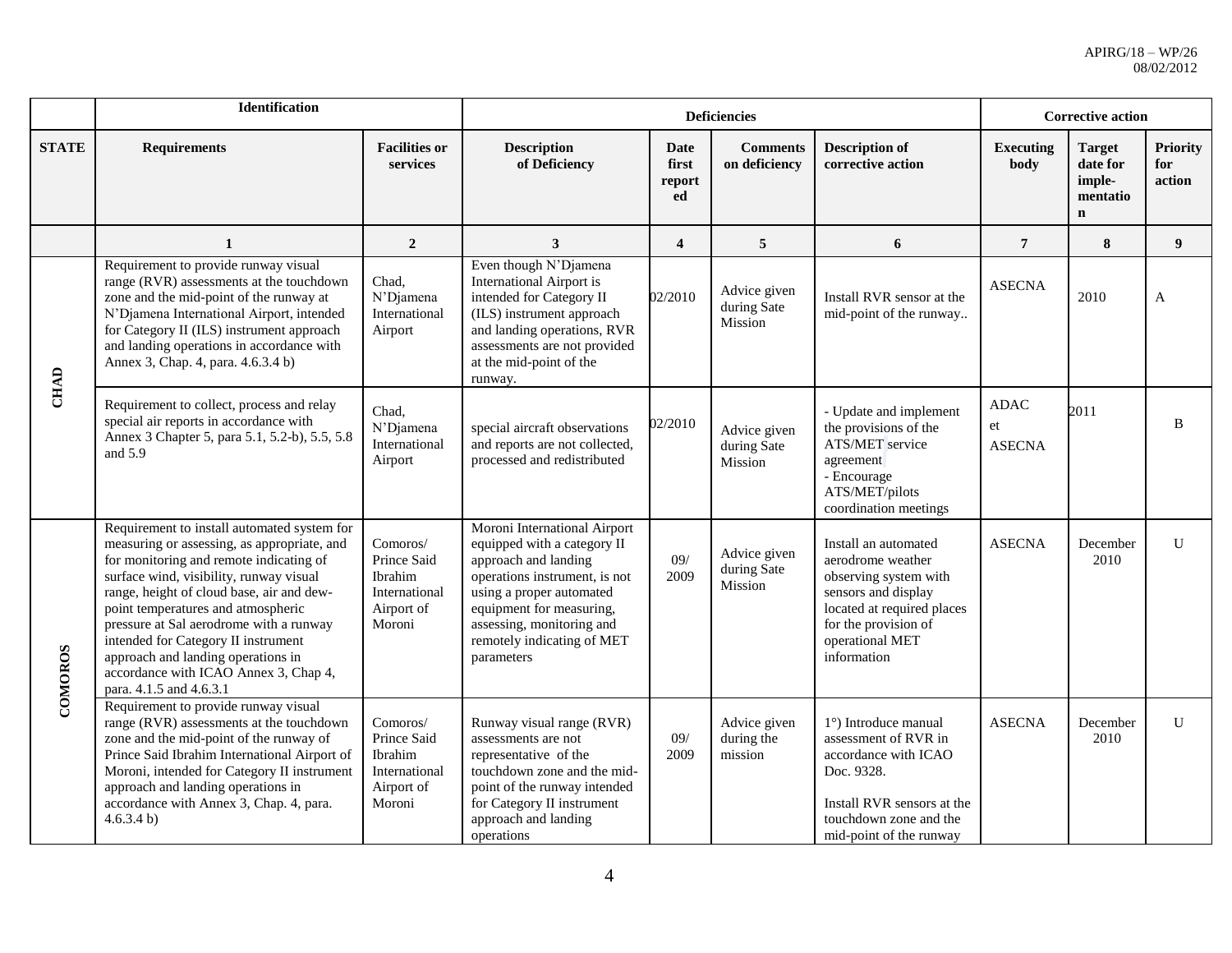|              | Identification                                                                                                                                                                                                                                                                                                                                               |                                                                      |                                                                                                                                                                                                                |                         | <b>Deficiencies</b>                                        |                                                                                                            | <b>Corrective action</b>                  |                                                                |                                          |
|--------------|--------------------------------------------------------------------------------------------------------------------------------------------------------------------------------------------------------------------------------------------------------------------------------------------------------------------------------------------------------------|----------------------------------------------------------------------|----------------------------------------------------------------------------------------------------------------------------------------------------------------------------------------------------------------|-------------------------|------------------------------------------------------------|------------------------------------------------------------------------------------------------------------|-------------------------------------------|----------------------------------------------------------------|------------------------------------------|
| <b>STATE</b> | <b>Requirements</b>                                                                                                                                                                                                                                                                                                                                          | <b>Facilities or</b><br>services                                     | <b>Description</b><br>of Deficiency                                                                                                                                                                            | Date first<br>reported  | <b>Comments</b><br>on deficiency                           | <b>Description of</b><br>corrective action                                                                 | <b>Executin</b><br>g<br>body              | <b>Target</b><br>date for<br>imple-<br>mentatio<br>$\mathbf n$ | Priori<br>ty for<br>actio<br>$\mathbf n$ |
|              | 1                                                                                                                                                                                                                                                                                                                                                            | $\overline{2}$                                                       | 3 <sup>1</sup>                                                                                                                                                                                                 | $\overline{\mathbf{4}}$ | 5                                                          | 6                                                                                                          | $\overline{7}$                            | 8                                                              | 9                                        |
| COMORO<br>S  | Requirement to provide aerodrome<br>forecasts (TAF) in accordance with AFI<br>FASID MET Table 1A                                                                                                                                                                                                                                                             | Comoros/Prince<br>Said Ibrahim<br>International<br>Airport of Moroni | Only three TAF are issued<br>every day, the TAF<br>expected at 16:00 is not<br>issued                                                                                                                          | 09/2009                 | Advice given<br>during the mission                         | Issue four TAF<br>every day                                                                                | <b>ASECNA</b>                             | December<br>2010                                               | U                                        |
| CONGO        | Requirement to provide runway visual<br>Congo,<br>range (RVR) assessments at the<br>Brazzaville<br>touchdown zone and the mid-point of the<br>International<br>runway of Brazzaville International<br>Airport<br>Airport, intended for Category II<br>instrument approach and landing<br>operations in accordance with Annex 3,<br>Chap. 4, para. 4.6.3.4 b) |                                                                      | Runway visual range<br>(RVR) is not assessed at the<br>mid-point of the runway of<br><b>Brazzaville International</b><br>Airport, intended for<br>Category II instrument<br>approach and landing<br>operations | 08/2008                 | Advice given<br>during the mission                         | Install RVR sensor at<br>the mid-point of the<br>runway.                                                   | <b>ASECNA</b>                             | 2009                                                           | U                                        |
|              | Requirement to provide VOLMET<br>broadcast at Brazzaville International<br>Airport (VOLMET), in accordance with<br>ICAO Doc 7474 Volume II, Part V,<br>Table ATS 2A.                                                                                                                                                                                         | Congo,<br>Brazzaville<br>International<br>Airport                    | The VOLMET broadcast<br>service is not operational                                                                                                                                                             | 08/2008                 | Deficiency identify<br>during ICAO<br><b>WACAF</b> mission | Re-establish the<br><b>VOLMET</b> broadcast<br>service in the<br><b>Brazzaville FIR</b>                    | <b>ASECNA</b>                             | 2009                                                           | U                                        |
|              | Requirement to collect, process and relay<br>special air reports in accordance with<br>Annex 3 Chapter 5, para 5.1, 5.2, 5.3.2,<br>5.4.1, 5.5, 5.7, 5.8 and 5.9                                                                                                                                                                                              | Congo,<br><b>Brazzaville</b><br>International<br>Airport             | Aircraft observation and<br>reports are not collected,<br>processed and relayed                                                                                                                                | 08/2008                 | Advice given<br>during the mission                         | Necessary<br>arrangements<br>between the MET<br>authority and the<br>appropriate ATS<br>authority be made. | ANAC,<br><b>ASECNA</b><br><b>Airlines</b> | 2009                                                           | U                                        |
|              | Requirement to provide Automatic<br>Terminal Information Service (ATIS) in<br>accordance with ICAO Doc 7474<br>Volume II, FASID AFI, Part III - Table<br>AOP 1.                                                                                                                                                                                              | Congo,<br>Brazzaville<br>International<br>Airport                    | The ATIS service is not<br>implemented at Brazzaville<br><b>International Airport</b>                                                                                                                          | 08/2008                 | Deficiency identify<br>during ICAO<br><b>WACAF</b> mission | Install and<br>implement an<br>operational ATIS<br>system                                                  | <b>ASECNA</b>                             | 2009                                                           | $\mathbf{B}$                             |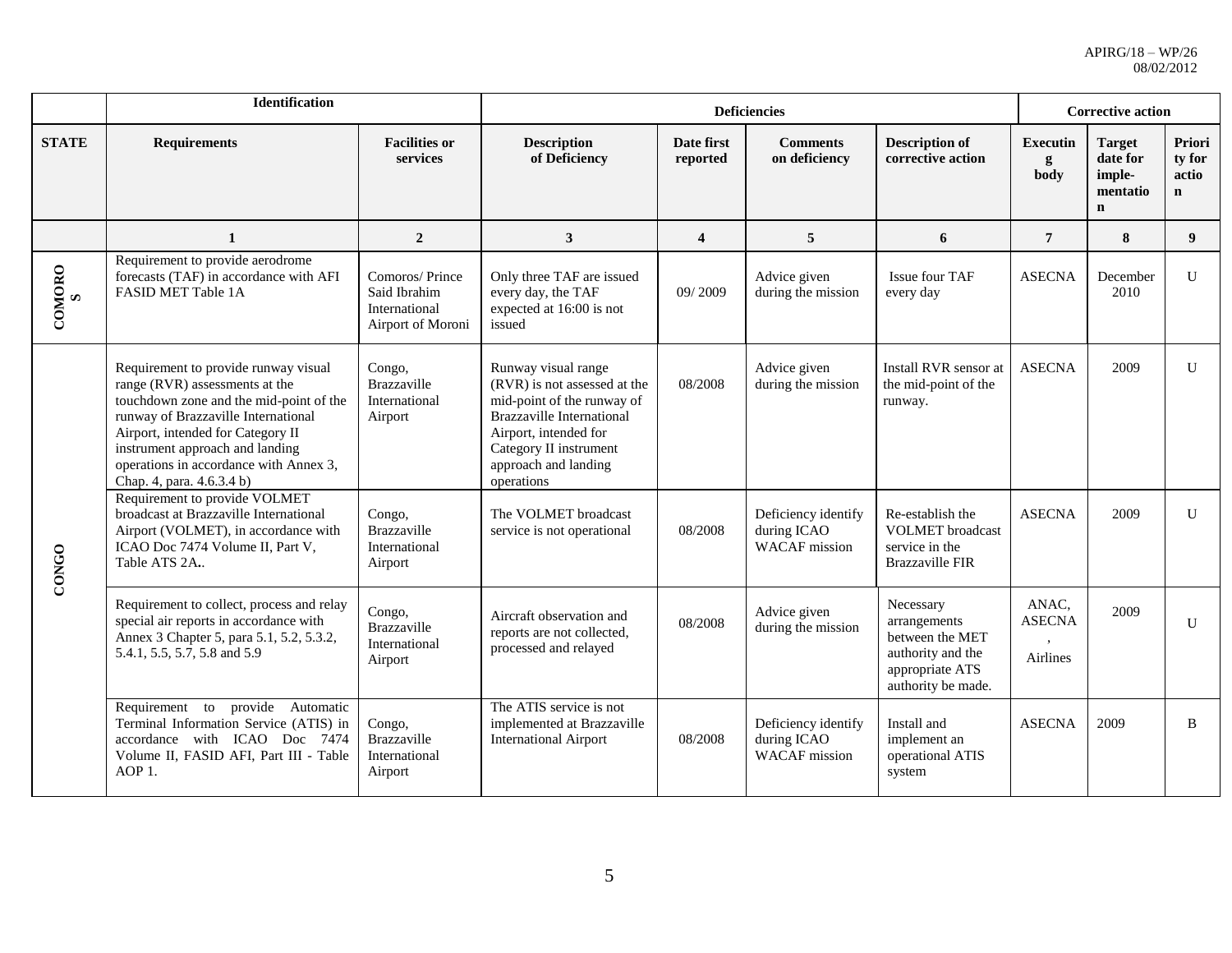|                | <b>Identification</b>                                                                                                                                                                                                                                                                                                                                                                                                                                             |                                                |                                                                                                                                                                                                                                                      |                         | <b>Deficiencies</b>                |                                                                                                                                                                                               | $0\delta/0$ <i>Z</i> / <i>Z</i> $01$ <i>Z</i><br><b>Corrective action</b> |                                                                |                                           |  |
|----------------|-------------------------------------------------------------------------------------------------------------------------------------------------------------------------------------------------------------------------------------------------------------------------------------------------------------------------------------------------------------------------------------------------------------------------------------------------------------------|------------------------------------------------|------------------------------------------------------------------------------------------------------------------------------------------------------------------------------------------------------------------------------------------------------|-------------------------|------------------------------------|-----------------------------------------------------------------------------------------------------------------------------------------------------------------------------------------------|---------------------------------------------------------------------------|----------------------------------------------------------------|-------------------------------------------|--|
| <b>STATE</b>   | <b>Requirements</b>                                                                                                                                                                                                                                                                                                                                                                                                                                               | <b>Facilities or</b><br>services               | <b>Description</b><br>of Deficiency                                                                                                                                                                                                                  | Date first<br>reported  | <b>Comments</b><br>on deficiency   | <b>Description of</b><br>corrective action                                                                                                                                                    | <b>Executin</b><br>g<br>body                                              | <b>Target</b><br>date for<br>imple-<br>mentatio<br>$\mathbf n$ | Priori<br>ty for<br>actio<br>$\mathbf{n}$ |  |
|                | 1                                                                                                                                                                                                                                                                                                                                                                                                                                                                 | $\overline{2}$                                 | $\mathbf{3}$                                                                                                                                                                                                                                         | $\overline{\mathbf{4}}$ | 5                                  | 6                                                                                                                                                                                             | $\overline{7}$                                                            | 8                                                              | 9                                         |  |
|                | Requirement to install automated system<br>for measuring or assessing, as<br>appropriate, and for monitoring and<br>remote indicating of surface wind,<br>visibility, runway visual range, height of<br>cloud base, air and dew-point<br>temperatures and atmospheric pressure at<br>Sal aerodrome with a runway intended<br>for Category II instrument approach and<br>landing operations in accordance with<br>ICAO Annex 3, Chap 4, para. 4.1.5 and<br>4.6.3.1 | Djibouti/ Djibouti<br>International<br>Airport | Djibouti International<br>Airport equipped with a<br>category II approach and<br>landing operations<br>instrument, is not using an<br>automated equipment for<br>measuring, assessing,<br>monitoring and remotely<br>indicating of MET<br>parameters | 09/2009                 | Advice given<br>during the mission | Install an automated<br>aerodrome weather<br>observing system<br>with sensors and<br>display located at<br>required places for<br>the provision of<br>operational MET<br>information          | $AID-$<br><b>DPW</b>                                                      | December<br>2010                                               | U                                         |  |
| <b>LLOOHIT</b> | Requirement to provide runway visual<br>range (RVR) assessments at the<br>touchdown zone and the mid-point of the<br>runway of Djibouti International Airport<br>of Moroni, intended for Category II<br>instrument approach and landing<br>operations in accordance with Annex 3,<br>Chap. 4, para. 4.6.3.4 b)                                                                                                                                                    | Djibouti/ Djibouti<br>International<br>Airport | Runway visual range<br>(RVR) assessments are not<br>representative of the<br>touchdown zone and the<br>mid-point of the runway<br>intended for Category II<br>instrument approach and<br>landing operations                                          | 09/2009                 | Advice given<br>during the mission | $1^{\circ}$ ) Introduce<br>manual assessment<br>of RVR in<br>accordance with<br>ICAO Doc. 9328.<br><b>Install RVR sensors</b><br>at the touchdown<br>zone and the mid-<br>point of the runway | AID-<br><b>DPW</b>                                                        | December<br>2010                                               | $\mathbf{U}$                              |  |
|                | Requirement to issue local routine and<br>special reports in accordance with Annex<br>3, chap. 4, para. 4.3.1, 4.3.2 a) et 4.4.2 a)                                                                                                                                                                                                                                                                                                                               | Djibouti/ Djibouti<br>International<br>Airport | Local routine and special<br>reports (MET REPORT)<br>and SPECIAL) are not<br>issued                                                                                                                                                                  | 09/2009                 | Advice given<br>during the mission | Issue local routine<br>and special reports<br>(MET REPORT)<br>and SPECIAL)                                                                                                                    | $AID-$<br><b>DPW</b>                                                      | June 2010                                                      | U                                         |  |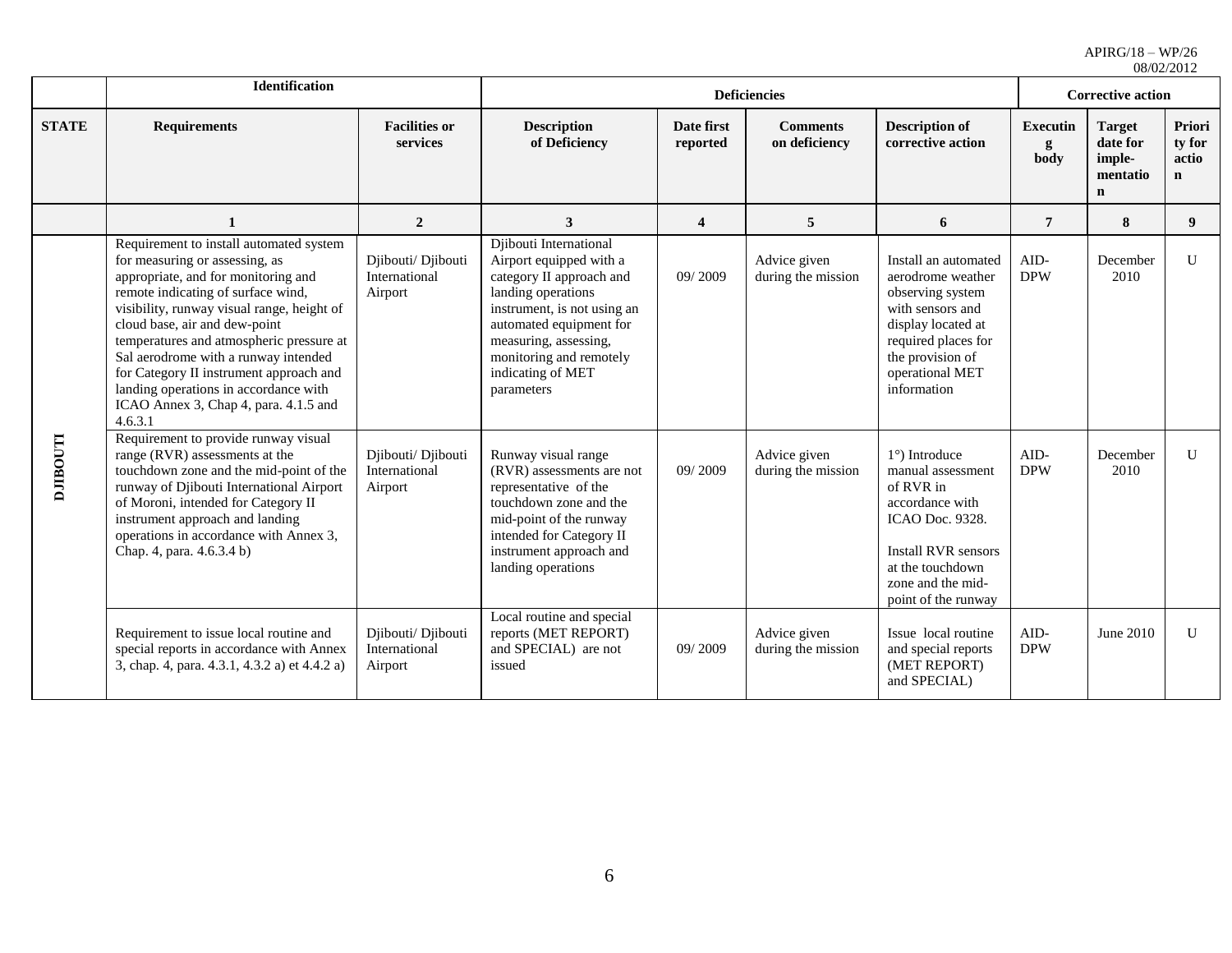|                 | <b>Identification</b>                                                                                                                                                              |                                                    |                                                                                                                                                    |                         | <b>Deficiencies</b>                   |                                                                                                                                                                                                                                                                                                                                                                                                                                                                                                                                                                                                          | <b>Corrective action</b>                                                                   |                                                                                                                    |                                                   |
|-----------------|------------------------------------------------------------------------------------------------------------------------------------------------------------------------------------|----------------------------------------------------|----------------------------------------------------------------------------------------------------------------------------------------------------|-------------------------|---------------------------------------|----------------------------------------------------------------------------------------------------------------------------------------------------------------------------------------------------------------------------------------------------------------------------------------------------------------------------------------------------------------------------------------------------------------------------------------------------------------------------------------------------------------------------------------------------------------------------------------------------------|--------------------------------------------------------------------------------------------|--------------------------------------------------------------------------------------------------------------------|---------------------------------------------------|
| <b>STATE</b>    | <b>Requirements</b>                                                                                                                                                                | <b>Facilities</b><br>or services                   | <b>Description</b><br>of Deficiency                                                                                                                | Date first<br>reported  | <b>Comments</b><br>on deficiency      | <b>Description of corrective action</b>                                                                                                                                                                                                                                                                                                                                                                                                                                                                                                                                                                  | <b>Executing</b><br>body                                                                   | <b>Target</b><br>date for<br>imple-<br>mentation                                                                   | <b>Priority</b><br>for<br>action                  |
|                 | $\mathbf{1}$                                                                                                                                                                       | $\overline{2}$                                     | 3                                                                                                                                                  | $\overline{\mathbf{4}}$ | 5                                     | 6                                                                                                                                                                                                                                                                                                                                                                                                                                                                                                                                                                                                        | $\overline{7}$                                                                             | 8                                                                                                                  | 9                                                 |
| <b>LLOGILIO</b> | Requirement to issue<br>aerodrome and wind shear<br>warnings and wind shear<br>alert in accordance with<br>Annex 3, chap. 7, para. 7.3 et<br>7.4 et App. 6 Table A6-2 et<br>$A6-3$ | Djibouti/<br>Diibouti<br>Internation<br>al Airport | Aerodrome and<br>wind shear<br>warnings (AD<br>WRNG, WS<br>WRNG) and wind<br>shear alert are not<br>issued at Djibouti<br>International<br>Airport | 07/2009                 | Advice given<br>during the<br>mission | 1. sensitize forecasters and observers on the<br>issuance and dissemination of messages and<br>WS WRNG AD WRNG<br>2. issue and disseminate WS WRNG and AD<br>WRNG information and wind shear alert:<br>3. develop and enforce a letter of service<br>agreement between the MET and ATS (TWR,<br>CCR, Office of the runway, ) in order inter<br>alia to promote the regular routing of aircraft<br>reports on wind shear at landing or take off,<br>to assess RVR, etc.<br>4. consider the possibility of installing, after a<br>survey with users, at Djibouti Airport, a wind<br>shear detecting system | 1. AID-DPW<br>2. AID-DPW<br>3. DACM et AID-<br><b>DPW</b><br>4. DACM et AID-<br><b>DPW</b> | 1. June 2010<br>2. June<br>2010<br>3. June<br>2010<br>End 2010                                                     | $\mathbf{U}$<br>$\mathbf{U}$<br>$\mathbf{U}$<br>A |
|                 | Requirement to provide<br>flight documentation in<br>accordance with AFI FASID<br>Table MET 7 (Doc 7474)<br>Volume II, FASID AFI)                                                  | Djibouti/<br>Djibouti<br>Internation<br>al Airport | Flight<br>documentation is<br>provided from a<br>public non-secured<br>website ADDS                                                                | 07/2009                 | Advice given<br>during the<br>mission | In the short term, a SADIS FTP service shall<br>be accessed from the WAFC London to<br>extract required data for the provision of flight<br>documentation. Access procedures are<br>described on the following Website<br>http://www.icao.int/anb/sadisopsg/sadis%20ft<br>p%20service%20v4.0.pdf<br>In the medium term, install a SADIS VSAT<br>station with the required SADIS workstation<br>software:                                                                                                                                                                                                 | <b>AID-DPW</b>                                                                             | <b>SADIS</b><br>FTP: avant<br>juin<br>fin<br>2010<br>-Station<br><b>VSAT</b><br><b>SADIS</b><br>2G:<br>fin<br>2010 | A                                                 |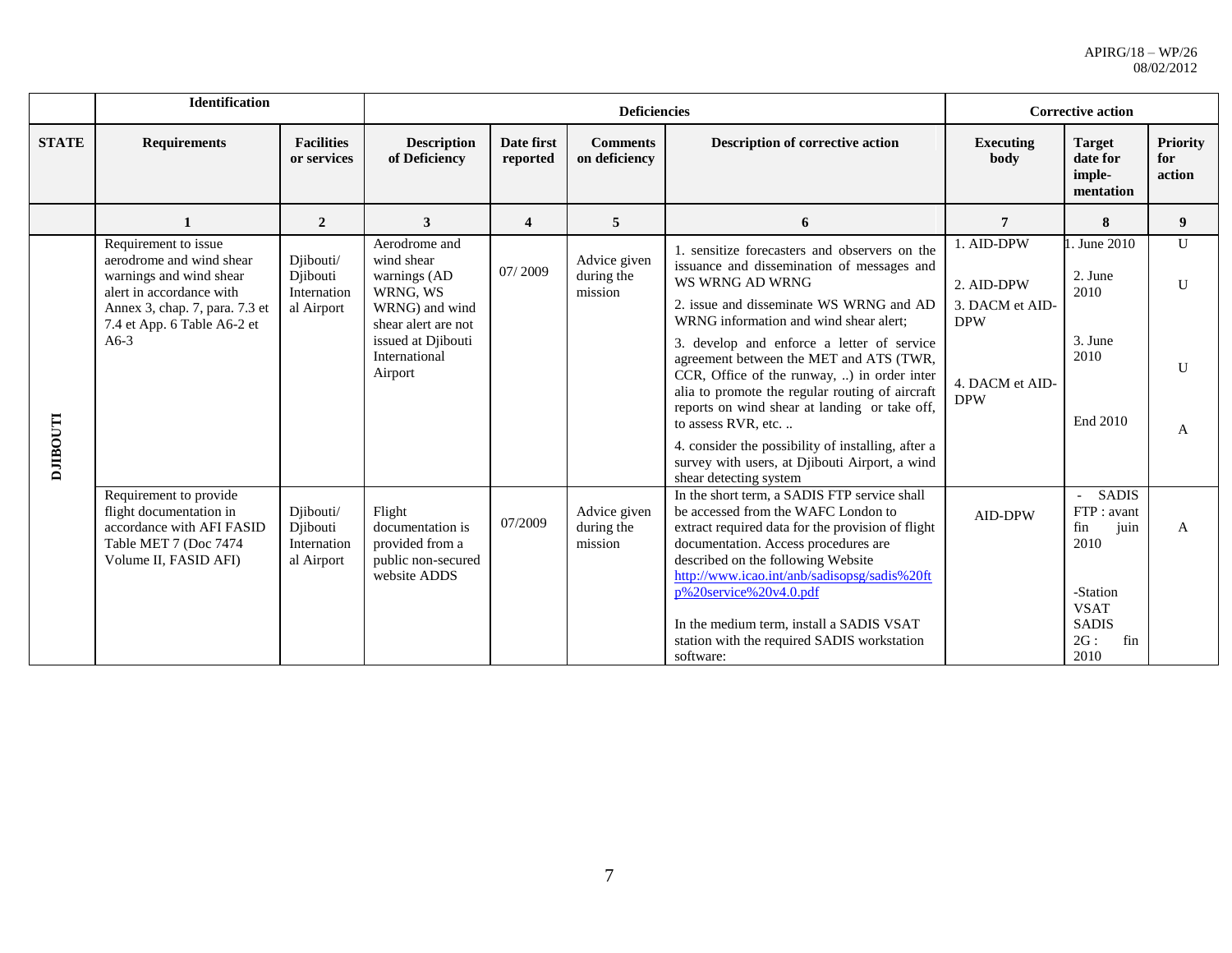|              | Identification                                                                                                                                                                                                                             |                                                                   |                                                                                                             |                                | <b>Deficiencies</b>                                                                                                                                                      |                                                                                                                                                                                                                     |                                                              | <b>Corrective action</b>                                       |                                  |
|--------------|--------------------------------------------------------------------------------------------------------------------------------------------------------------------------------------------------------------------------------------------|-------------------------------------------------------------------|-------------------------------------------------------------------------------------------------------------|--------------------------------|--------------------------------------------------------------------------------------------------------------------------------------------------------------------------|---------------------------------------------------------------------------------------------------------------------------------------------------------------------------------------------------------------------|--------------------------------------------------------------|----------------------------------------------------------------|----------------------------------|
| <b>STATE</b> | <b>Requirements</b>                                                                                                                                                                                                                        | <b>Facilities</b><br>or services                                  | <b>Description</b><br>of Deficiency                                                                         | Date<br>first<br>reporte<br>d. | <b>Comments</b><br>on deficiency                                                                                                                                         | <b>Description of</b><br>corrective action                                                                                                                                                                          | <b>Executing</b><br>body                                     | <b>Target</b><br>date for<br>imple-<br>mentatio<br>$\mathbf n$ | <b>Priority</b><br>for<br>action |
|              | $\mathbf{1}$                                                                                                                                                                                                                               | $\overline{2}$                                                    | $\mathbf{3}$                                                                                                | $\overline{\mathbf{4}}$        | 5                                                                                                                                                                        | 6                                                                                                                                                                                                                   | $7\phantom{.0}$                                              | 8                                                              | 9                                |
|              | Requirement to provide runway<br>visual range (RVR) for runway<br>intended for non-precision or<br>Category I approach and<br>landing Operations (Annex 3,<br>Chapter 4, para. 4.6.3. 4 a),<br>$4.6.3.5$ and Appendix 3,<br>para.4.3.6.4). | The<br>Gambia/<br>Banjul/<br>Yundum<br>Internationa<br>Airport.   | Runway visual<br>range (RVR) is<br>not assessed and<br>reported during<br>periods of<br>reduced visibility. | 30/07/2<br>007                 | Reported by the State<br>concerned from a<br>survey questionnaire,<br>advice given during<br>State mission, further<br>advice given during<br><b>CODEVMET</b><br>mission | In the short term: Training of MET<br>personal for manual assessment and<br>reporting of RVR, or<br>In the medium term: Installation of a<br>RVR measurement, assessment and<br>reporting equipment<br>recommended. | Civil<br>Aviation<br>Authority and<br>MET, The<br>Gambia.    | 2009                                                           | U                                |
| THE GAMBIA   | Requirement to report<br>visibility along the<br>runway in local<br>routine and special<br>reports: Annex 3,<br>Appendix 3 para;<br>4.2.4.2.                                                                                               | The<br>Gambia,<br>Banjul/<br>Yundum<br>Internationa<br>Airport.   | <b>MET</b> station<br>located very far<br>from the runway<br>and behind a tree.                             | 07/2007                        | Data observed not<br>representative of<br>weather conditions<br>along the runway.<br>Advice given during<br>State Mission and<br>CODEVMET Project.                       | Install an automatic<br>weather observing<br>system with sensors<br>appropriately located.                                                                                                                          | <b>GCAA</b><br>(Gambia<br>Civil<br>Aviation<br>Authority).   | 2012<br>2012                                                   | $\mathbf{U}$                     |
|              | Requirement to relay air<br>reports:<br>Annex 3 Chapter 5, para.5.8.                                                                                                                                                                       | The<br>Gambia,<br>Banjul/<br>Yundum<br>Internationa<br>Airport.   | Aircraft<br>observations and<br>reports are not<br>collected,<br>processed and<br>disseminated.             | 07/2007                        | Advice given during<br>State Mission.                                                                                                                                    | Necessary arrangements<br>between the MET<br>authority and the<br>appropriate ATS<br>authority be made.                                                                                                             | <b>GCAA</b><br>(Gambia<br>Civil<br>Aviation<br>Authority).   | 2010                                                           | $\mathbf{B}$                     |
|              | Requirement to measure and<br>report wind direction and speed<br>Annex 3 Chapter 4 para.4.6.11.                                                                                                                                            | The<br>Gambia,<br>Banjul/<br>Yundum<br>Internationa<br>1 Airport. | Wind direction<br>and speed are<br>estimated due to<br>breaking of wire<br>around the<br>runway.            | 16/09/<br>2009                 | Reported to<br><b>CODEVMET</b><br>Mission, advice given<br>for immediat<br>solution.                                                                                     | Short Term:<br>Purchase wire and connect at the selected<br>point to restore measurement and reading<br>at MET and controlo Tower.<br>Medium Term:<br>Installation of automatic weather<br>observing system.        | GCAA and<br>the National<br>MET service<br>of The<br>Gambia. | 11//2009<br>2012                                               | $\mathbf{U}$                     |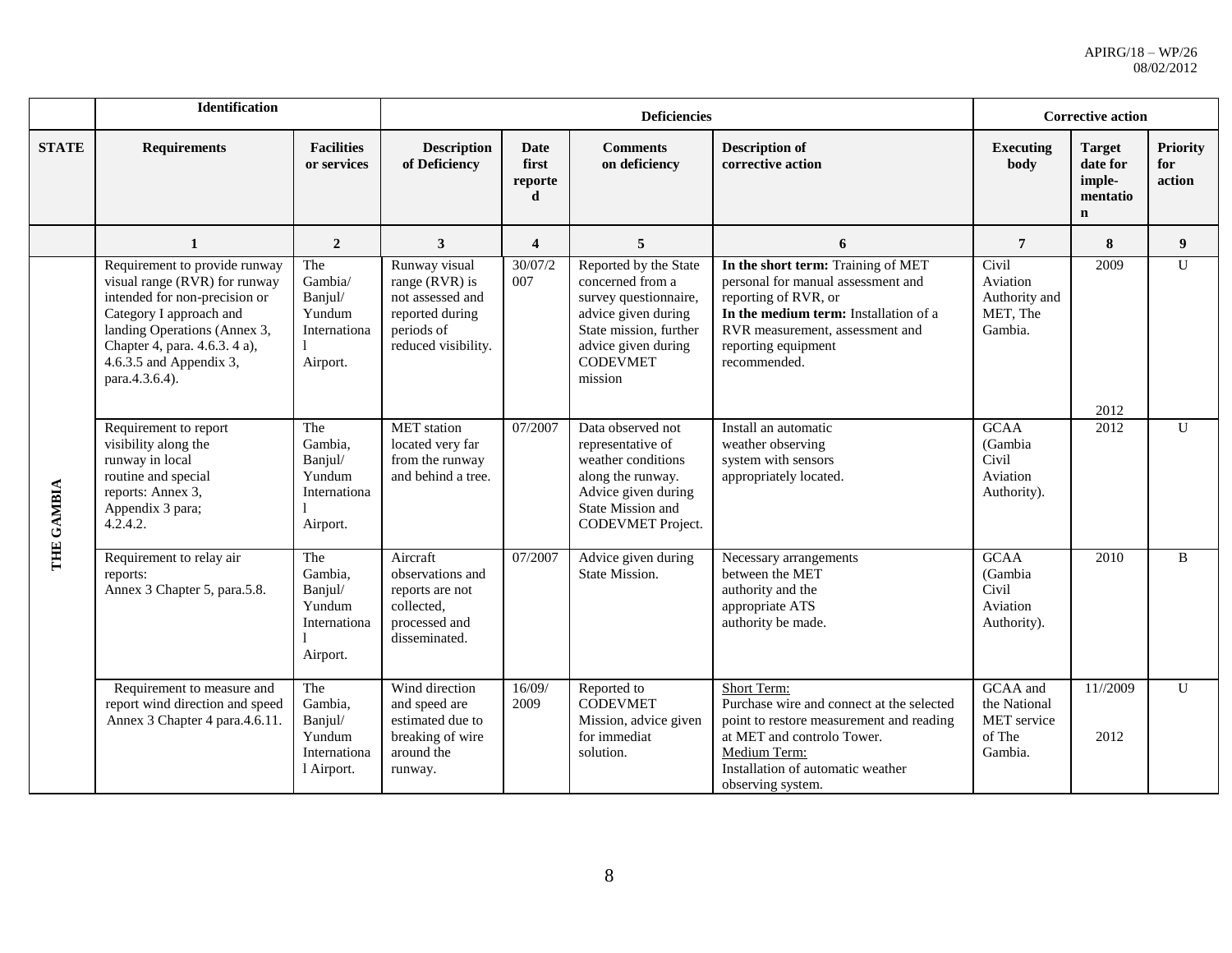|              | <b>Identification</b>                                                                                                                      |                                                                 |                                                                                                                                   |                                      | <b>Deficiencies</b>                                                         |                                                                                                                                                     | <b>Corrective action</b>                                                                      |                                                  |                                  |
|--------------|--------------------------------------------------------------------------------------------------------------------------------------------|-----------------------------------------------------------------|-----------------------------------------------------------------------------------------------------------------------------------|--------------------------------------|-----------------------------------------------------------------------------|-----------------------------------------------------------------------------------------------------------------------------------------------------|-----------------------------------------------------------------------------------------------|--------------------------------------------------|----------------------------------|
| <b>STATE</b> | <b>Requirements</b>                                                                                                                        | <b>Facilities</b><br>or services                                | <b>Description</b><br>of Deficiency                                                                                               | <b>Date</b><br>first<br>reporte<br>d | <b>Comments</b><br>on deficiency                                            | <b>Description of</b><br>corrective action                                                                                                          | <b>Executing</b><br>body                                                                      | <b>Target</b><br>date for<br>imple-<br>mentation | <b>Priority</b><br>for<br>action |
|              |                                                                                                                                            | $\overline{2}$                                                  | $\overline{\mathbf{3}}$                                                                                                           | 4                                    | 5                                                                           | 6                                                                                                                                                   | $\overline{7}$                                                                                | 8                                                | 9                                |
|              | Requirement to issue<br>aerodrome warnings (AW) and<br>wind shear warning Annex 3<br>Chapter 7 para.7.3, 7.4 App.6<br>Table A6.2 and A6.3. | The<br>Gambia,<br>Banjul/<br>Yundum<br>Internationa<br>Airport. | No provision for<br>issuance of AW.                                                                                               | 16/09/<br>2009                       | Deficiency assessed<br>during CODEVMET<br>mission, advice<br>given.         | Short term, write procedures for issuance<br>of AD and implement immediately.                                                                       | <b>GCAA</b><br>and MET<br>The<br>Gambia.                                                      | When<br>required<br>starting<br>from<br>11/2009  | $\mathbf{U}$                     |
| THE GAMBIA   | Requirement to issue trend<br>forecasts as contained in AFI<br>FASID Table MET 1 A.                                                        | The<br>Gambia.<br>Banjul/<br>Yundum<br>Internationa<br>Airport. | No provision to<br>issue trend<br>forecast.                                                                                       | 16/09/2<br>009                       | Deficiency assessed<br>during<br><b>CODEVMENT</b><br>Project, advice given. | Writing required<br>procedures to<br>follow for issuance of Trend forecasts.                                                                        | GCAA and<br>the National<br><b>MET</b><br>Service of<br>The Gambia                            | 12/2009                                          | A                                |
|              | Requirement to provide MET<br>Reports to ATS Units Annex 3<br>Chapter 10 para. 10.1.1.                                                     | The<br>Gambia,<br>Banjul/<br>Yundum<br>Internationa<br>Airport. | Provision of MET<br>reports to ATS<br>Units deficient.<br>messages carried<br>by hand and no<br>wind display at<br>Control Tower. | 16/09/2<br>009                       | Deficiency assessed<br>during CODEVMET<br>Project, advice given.            | Repair the internal communication system<br>and the wind measurement system.<br>Medium Term<br>Acquisition of new internal<br>communication system. | GCAA and<br>the National<br><b>MET</b><br>Servicee of<br>The Gambia<br>GCAA and<br><b>MET</b> | 12/2009<br>2011                                  | $\mathbf{U}$                     |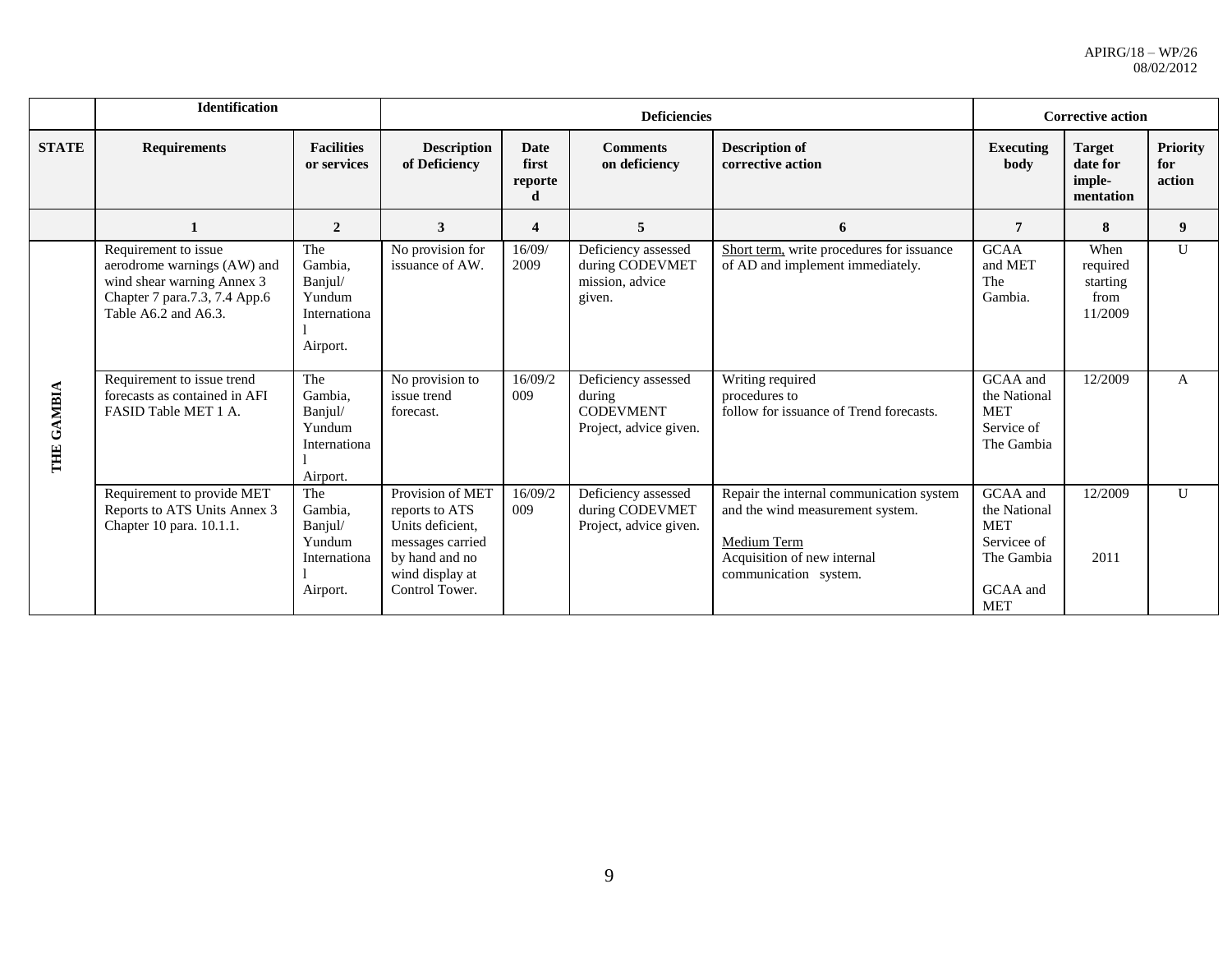|              | Identification                                                                                                      |                                                         |                                                                                                                                                                                                                                                    |                                      | <b>Deficiencies</b>                                                                                     |                                                                                              | 00/02/2012<br><b>Corrective action</b> |                                                  |                                  |
|--------------|---------------------------------------------------------------------------------------------------------------------|---------------------------------------------------------|----------------------------------------------------------------------------------------------------------------------------------------------------------------------------------------------------------------------------------------------------|--------------------------------------|---------------------------------------------------------------------------------------------------------|----------------------------------------------------------------------------------------------|----------------------------------------|--------------------------------------------------|----------------------------------|
| <b>STATE</b> | <b>Requirements</b>                                                                                                 | <b>Facilities</b><br>or services                        | <b>Description</b><br>of Deficiency                                                                                                                                                                                                                | <b>Date</b><br>first<br>reporte<br>d | <b>Comments</b><br>on deficiency                                                                        | <b>Description of</b><br>corrective action                                                   | Executing<br>body                      | <b>Target</b><br>date for<br>imple-<br>mentation | <b>Priority</b><br>for<br>action |
|              |                                                                                                                     | $\mathbf{2}$                                            | 3                                                                                                                                                                                                                                                  | 4                                    | 5                                                                                                       | 6                                                                                            | 7                                      | 8                                                | 9 <sup>1</sup>                   |
| <b>GHANA</b> | Requirement to disseminate<br>SIGMET information in<br>accordance with the provisions<br>in the AFI FASID Table 2B. | Ghana, Accra<br>Kotoka<br>International<br>Airport (KIA | <b>SIGMET</b><br>information<br>issued by Accra<br>MWO is not<br>disseminated<br>properly and the<br>AMBEX<br>procedures are<br>not well known<br>by the<br>telecommunicatio<br>n staff for the<br>dissemination of<br><b>OPMET</b><br>information | March<br>2010                        | Advice given during<br>State Mission and a<br>new version of the<br><b>AMBEX Scheme was</b><br>provided | Disseminate SIGMET information in<br>accordance with AMBEX scheme and AFI<br>FASID Table 2B. | Ghana Met<br>Service                   | 12/2010                                          | U                                |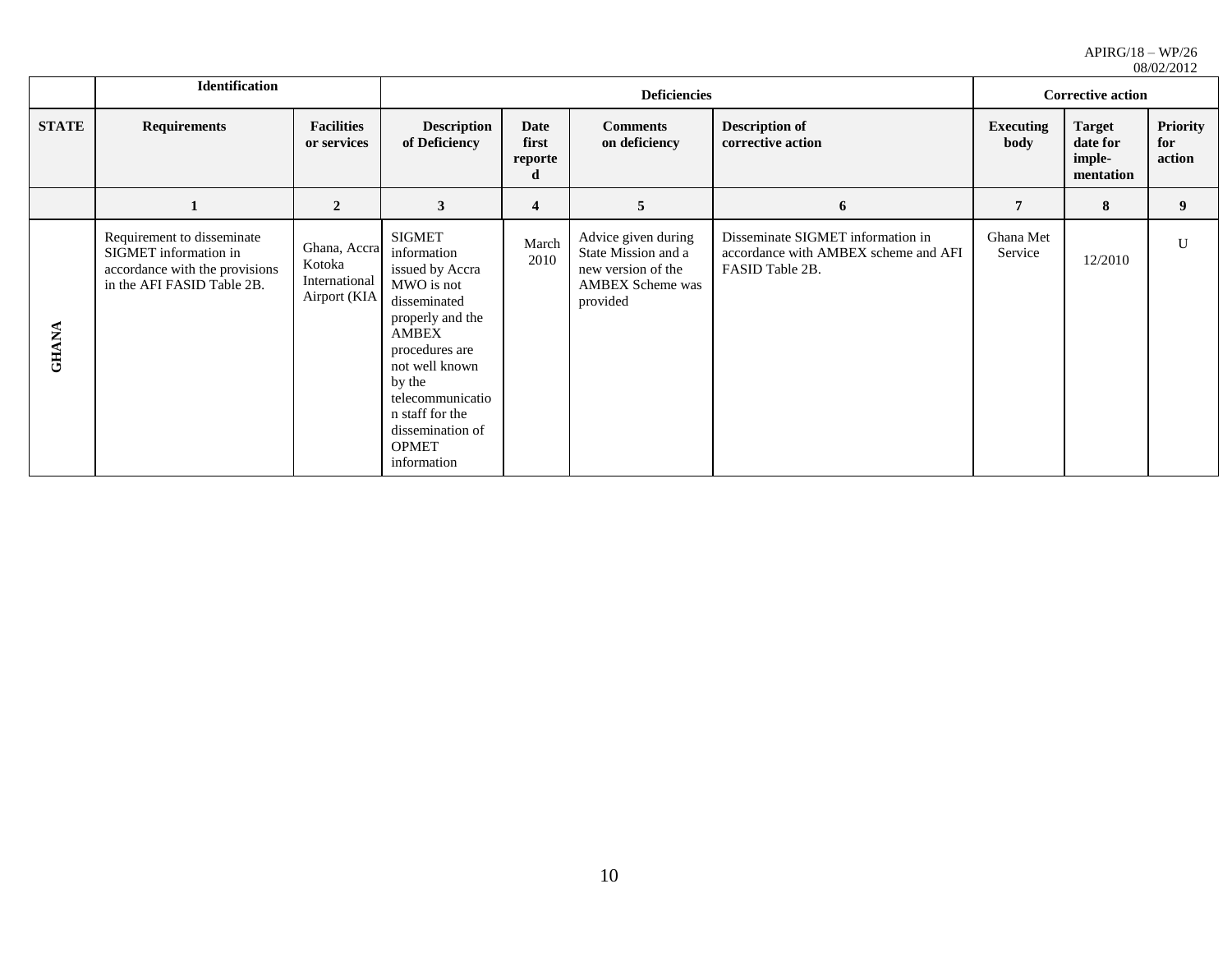|               | <b>Identification</b>                                                                                                                                                                                                                                                                                                                                                                                                                                             |                                                                |                                                                                                                                                                                                                                                                                                                                |                         | <b>Deficiencies</b>                                                                                                                                                                         |                                                                                                                                                                                                                                                                                          | <b>Corrective action</b>                  |                                                                |                                  |
|---------------|-------------------------------------------------------------------------------------------------------------------------------------------------------------------------------------------------------------------------------------------------------------------------------------------------------------------------------------------------------------------------------------------------------------------------------------------------------------------|----------------------------------------------------------------|--------------------------------------------------------------------------------------------------------------------------------------------------------------------------------------------------------------------------------------------------------------------------------------------------------------------------------|-------------------------|---------------------------------------------------------------------------------------------------------------------------------------------------------------------------------------------|------------------------------------------------------------------------------------------------------------------------------------------------------------------------------------------------------------------------------------------------------------------------------------------|-------------------------------------------|----------------------------------------------------------------|----------------------------------|
| <b>STATE</b>  | <b>Requirements</b>                                                                                                                                                                                                                                                                                                                                                                                                                                               | <b>Facilities or</b><br>services                               | <b>Description</b><br>of Deficiency                                                                                                                                                                                                                                                                                            | Date first<br>reported  | <b>Comments</b><br>on deficiency                                                                                                                                                            | <b>Description of</b><br>corrective action                                                                                                                                                                                                                                               | <b>Executing</b><br>body                  | <b>Target</b><br>date for<br>imple-<br>mentatio<br>$\mathbf n$ | <b>Priority</b><br>for<br>action |
|               | 1                                                                                                                                                                                                                                                                                                                                                                                                                                                                 | $\overline{2}$                                                 | 3                                                                                                                                                                                                                                                                                                                              | $\overline{\mathbf{4}}$ | 5                                                                                                                                                                                           | 6                                                                                                                                                                                                                                                                                        | $\overline{7}$                            | 8                                                              | 9                                |
| <b>GHANA</b>  | Requirement to provide meteorological<br>parameters affecting landing and take-<br>off operations including surface wind,<br>visibility, runway visual range (RVR),<br>height of cloud base, air and dew-point<br>temperatures and atmospheric pressure<br>from an integrated automatic system for<br>acquisition, processing, dissemination<br>and display in real time: ICAO Annex<br>3, Chap. 4, para. 4.1.5                                                   | Ghana, Accra<br>Kotoka<br>International<br>Airport (KIA)       | Surface wind, visibility,<br>runway visual range<br>(RVR), height of cloud<br>base, air and dew-point<br>temperatures and<br>atmospheric pressure are<br>not provided from an<br>integrated automatic<br>system for acquisition,<br>processing, dissemination<br>and display in real time at<br>Accra International<br>Airport | March<br>2010           | Procurement for<br>the purchase of an<br>integrated<br>automatic system<br>underway (Letter<br>N° PPA/CEO/<br>436/10 of 22<br>February 2010<br>from the Public<br>Procurement<br>Authority) | Install an automatic<br>integrated observing<br>system on AKIA runway<br>(ILS Cat 2) with sensors<br>appropriately sited in<br>accordance with the<br>provision in ICAO Annex<br>3, Chap 4, para 4.1.5 and<br>4.6.3.1 and Appendix 3<br>para; 4.2.4.2                                    | GMet (Ghana<br>Meteorologic<br>al Agency) | 12/2010                                                        | U                                |
|               | Requirement to provide runway visual<br>range (RVR): Annex 3, Chapter 4, para.<br>4.6.3                                                                                                                                                                                                                                                                                                                                                                           | Ghana, Accra<br>Kotoka<br>International<br>Airport (KIA        | Runway visual range<br>(RVR) is not assessed<br>and reported                                                                                                                                                                                                                                                                   | March<br>2010           | Advice given<br>during State<br>Mission                                                                                                                                                     | Install a RVR assessment<br>and reporting system                                                                                                                                                                                                                                         | GMet                                      | 12/2010                                                        | U                                |
|               | Requirement to issue compliant local<br>routine report (MET REPORT) and<br>local special report (SPECIAL) in<br>accordance with provisions in ICAO<br>Annex 3, Table 3-1                                                                                                                                                                                                                                                                                          | Ghana, Accra<br>Kotoka<br>International<br>Airport (KIA        | <b>MET REPORT and</b><br>SPECIAL are not<br>compliant with Annex 3,<br>Table 3-1                                                                                                                                                                                                                                               | March<br>2010           | Advice given<br>during the<br>mission                                                                                                                                                       | Issue compliant local<br>routine and special reports<br>and display them at the<br>MET Office and at all<br>ATS units                                                                                                                                                                    | GMet                                      | 12/2010                                                        | U                                |
| <b>GUINEA</b> | Requirement to install automated<br>system for measuring or assessing, as<br>appropriate, and for monitoring and<br>remote indicating of surface wind,<br>visibility, runway visual range, height<br>of cloud base, air and dew-point<br>temperatures and atmospheric pressure<br>at Sal aerodrome with a runway<br>intended for Category II instrument<br>approach and landing operations in<br>accordance with ICAO Annex 3, Chap<br>4, para. 4.1.5 and 4.6.3.1 | Republic of<br>Guinea,<br>Conakry<br>International<br>Airport. | Conakry International<br>Airport equipped with a<br>category II approach and<br>landing operations<br>instrument, is not using<br>an automated equipment<br>for measuring, assessing,<br>monitoring and remote<br>indicating of MET<br>parameters                                                                              | 09/2009                 | Advice given<br>during<br><b>CODEVMET</b><br>mission                                                                                                                                        | Install an automatic<br>integrated observing<br>system on Conakry<br><b>International Airport</b><br>runway (ILS Cat 2) with<br>sensors appropriately sited<br>in accordance with the<br>provision in ICAO Annex<br>3, Chap 4, para 4.1.5 and<br>4.6.3.1 and Appendix 3<br>para; 4.2.4.2 | <b>DNAC</b><br>and<br><b>DNM</b>          | December<br>2011                                               | $\mathbf{U}$                     |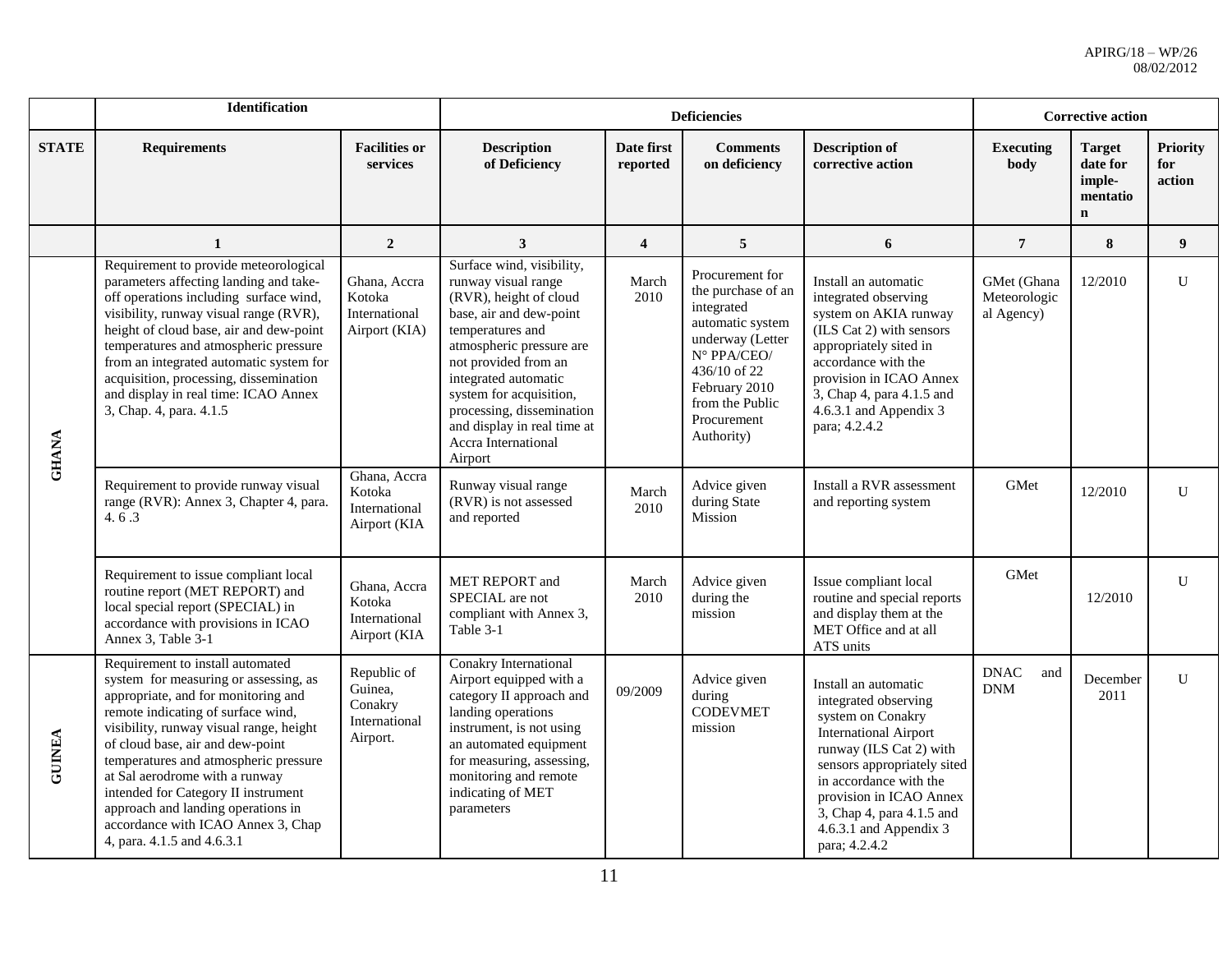|              | Identification                                                                                                                                                                                                     |                                                                |                                                                                                                                            |                         | <b>Deficiencies</b>                                  |                                                                                                                                                                                                                                                                                                                                                                                                                                |                                                               | <b>Corrective action</b>                                                                                    |                                  |
|--------------|--------------------------------------------------------------------------------------------------------------------------------------------------------------------------------------------------------------------|----------------------------------------------------------------|--------------------------------------------------------------------------------------------------------------------------------------------|-------------------------|------------------------------------------------------|--------------------------------------------------------------------------------------------------------------------------------------------------------------------------------------------------------------------------------------------------------------------------------------------------------------------------------------------------------------------------------------------------------------------------------|---------------------------------------------------------------|-------------------------------------------------------------------------------------------------------------|----------------------------------|
| <b>STATE</b> | <b>Requirements</b>                                                                                                                                                                                                | <b>Facilities</b><br>or services                               | <b>Description</b><br>of Deficiency                                                                                                        | Date first<br>reported  | <b>Comments</b><br>on deficiency                     | <b>Description of</b><br>corrective action                                                                                                                                                                                                                                                                                                                                                                                     | <b>Executing</b><br>body                                      | <b>Target</b><br>date for<br>imple-<br>mentatio<br>$\mathbf n$                                              | <b>Priority</b><br>for<br>action |
|              | $\mathbf{1}$                                                                                                                                                                                                       | $\boldsymbol{2}$                                               | $\mathbf{3}$                                                                                                                               | $\overline{\mathbf{4}}$ | 5                                                    | 6                                                                                                                                                                                                                                                                                                                                                                                                                              | $\overline{7}$                                                | 8                                                                                                           | $\boldsymbol{9}$                 |
|              | Requirement to issue compliant local<br>routine report (MET REPORT) and<br>local special report (SPECIAL) in<br>accordance with provisions in ICAO<br>Annex 3, Table 3-1                                           | Republic of<br>Guinea,<br>Conakry<br>International<br>Airport. | MET REPORT and<br>SPECIAL are not<br>compliant with Annex 3,<br>Table 3-1                                                                  | 09/2009                 | Advice given<br>during<br><b>CODEVMET</b><br>mission | Issue compliant local<br>routine and special reports<br>and display them at the<br>MET Office and at all<br>ATS units                                                                                                                                                                                                                                                                                                          | <b>DNM</b>                                                    | Before<br>December<br>2010                                                                                  | $\mathbf{U}$                     |
|              | Requirement to provide meteorological<br>information to aerodrome control<br>tower, approach control unit and flight<br>information centre in accordance with<br>ICAO Annex 3, App. 9, para. 1.1, 1.2<br>and $1.3$ | Republic of<br>Guinea,<br>Conakry<br>International<br>Airport. | Aerodrome Warning (AD<br>WRNG) and wind shear<br>(WS WRNG) reports are<br>displayed in the<br>not<br>control tower and at the<br>ATS units | 09/2009                 | Advice given<br>during<br><b>CODEVMET</b><br>mission | Display<br>warning reports WRNG AD<br>and WS WRNG in the<br>existing system for display<br>of weather information of<br>the control tower of<br>N'djamena.                                                                                                                                                                                                                                                                     | DNM                                                           | Before<br>December<br>2010                                                                                  | $\mathbf{A}$                     |
| GUINEA       | Requirement to provide flight<br>documentation in accordance with AFI<br>FASID Table MET 7 (Doc 7474)<br>Volume II, FASID AFI)                                                                                     | Republic of<br>Guinea,<br>Conakry<br>Internationa<br>1 Airport | Flight documentation is<br>provided from a public<br>non-secured website<br><b>ADDS</b>                                                    | 09/2009                 | Advice given<br>during<br><b>CODEVMET</b><br>mission | In the short term, a SADIS<br>FTP service shall be<br>accessed from the WAFC<br>London to extract required<br>data for the provision of<br>flight documentation.<br>Access procedures are<br>described on the following<br>Website<br>http://www.icao.int/anb/sa<br>disopsg/sadis%20ftp%20s<br>ervice%20v4.0.pdf<br>In the medium term,<br>install a SADIS VSAT<br>station with the required<br>SADIS workstation<br>software: | DNAC, DNM,<br>ANA,<br><b>FIR</b><br>Roberts,<br><b>SOGEAC</b> | - SADIS<br><b>FTP</b><br>before<br>Decembre<br>2010<br>- VSAT<br><b>SADIS</b><br>before<br>Decembre<br>2011 | A                                |
|              | Requirement to issue OPMET<br>information from the following AOP<br>aerodromes Kankan, Labé,                                                                                                                       | Republic of<br>Guinea,                                         | <b>OPMET</b> information<br>from AOP aerodromes<br>Kankan, Labé,                                                                           | 09/2009                 | Advice given                                         | issue METAR and SPECI<br>from AOP aerodromes                                                                                                                                                                                                                                                                                                                                                                                   | DNAC, DNM<br>and ANA                                          | Before<br>December<br>2015                                                                                  | B                                |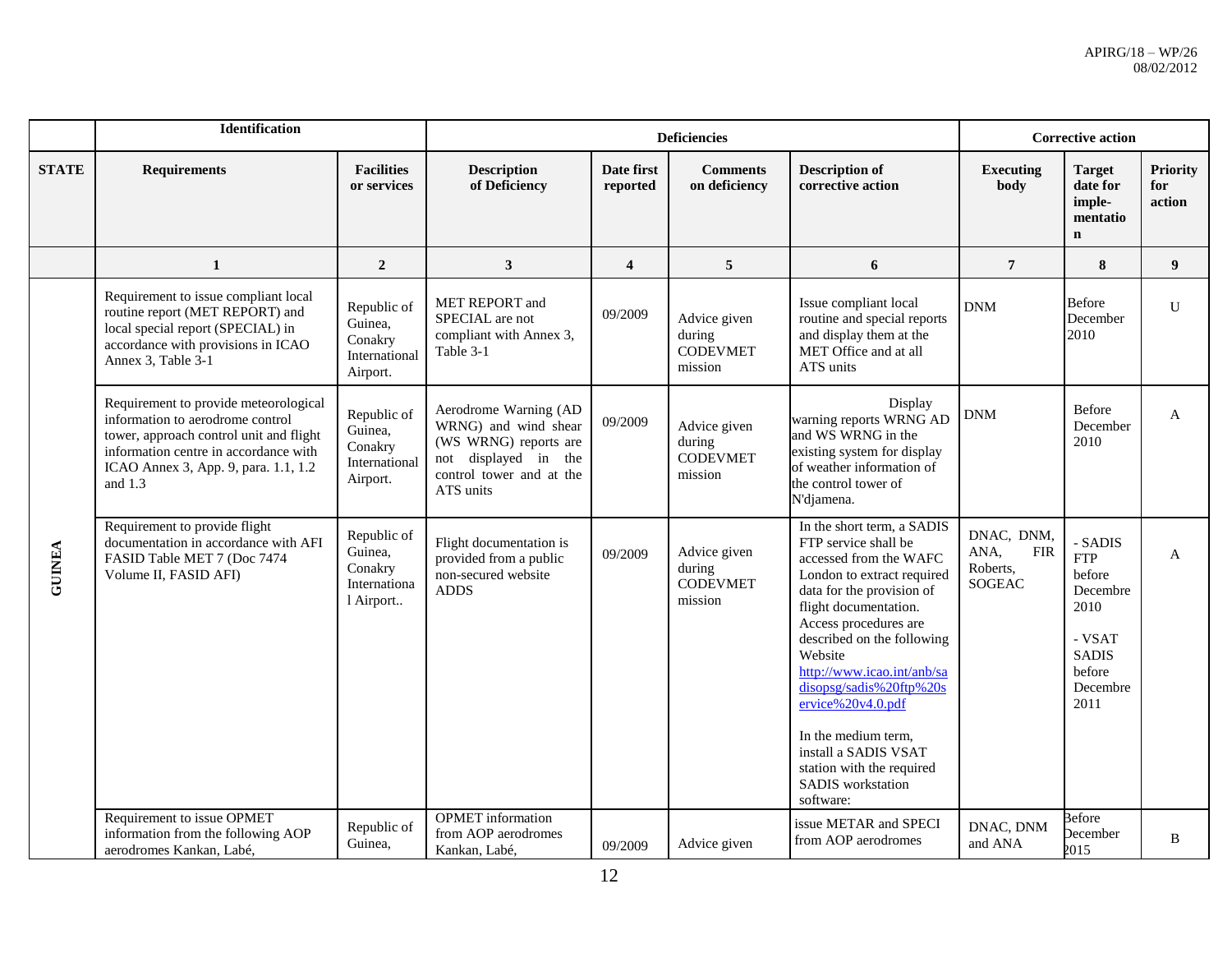|              |                                                                                                    |                                      | 00/04/2014                             |                        |                                      |                                            |                          |                                                                |                                  |
|--------------|----------------------------------------------------------------------------------------------------|--------------------------------------|----------------------------------------|------------------------|--------------------------------------|--------------------------------------------|--------------------------|----------------------------------------------------------------|----------------------------------|
|              | <b>Identification</b>                                                                              |                                      |                                        |                        | <b>Corrective action</b>             |                                            |                          |                                                                |                                  |
| <b>STATE</b> | <b>Requirements</b>                                                                                | <b>Facilities</b><br>or services     | <b>Description</b><br>of Deficiency    | Date first<br>reported | <b>Comments</b><br>on deficiency     | <b>Description of</b><br>corrective action | <b>Executing</b><br>body | <b>Target</b><br>date for<br>imple-<br>mentatio<br>$\mathbf n$ | <b>Priority</b><br>for<br>action |
|              |                                                                                                    | $\overline{2}$                       |                                        |                        |                                      | 6                                          |                          | 8                                                              |                                  |
|              | N'Nzérékoré in accordance with ICAO<br>Doc 7474 Volume II, FASID AFI, Part<br>III - Tableau AOP 1. | Conakry<br>Internationa<br>l Airport | N'Nzérékoré is not issued<br>24h a day |                        | during<br><b>CODEVMET</b><br>mission | Kankan, Labé and<br>N'Nzérékoré            |                          |                                                                |                                  |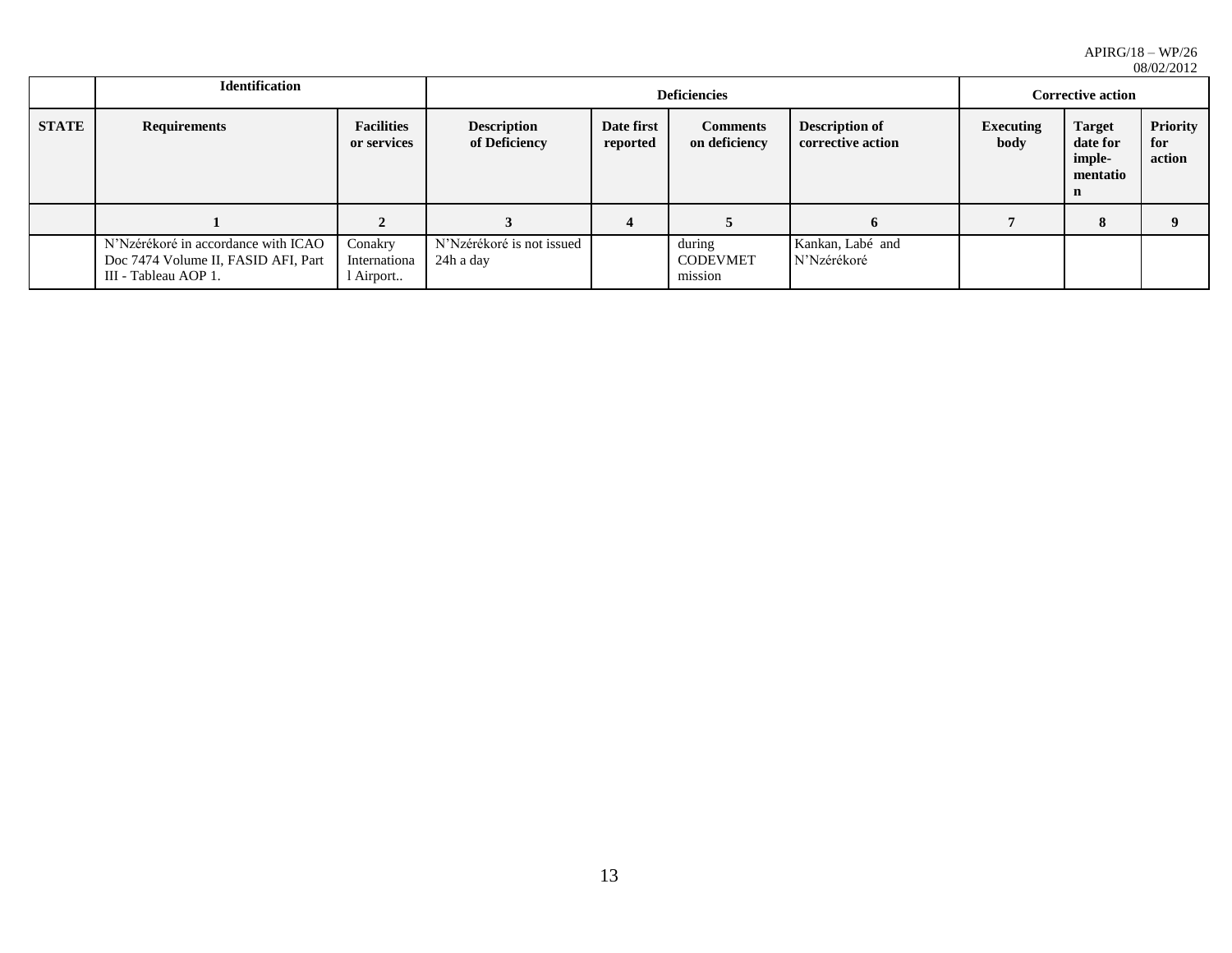|                      | <b>Identification</b>                                                                                                                                                                               |                                                                    |                                                                                                                                                                         |                         | <b>Deficiencies</b>                                  |                                                                                                                                                                                                         | <b>Corrective action</b>                  |                                                               |                                  |
|----------------------|-----------------------------------------------------------------------------------------------------------------------------------------------------------------------------------------------------|--------------------------------------------------------------------|-------------------------------------------------------------------------------------------------------------------------------------------------------------------------|-------------------------|------------------------------------------------------|---------------------------------------------------------------------------------------------------------------------------------------------------------------------------------------------------------|-------------------------------------------|---------------------------------------------------------------|----------------------------------|
| <b>STATE</b>         | <b>Requirements</b>                                                                                                                                                                                 | <b>Facilities or</b><br>services                                   | <b>Description</b><br>of Deficiency                                                                                                                                     | Date first<br>reported  | <b>Comments</b><br>on deficiency                     | <b>Description of</b><br>corrective action                                                                                                                                                              | <b>Executing</b><br>body                  | <b>Target</b><br>date for<br>imple-<br>mentati<br>on          | <b>Priority</b><br>for<br>action |
|                      | $\mathbf{1}$                                                                                                                                                                                        | $\overline{2}$                                                     | 3                                                                                                                                                                       | $\overline{\mathbf{4}}$ | 5                                                    | 6                                                                                                                                                                                                       | $7\phantom{.0}$                           | 8                                                             | 9                                |
|                      | Requirement to measure and report<br>wind in accordance with provisions<br>contained in Annex 3, Chapter 4 para<br>4.6.1.1                                                                          | Guinée<br>Bissau,<br>Osvaldo<br>Vieira<br>International<br>Airport | The wind sensors are<br>installed on the top of the<br>control tower and wind<br>information is not<br>representative of the<br>condition along the<br>runway.          | 10/2009                 | Advice given<br>during<br><b>CODEVMET</b><br>mission | Install wind sensors at the<br>touch down zone                                                                                                                                                          | <b>ASECNA MET</b><br>Administration       | 2011                                                          | U                                |
| <b>GUINEA BISSAU</b> | Requirement to issue aerodrome<br>warnings (AD WRNG) and Wind Shear<br>warnings (WS WRNG) as contained in<br>provisions of Annex 3 Chapter 7 para<br>7.3.1 and 7.4.1 and App. 6 Table A6.2,<br>A6.3 | Guinée<br>Bissau,<br>Osvaldo<br>Vieira<br>International<br>Airport | AD WRNG and WS<br>WRNG are not issued at<br>Osvaldo Vieira<br><b>International Airport</b>                                                                              | 10/2009                 | Advice given<br>during<br><b>CODEVMET</b><br>mission | Short term: Writing of<br>procedures for issuance<br>of AW and WS Warnings<br>and implement<br>immediately.<br>Medium term:<br><b>Acquisition of MET</b><br>Radar and wind shear<br>detection equipment | AAC,<br>ASECNA.<br>Administratio<br>n MET | 12/2009<br>2013                                               | U                                |
|                      | Implementation of MET facilities and<br>services AFI/7 Rec. 14/10                                                                                                                                   | Guinée<br>Bissau,<br>Osvaldo<br>Vieira<br>International<br>Airport | Lack of personnel to<br>ensure proper provision<br>of MET services to<br>aviation                                                                                       | 10/2009                 | Advice given<br>during<br><b>CODEVMET</b><br>mission | Provide sufficient number<br>of MET personnel                                                                                                                                                           | ASECNA et<br><b>MET</b>                   | 2011                                                          | $\mathsf{A}$                     |
|                      | Requirement to issue aerodrome<br>forecasts (TAF) at Osvaldo Vieira<br>International Airport: Annex 3 Chap. 9,<br>para $9.13a$                                                                      | Guinée<br>Bissau,<br>Osvaldo<br>Vieira<br>International<br>Airport | TAF of Bissau issued by<br>Dakar aerodrome<br>meteorological Office in<br>accordance with a<br>bilateral agreement<br>resulting in a lack of<br>qualified MET personnel | 1995 et<br>10/2009      | Advice given<br>during<br><b>CODEVMET</b><br>mission | Provide sufficient number<br>of MET personnel                                                                                                                                                           | ASECNA,<br>ACC, ENAG<br>and MET           | 2012                                                          | $\overline{A}$                   |
| <b>LESOTHO</b>       | Implementation of MET facilities and<br>services AFI/7 Rec. 14/10                                                                                                                                   | Lesotho/Mase<br>ru/Moshoesho<br>e                                  | Anemometer on RWY 04<br>has been unserviceable for<br>many months                                                                                                       | 2003                    | Advice given<br>through mission                      | Install a new sensor with<br>displays at appropriate<br>ATC and MET positions                                                                                                                           | Lesotho                                   | As soon<br>as<br>possible<br>but not<br>later<br>than<br>2007 | A                                |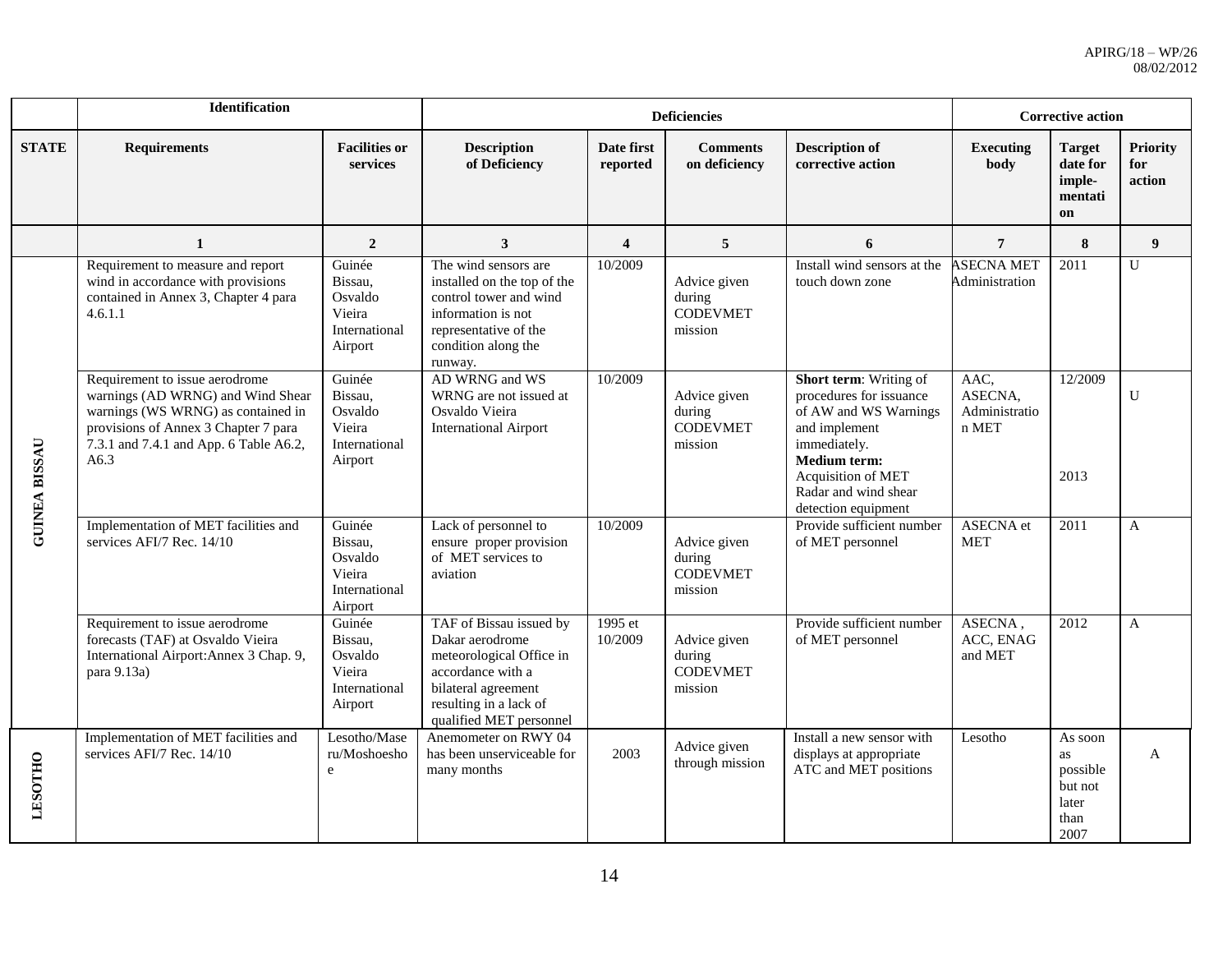|              | <b>Identification</b>                                                                                                                                                                                                                                                                                                  |                                                       |                                                                                                                                                                                         |                        | <b>Deficiencies</b>                                                                                                               |                                                                                                                                                                                                                               | <b>Corrective action</b>                            |                                                                  |                                  |
|--------------|------------------------------------------------------------------------------------------------------------------------------------------------------------------------------------------------------------------------------------------------------------------------------------------------------------------------|-------------------------------------------------------|-----------------------------------------------------------------------------------------------------------------------------------------------------------------------------------------|------------------------|-----------------------------------------------------------------------------------------------------------------------------------|-------------------------------------------------------------------------------------------------------------------------------------------------------------------------------------------------------------------------------|-----------------------------------------------------|------------------------------------------------------------------|----------------------------------|
| <b>STATE</b> | <b>Requirements</b>                                                                                                                                                                                                                                                                                                    | <b>Facilities or</b><br>services                      | <b>Description</b><br>of Deficiency                                                                                                                                                     | Date first<br>reported | <b>Comments</b><br>on deficiency                                                                                                  | <b>Description of</b><br>corrective action                                                                                                                                                                                    | <b>Executing</b><br>body                            | <b>Target</b><br>date for<br>imple-<br>mentation                 | <b>Priority</b><br>for<br>action |
|              | $\mathbf{1}$                                                                                                                                                                                                                                                                                                           | $\overline{2}$                                        | 3                                                                                                                                                                                       | 4                      | 5                                                                                                                                 | 6                                                                                                                                                                                                                             | $\overline{7}$                                      | 8                                                                | 9 <sup>°</sup>                   |
|              | Requirement to re-establish the<br>Meteorological Watch Office (MWO)<br>of Robertsfield in accordance with<br>Annex 3, Chap. 3, para. 3.4.1 and ICAO<br>Doc 7474, Volume II, AFI FASID<br>Table MET 1B.                                                                                                                | Liberia/<br>Robertsfield<br>International<br>Airport. | The meteorological watch<br>office (MWO) has not<br>been re-established and the<br>Liberian Administration<br>has not arranged for<br>another contracting State<br>to provide SIGMET.   | 10/2009                | Advice given<br>during the<br>mission and a<br>draft Agreement<br>provided for the<br>issuance of<br>SIGMET by an<br>adjacent MWO | Reach an agreement with<br>the nearest MWO for the<br>provision of<br>meteorological watch<br>services including<br>SIGMET for an interim<br>period of time. Re-<br>establish the MWO in the<br>medium term                   | LCAA and<br><b>MET</b><br>Authority                 | -Short<br>term: End<br>November<br>2009<br>-Medium<br>term: 2012 | U                                |
| LIBERIA      | Requirement to provide runway visual<br>range (RVR) assessments at the<br>touchdown zone and the mid-point of<br>the runway of Robertsfield International<br>Airport intended for Category II<br>instrument approach and landing<br>operations in accordance with Annex 3,<br>Chap. 4, para. 4.6.3.4 b)                | Liberia/<br>Robertsfield<br>International<br>Airport. | Runway visual range<br>(RVR) is not assessed<br>and reported during<br>periods of reduced<br>visibility.                                                                                | 10/2009                | Advice given<br>during the<br>mission.                                                                                            | In the short term:<br>Training of MET<br>personal for manual<br>assessment and reporting<br>of RVR, and<br>In the medium term:<br>Installation of a RVR<br>measurement, assessment<br>and reporting equipment<br>recommended. | LCAA,<br>Meteorolog<br>ical<br>Authority<br>and RIA | -Short<br>term:<br>November<br>2009<br>-Medium<br>term: 2012     | $\mathbf{U}$                     |
|              | Requirement to provide appropriate<br>sensors of the automated system for<br>measuring, assessing, monitoring and<br>remote indicating visibility, runway<br>visual range (RVR) and height of cloud<br>base at the required in accordance with<br>Annex 3, Chap 4, para. 4.1.5 and 4.6.3.1<br>and App. 3 para; 4.2.4.2 | Liberia/<br>Robertsfield<br>International<br>Airport. | Except the wind sensor,<br>the other required sensors<br>of the automatic weather<br>observing system, are not<br>installed to support<br>approach, landing and<br>take-off operations. | 10/2009                | Advice given<br>during the<br>mission.                                                                                            | Install the required sensors<br>of the automatic weather<br>observing system at<br>appropriate location                                                                                                                       | LCAA,<br>Meteorolog<br>ical<br>Authority<br>and RIA | End of<br>April 2010                                             | U                                |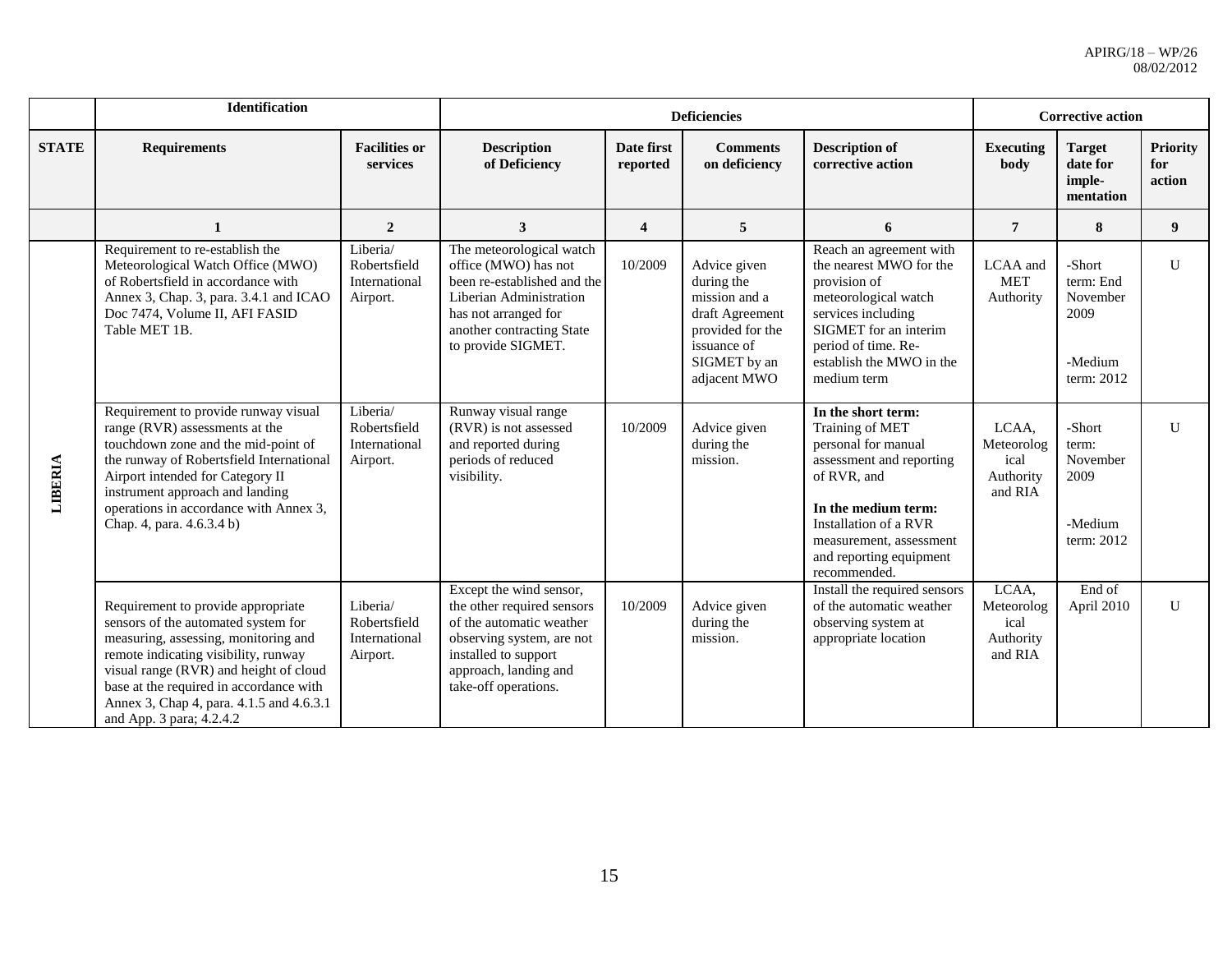|              | Identification                                                                                                                                                                                                                         |                                                        |                                                                                                                                                                                                       |                                      |                                                                                                      | <b>Deficiencies</b>                                                                                                                                                                                                                                                                                                                                                                                                                 |                                                             | <b>Corrective action</b>                      |                                  |
|--------------|----------------------------------------------------------------------------------------------------------------------------------------------------------------------------------------------------------------------------------------|--------------------------------------------------------|-------------------------------------------------------------------------------------------------------------------------------------------------------------------------------------------------------|--------------------------------------|------------------------------------------------------------------------------------------------------|-------------------------------------------------------------------------------------------------------------------------------------------------------------------------------------------------------------------------------------------------------------------------------------------------------------------------------------------------------------------------------------------------------------------------------------|-------------------------------------------------------------|-----------------------------------------------|----------------------------------|
| <b>STATE</b> | <b>Requirements</b>                                                                                                                                                                                                                    | <b>Facilities</b><br>or services                       | <b>Description</b><br>of Deficiency                                                                                                                                                                   | <b>Date</b><br>first<br>reporte<br>d | <b>Comments</b><br>on<br>deficiency                                                                  | <b>Description of</b><br>corrective action                                                                                                                                                                                                                                                                                                                                                                                          | <b>Executing</b><br><b>body</b>                             | Target<br>date for<br>imple-<br>mentati<br>on | <b>Priority</b><br>for<br>action |
|              | 1                                                                                                                                                                                                                                      | $\overline{2}$                                         | $\mathbf{3}$                                                                                                                                                                                          | $\overline{\mathbf{4}}$              | 5 <sup>5</sup>                                                                                       | 6                                                                                                                                                                                                                                                                                                                                                                                                                                   | $\overline{7}$                                              | 8                                             | $\boldsymbol{9}$                 |
|              | Requirement to provide<br>briefing, consultation and<br>flight documentation to flight<br>crew members and/or other<br>flight operations personnel in<br>accordance with Annex 3,<br>Chap. 3, para. 3.3.2 d) and<br>Chap. 9, para. 9.3 | Liberia/<br>Robertsfield<br>Internationa<br>1 Airport. | Briefing, consultation<br>and flight<br>documentation are<br>not provided to flight<br>crew members and/or<br>other flight operations<br>personnel.                                                   | 10/2009                              | A draft<br>statement<br>on the re-<br>establishme<br>nt of the<br>AMO and<br>the MWO<br>established. | Provide briefing, consultation and flight<br>documentation to flight crew members and other<br>flight operations personnel, and equip the AMO and<br>the future MWO with a high speed Internet access<br>and required MET systems listed in Annex 3 Chap.<br>9 para. 9.1.3 h) and i). The AMO/MWO should be<br>installed in a suitable room having a direct access to<br>the AIS Office itself having direct access to the<br>apron | LCAA,<br><b>MET</b><br>Authority,<br>RIA and<br><b>RFIR</b> | End of<br>April<br>2011                       | $\mathbf{A}$                     |
| LIBERIA      | Requirement to collect,<br>processed and disseminated<br>aircraft observations and<br>reports (AIREP) in<br>accordance with Annex 3,<br>para. 5.1, 5.2, 5.3, 5.4, 5.5,<br>5.6, 5.7, 5.8 and 5.9                                        | Liberia/<br>Robertsfield<br>Internationa<br>1 Airport. | Aircraft observations<br>and reports (AIREP)<br>are not collected,<br>processed and<br>disseminated at<br>Roberts MWO.                                                                                | 10/2009                              | Advice<br>given<br>during the<br>Mission.                                                            | Develop and implement a service agreement for air<br>traffic services, aeronautic information services and<br>aeronautical MET services at Robertsfield<br>International Airport in accordance with ICAO DOC<br>9377; Initiate regular meetings between the MET<br>authorities, ATS units and appropriate local airlines.                                                                                                           | LCAA,<br>RFIR, RIA                                          | February<br>2010                              | $\mathbf{A}$                     |
|              | Requirement to provide<br>reliable data source for the<br>preparation of aviation<br>weather forecasts in<br>accordance with Annex 3,<br>Chap. 9, para. 9.1.3 c), e), g),<br>$h)$ and i).                                              | Liberia/<br>Robertsfield<br>Internationa<br>1 Airport. | Reliable data sources<br>are not available for<br>the preparation of<br>aviation weather<br>forecasts such as<br>SIGMET, aerodrome<br>warnings, Trend<br>forecast, TAFs, flight<br>documentation, etc | 10/2009                              | Advice<br>given<br>during the<br>Mission.                                                            | Supply the meteorological information to operators<br>and flight crew members in accordance with the<br>provisions contained in ICAO Annex 3, Chap. 9,<br>para. 9.1.3 c), e), g), h) and i).                                                                                                                                                                                                                                        | LCAA,<br><b>MET</b><br>Authority<br>and RIA                 | 2010                                          | B                                |
|              | Requirement to use forecasts<br>issued by the WAFCs in the<br>preparation of flight<br>documentation, whenever<br>these forecasts cover the<br>intended flight path in respect<br>of time, altitude and                                | Liberia/<br>Robertsfield<br>Internationa<br>1 Airport. | The Roberts AMO<br>does not receive any<br>WAFS products for<br>the provision of flight<br>documentation.                                                                                             | 10/2009                              | Advice<br>given<br>during the<br>Mission.                                                            | Short Term:<br>Use SADIS FTP service. Access procedures are<br>described on the following Website:<br>http://www.icao.<br>int/anb/sadisopsg/SADIS%20FTP%20Service%20V<br>4.0.pdf                                                                                                                                                                                                                                                    | <b>MET</b><br>Authority<br>and RIA                          | 11//2009                                      | $\, {\bf B}$                     |
|              | geographical extent,  in<br>accordance with Annex 3,<br>App. 2, para. 2.1.1                                                                                                                                                            |                                                        |                                                                                                                                                                                                       |                                      |                                                                                                      | Medium Term:<br>Provide AMO/MWO with SADIS 2G VSAT<br>equipment and compliant SADIS workstation                                                                                                                                                                                                                                                                                                                                     |                                                             | 2012                                          |                                  |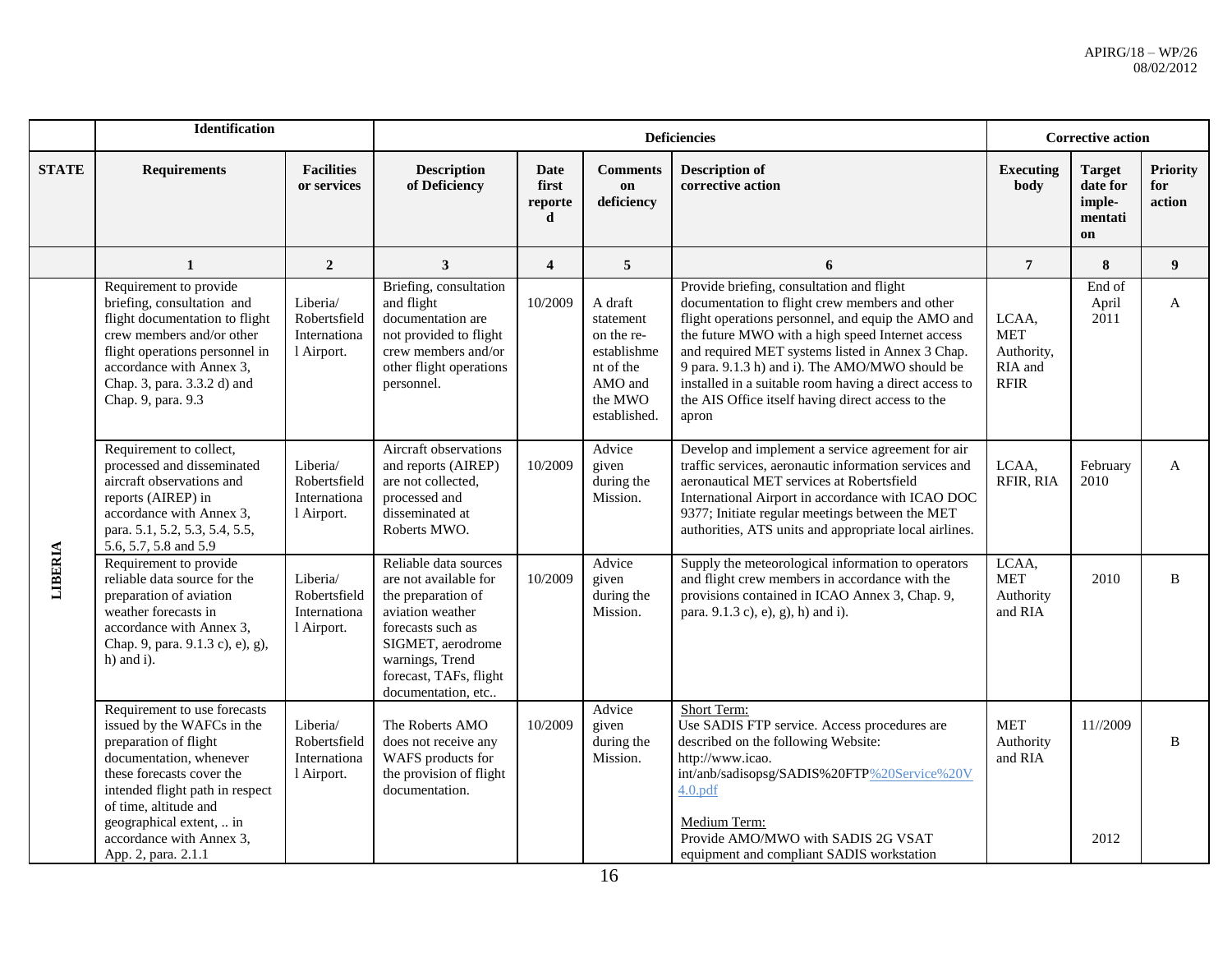|              | <b>Identification</b> |                                  |                                     |                                                                                                  |                                     | 00/0444014                                 |                          |                                                      |                           |
|--------------|-----------------------|----------------------------------|-------------------------------------|--------------------------------------------------------------------------------------------------|-------------------------------------|--------------------------------------------|--------------------------|------------------------------------------------------|---------------------------|
|              |                       |                                  |                                     |                                                                                                  |                                     | <b>Deficiencies</b>                        | <b>Corrective action</b> |                                                      |                           |
| <b>STATE</b> | <b>Requirements</b>   | <b>Facilities</b><br>or services | <b>Description</b><br>of Deficiency | Date<br>first<br>reporte<br>d                                                                    | <b>Comments</b><br>on<br>deficiency | <b>Description of</b><br>corrective action | Executing<br>body        | <b>Target</b><br>date for<br>imple-<br>mentati<br>on | Priority<br>for<br>action |
|              |                       |                                  |                                     |                                                                                                  |                                     | <sub>0</sub>                               |                          | 8                                                    |                           |
|              |                       |                                  |                                     | software in accordance with SADISOPSG/9<br>conclusion 9/15 and SADISOPSG/10 conclusion<br>$10/4$ |                                     |                                            |                          |                                                      |                           |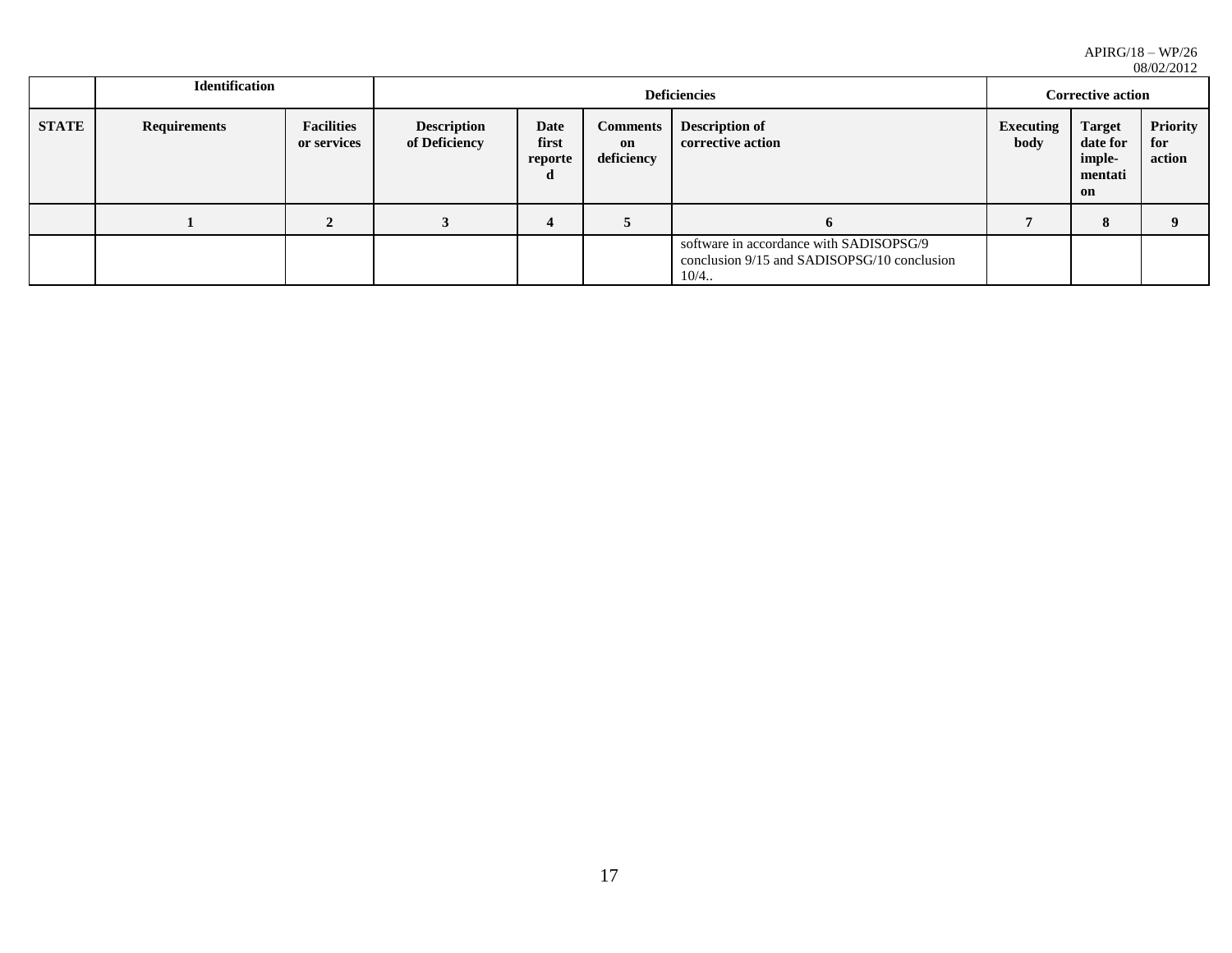|                  | Identification                                                                                                                                                                                                                                                                                                           |                                                                                                               |                                                                                                                                                                                                                                                                                                                                                                                            | <b>Deficiencies</b>     |                                           |                                                                                                                                                                            |                                                                                                   | <b>Corrective action</b>                         |                                  |
|------------------|--------------------------------------------------------------------------------------------------------------------------------------------------------------------------------------------------------------------------------------------------------------------------------------------------------------------------|---------------------------------------------------------------------------------------------------------------|--------------------------------------------------------------------------------------------------------------------------------------------------------------------------------------------------------------------------------------------------------------------------------------------------------------------------------------------------------------------------------------------|-------------------------|-------------------------------------------|----------------------------------------------------------------------------------------------------------------------------------------------------------------------------|---------------------------------------------------------------------------------------------------|--------------------------------------------------|----------------------------------|
| <b>STA</b><br>TE | <b>Requirements</b>                                                                                                                                                                                                                                                                                                      | <b>Facilities or</b><br>services                                                                              | <b>Description</b><br>of Deficiency                                                                                                                                                                                                                                                                                                                                                        | Date first<br>reported  | <b>Comments</b><br>on<br>deficiency       | <b>Description of</b><br>corrective action                                                                                                                                 | <b>Executing</b><br>body                                                                          | <b>Target</b><br>date for<br>imple-<br>mentation | <b>Priority</b><br>for<br>action |
|                  | $\mathbf 1$                                                                                                                                                                                                                                                                                                              | $\overline{2}$                                                                                                | $\mathbf{3}$                                                                                                                                                                                                                                                                                                                                                                               | $\overline{\mathbf{4}}$ | 5                                         | $\boldsymbol{6}$                                                                                                                                                           | $\overline{7}$                                                                                    | $\bf 8$                                          | $\boldsymbol{9}$                 |
|                  | Requirements for safety<br>oversight in the area of<br>meteorological service for air<br>navigation in Islamic<br>Republic of Mauritania,<br>(USOAP, 2008)                                                                                                                                                               | Islamic<br>Republic of<br>Mauritania,<br>Nouakchott,<br>Nouadhibou,<br>Atar, Nema and<br>Zoueratt<br>Airports | ANAC has not established and<br>implemented a system to ensure<br>effective safety oversight of MET<br>services providers. In addition,<br>inspection procedures applicable to<br>ensure effective implementation of<br>safety oversight system as well as<br>verification checklists and inspection<br>schedules are not yet developed<br>(corrective action planned in<br>November 2010) | 02/2011                 | Advice<br>given<br>during the<br>Mission. | <b>Recruit MET</b><br>inspectors to<br>monitor operational<br>requirements                                                                                                 | <b>ANAC</b>                                                                                       | November<br>2011                                 | $\mathbf{U}$                     |
| MAURITANIA       | Requirement to implement<br>MET service for air<br>navigation in three<br>aerodromes listed in AFI Plan<br>(AFI FASID MET Table 1A).                                                                                                                                                                                     | Islamic<br>Republic of<br>Mauritania,<br>Nouakchott,<br>Nouadhibou,<br>Atar, Nema and<br>Zoueratt<br>Airports | FASID MET Table 1A of the AFI<br>Air Navigation Plan, is not<br>implemented in three aerodromes<br>listed in the plan: Atar, Nema and<br>Zoueratt                                                                                                                                                                                                                                          | 02/2011                 | Advice<br>given<br>during the<br>Mission. | Develop human and<br>material resources<br>necessary for the<br>issuance and<br>dissemination of<br><b>OPMET</b> from three<br>aerodromes (Atar,<br>Nema and<br>Zoueratt). | ANAC/<br>$\mathrm{ONM}/$                                                                          | August<br>2012                                   | B                                |
|                  | Requirement to establish and<br>implement from 15<br>November 2012, a properly<br>organized quality system<br>comprising procedures,<br>processes and resources<br>necessary to provide for the<br>quality management of the<br>meteorological information to<br>be supplied to the users<br>(ICAO Annex 3, para 2.2.3.) | Islamic<br>Republic of<br>Mauritania,<br>Nouakchott,<br>Nouadhibou,<br>Atar, Nema and<br>Zoueratt<br>Airports | The quality management system<br>(QMS) for MET service is not yet<br>implemented by ANAC, the National<br>Meteorological Office (ONM) and<br><b>ASECNA</b>                                                                                                                                                                                                                                 | 02/2011                 | Advice<br>given<br>during the<br>Mission. | Train local trainers<br>in QMS and<br>implement the<br>QMS before<br>November 15, 2012                                                                                     | <b>ANAC</b><br>(oversight)<br>ONM (Service<br>provider)<br><b>ASECNA</b><br>(Service<br>provider) | November<br>2012                                 | U                                |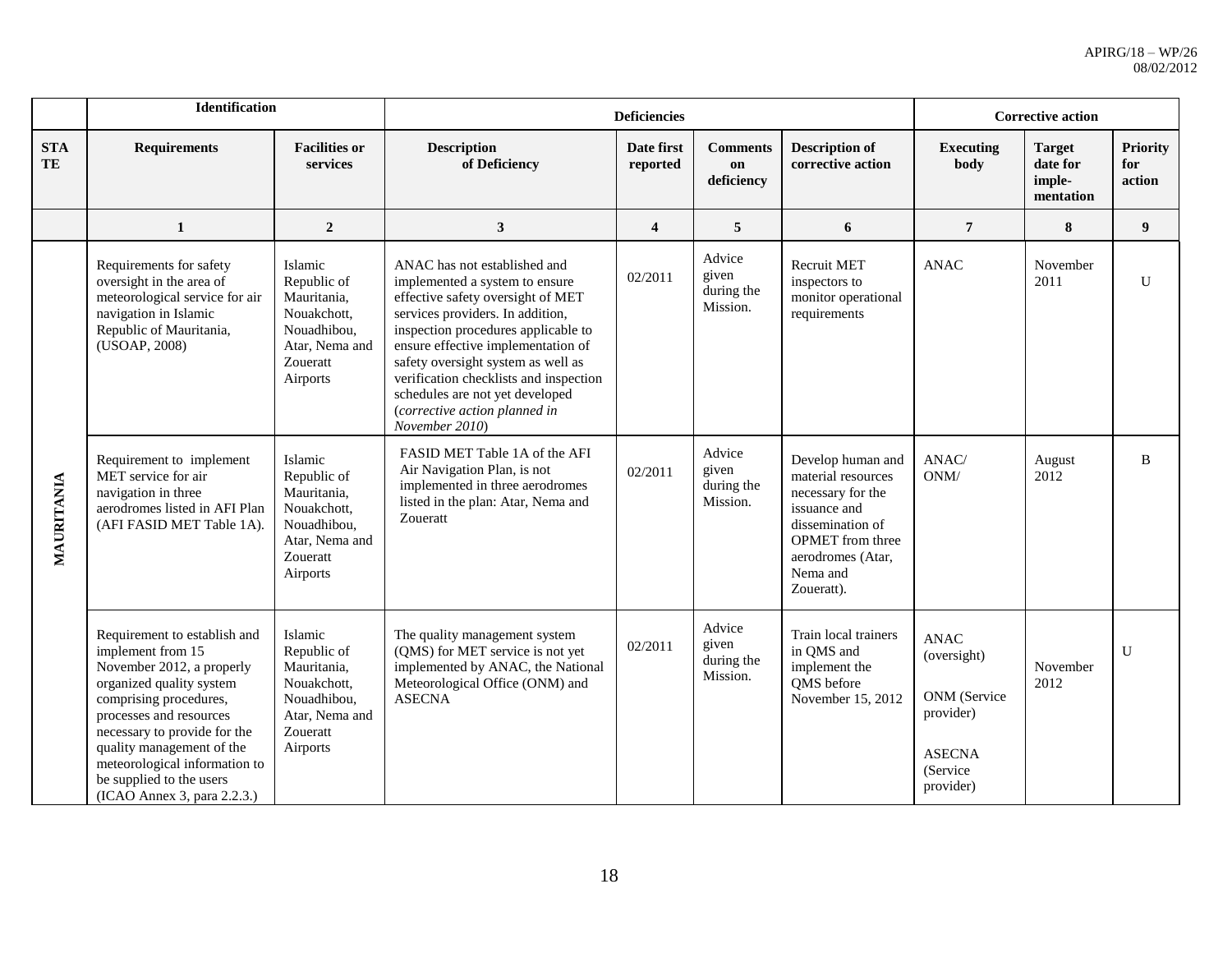|                  | <b>Identification</b>                                                                                                                                                                                                                                                                                                               |                                                     |                                                                                                                                                                                                                                           |                         | <b>Deficiencies</b>                    |                                                                                                                                     | <b>Corrective action</b>           |                                                  |                                  |
|------------------|-------------------------------------------------------------------------------------------------------------------------------------------------------------------------------------------------------------------------------------------------------------------------------------------------------------------------------------|-----------------------------------------------------|-------------------------------------------------------------------------------------------------------------------------------------------------------------------------------------------------------------------------------------------|-------------------------|----------------------------------------|-------------------------------------------------------------------------------------------------------------------------------------|------------------------------------|--------------------------------------------------|----------------------------------|
| <b>STAT</b><br>E | <b>Requirements</b>                                                                                                                                                                                                                                                                                                                 | <b>Facilities</b><br>or services                    | <b>Description</b><br>of Deficiency                                                                                                                                                                                                       | Date first<br>reported  | <b>Comments</b><br>on deficiency       | <b>Description of</b><br>corrective action                                                                                          | <b>Executin</b><br>body            | <b>Target</b><br>date for<br>imple-<br>mentation | <b>Priority</b><br>for<br>action |
|                  | 1                                                                                                                                                                                                                                                                                                                                   | $\overline{2}$                                      | 3                                                                                                                                                                                                                                         | $\overline{\mathbf{4}}$ | 5                                      | 6                                                                                                                                   | $\overline{7}$                     | 8                                                | 9                                |
| MAURITANIA       | Requirement to provide runway visual<br>range (RVR) assessments at the<br>touchdown and the mid-point zones of<br>the runway at Nouakchott International<br>Airport, intended for Category II (ILS)<br>instrument approach and landing<br>operations in accordance with Annex 3,<br>Chap. 4, para. 4.6.3.4 b) and Mauritania<br>AIP | Islamic<br>Republic of<br>Mauritania,<br>Nouakchott | RVR is not provided at the<br>midpoint zone of the runway<br>intended for operations in<br>Nouakchott approach and<br>instrument landing in<br>Category II (ILS) in<br>accordance with AIP<br>Mauritania (GQNN AD 2.19<br>of 06/05/2010). | 02/2011                 | Advice given<br>during the<br>Mission. | Install a system for assessing<br>RVR in the midpoint zone of<br>the at Nouakchott runway.                                          | <b>ASECNA</b>                      | <b>Before</b><br>November<br>2011                | A                                |
| <b>NIGER</b>     | Requirement to provide runway visual<br>range (RVR) assessments at the<br>touchdown zone and the mid-point of the<br>runway at Niamey International Airport,<br>intended for Category II (ILS) instrument<br>approach and landing operations in<br>accordance with Annex 3, Chap. 4, para.<br>4.6.3.4 b                             | Niger,<br>Niamey<br>Internationa<br>l Airport       | Even though<br>NiameyInternational Airport<br>is intended for Category II<br>(ILS) instrument approach<br>and landing operations, RVR<br>assessments are not provided<br>at the mid-point of the<br>runway                                | 03/2010                 | Advice given<br>during Sate<br>Mission | Install RVR sensor at the<br>mid-point of Niamey runway.                                                                            | <b>ASECNA</b>                      | <b>Before</b><br>December<br>2010                | $\mathsf{A}$                     |
|                  | Requirement to collect, process and relay<br>special air reports in accordance with<br>Annex 3 Chapter 5, para 5.1, 5.2-b), 5.5,<br>5.8 and 5.9.                                                                                                                                                                                    | Niger,<br>Niamey<br>Internationa<br>l Airport       | special aircraft observations<br>and reports are not collected,<br>processed and redistributed                                                                                                                                            | 03/2010                 | Advice given<br>during Sate<br>Mission | - Update and implement the<br>provisions of the ATS/MET<br>service agreement<br>- Encourage ATS/MET/pilots<br>coordination meetings | <b>DAC</b><br>and<br><b>ASECNA</b> | Before<br>December<br>2010                       | B                                |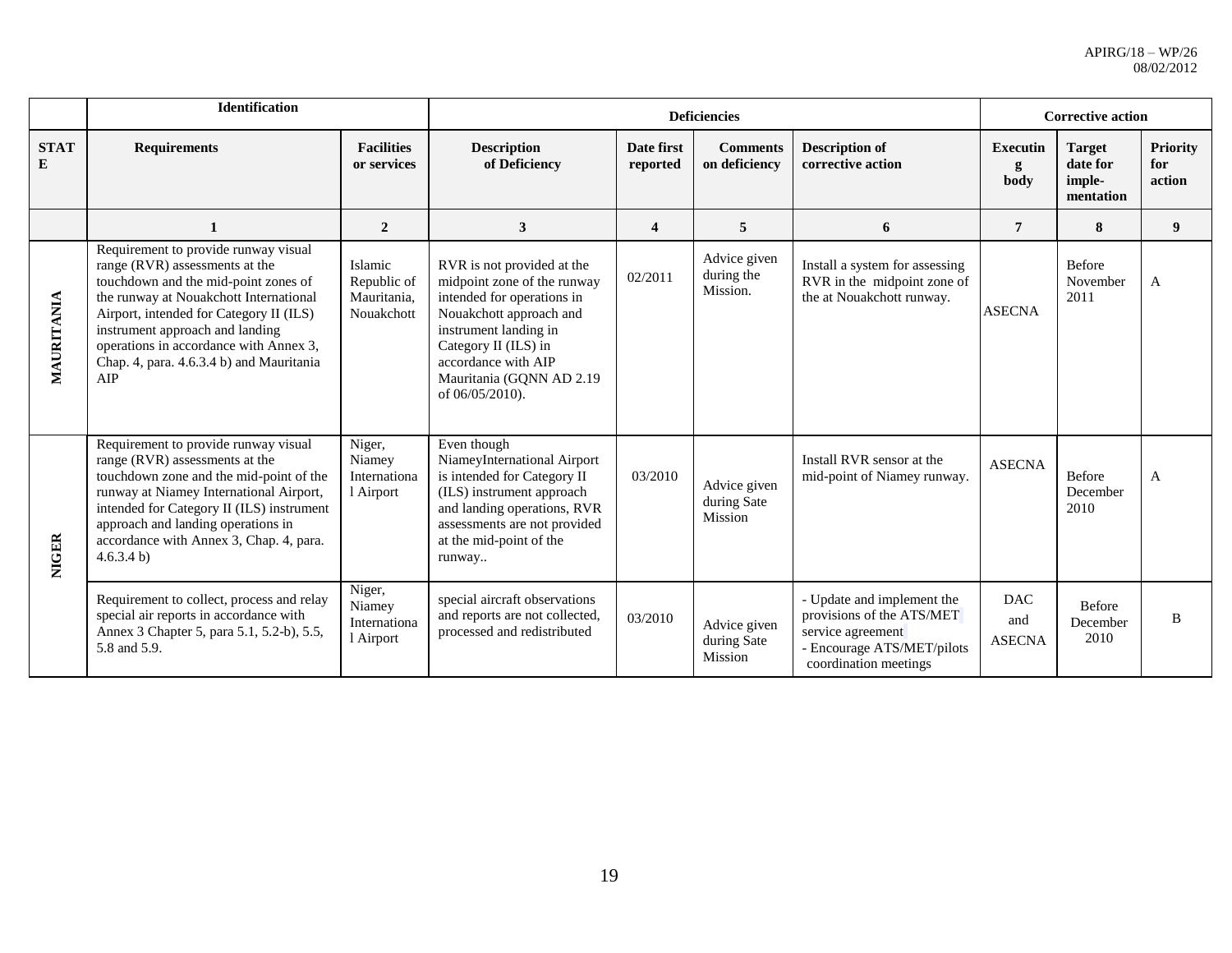|                         | <b>Identification</b>                                                                                                                                                                                     |                                          |                                                                                                                                    | <b>Deficiencies</b>                  |                                                                           |                                                                                                                                                                                                        |                                                   | <b>Corrective action</b>                      |                                  |
|-------------------------|-----------------------------------------------------------------------------------------------------------------------------------------------------------------------------------------------------------|------------------------------------------|------------------------------------------------------------------------------------------------------------------------------------|--------------------------------------|---------------------------------------------------------------------------|--------------------------------------------------------------------------------------------------------------------------------------------------------------------------------------------------------|---------------------------------------------------|-----------------------------------------------|----------------------------------|
| <b>STA</b><br><b>TE</b> | <b>Requirements</b>                                                                                                                                                                                       | <b>Facilities</b><br>or services         | <b>Description</b><br>of Deficiency                                                                                                | <b>Date</b><br>first<br>reporte<br>d | <b>Comme</b><br><b>nts</b><br>on<br>deficien<br>cy                        | <b>Description of</b><br>corrective action                                                                                                                                                             | <b>Executing</b><br>body                          | <b>Target date</b><br>for imple-<br>mentation | <b>Priority</b><br>for<br>action |
|                         | 1                                                                                                                                                                                                         | $\overline{2}$                           | 3                                                                                                                                  | $\overline{\mathbf{4}}$              | 5                                                                         | 6                                                                                                                                                                                                      | $\overline{7}$                                    | 8                                             | $\boldsymbol{9}$                 |
|                         | Requirement to provide measurement of MET elements<br>representative of conditions prevailing on the Runmay -<br>Annex 3, Appendix $3 - Part 4$ observing and reporting of<br><b>MET</b> element          | Nigeria /<br>Kano MA                     | Observing and reporting of MET<br>elements deficient, Site of<br>measurement about 2 kms from<br>touchdown zone                    | 25/09/09                             | Advice<br>given<br>by<br><b>CODE</b><br><b>VMET</b><br>Phase 1<br>mission | Relocation of site<br>of measurement of<br>MET elements at a<br>distance of 120 m<br>or less from<br>touchdown zone<br>install an automatic<br>observing system<br>already available<br>(NIMET Source) | <b>NIMET</b><br><b>NCAA</b><br>and<br><b>NAMA</b> | 2010<br>2010                                  | U                                |
| NIGERIA                 | Requirement to measure and report RVR for runway<br>intended for category II instrument approach and<br>landing operations - Annex 3 Chapter 4 - Para. 4.6.3.4,<br>$4.6.3.5$ – appendix 3 – Para 4.3.6.4. | Nigeria /<br>Kano MA                     | RVR not measured and reported<br>for runway intended for category<br>II instrument approach and<br>landing operations              | 25/09/09                             | Advice<br>given<br>by<br>$\rm{CODE}$<br><b>VMET</b><br>- Phase<br>mission | Short term:<br>Manuel<br>measurement and<br>reporting as<br>immediate solution<br><b>Medium term:</b><br>install automatic<br>observing system<br>which is available                                   | <b>NIMET</b><br>and<br><b>NAMA</b>                | 2010                                          | U                                |
|                         | Requirement to assess and report wind shear in<br>accordance with Annex 3 chapter 7 para. 7.4.1 and<br>relevant provisions contained in low level wind shear<br>Manuel 9817                               | Nigeria /<br>Kano M.A.                   | Kano Airport affected by WS, no<br>system of detection except for<br>information received from pilots                              | 25/09/09                             | Advice<br>given<br>by<br><b>CODE</b><br><b>VMET</b><br>Phase I<br>mission | NIMET, NAMA<br>and NCAA to study<br>possibility of<br>installing WS<br>detection system                                                                                                                | <b>NIMET</b><br><b>NAMA</b><br>and NCAA           | 2011                                          | $\mathbf{U}$                     |
|                         | Requirement to use WAFS products for flight<br>documentation as in provisions contained in Annex 3<br>Chapter 9 para 9.1.3 9.1.6 and 9.3.1                                                                | Nigeria/<br>Kano AM                      | Use of other non WAFS products<br>for coverage of flights departing<br>Kano                                                        | 25/09/20<br>09                       | Advice<br>given<br>during<br>CODE<br><b>VMET</b><br>Phase I<br>mission    | NIMET and<br>NAMA to provide a<br>SADIS station to<br>Kano MET centre                                                                                                                                  | <b>NIMET</b><br>and<br><b>NAMA</b>                | 2012                                          | A                                |
| DEMO<br>CRATI           | Requirement to arrange that selected volcano<br>observatory of Goma, observes:<br>a) significant pre-eruption volcanic activity, or a<br>cessation thereof:                                               | Democratic<br>Republic of<br>Congo (DRC) | Volcanic activity information are<br>not provided to air navigation<br>units because of the lack of<br>communication means between | 09/2009                              | Advice<br>given<br>during                                                 | Improve<br>communication<br>means between                                                                                                                                                              | Goma<br>Observator<br>y /                         | Before<br>December<br>2011                    | U                                |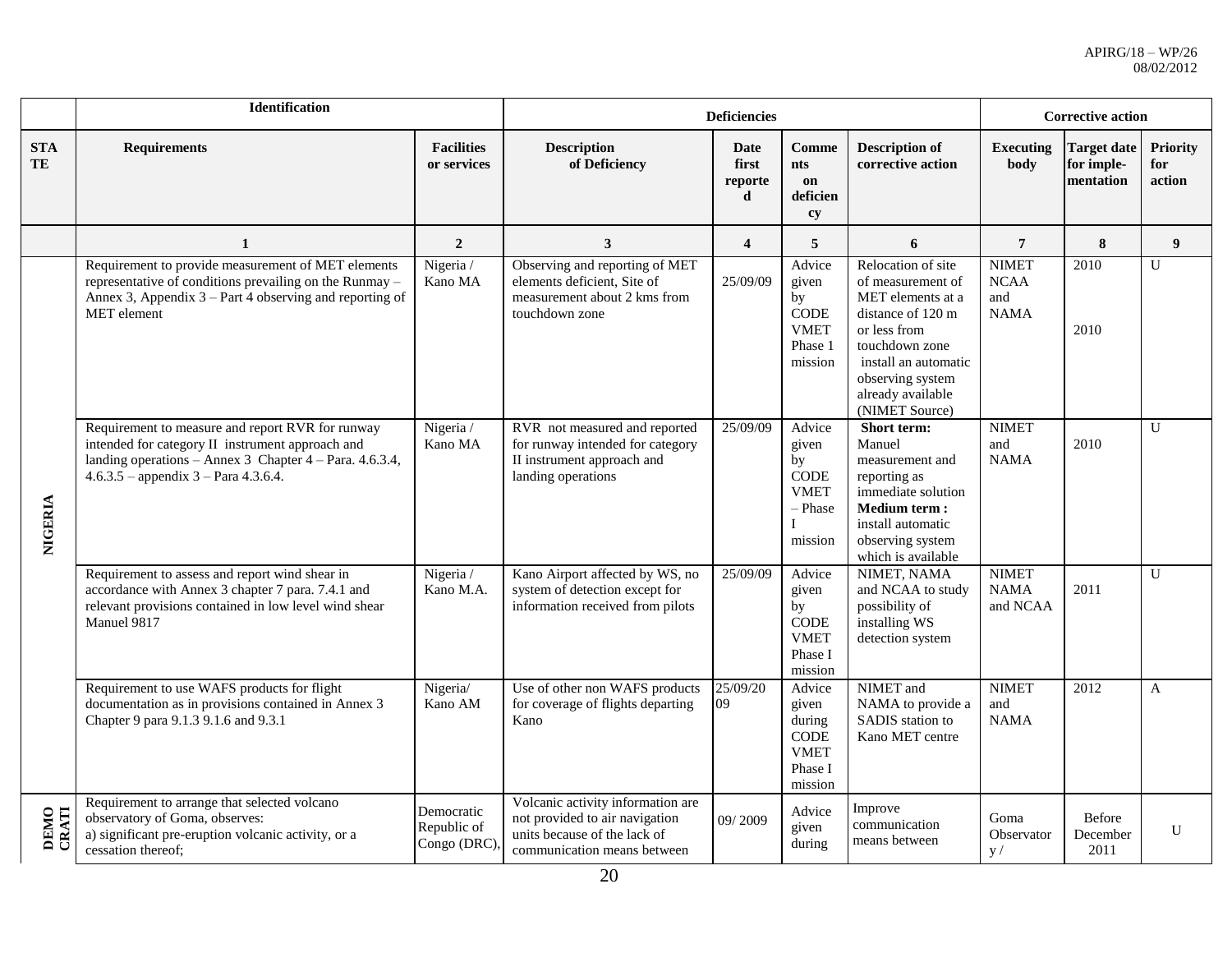|                  | <b>Identification</b>                                                                                                                                                                                                                                                                                                                                                                                                                                                                                                                               |                                  |                                                                                                                                                                                   | <b>Deficiencies</b>           |                                              |                                                                                                                                               | <b>Corrective action</b> |                                               |                                  |
|------------------|-----------------------------------------------------------------------------------------------------------------------------------------------------------------------------------------------------------------------------------------------------------------------------------------------------------------------------------------------------------------------------------------------------------------------------------------------------------------------------------------------------------------------------------------------------|----------------------------------|-----------------------------------------------------------------------------------------------------------------------------------------------------------------------------------|-------------------------------|----------------------------------------------|-----------------------------------------------------------------------------------------------------------------------------------------------|--------------------------|-----------------------------------------------|----------------------------------|
| <b>STA</b><br>TE | <b>Requirements</b>                                                                                                                                                                                                                                                                                                                                                                                                                                                                                                                                 | <b>Facilities</b><br>or services | <b>Description</b><br>of Deficiency                                                                                                                                               | Date<br>first<br>reporte<br>d | Comme<br>nts<br>on<br>deficien<br>cy         | <b>Description of</b><br>corrective action                                                                                                    | <b>Executing</b><br>body | <b>Target date</b><br>for imple-<br>mentation | <b>Priority</b><br>for<br>action |
|                  | 2<br>b) a volcanic eruption, or a cessation thereof; and/or<br>Volcano                                                                                                                                                                                                                                                                                                                                                                                                                                                                              |                                  | 3                                                                                                                                                                                 | 5<br>$\boldsymbol{4}$         |                                              | 6                                                                                                                                             |                          | 8                                             | 9                                |
|                  | c) volcanic ash in the atmosphere and send this<br>information as quickly as practicable to its associated<br>ACC, MWO and VAAC: ICAO Annex 3, para. 3.6                                                                                                                                                                                                                                                                                                                                                                                            | Observatory of<br>Goma.          | the observatory and MWO, ACC<br>and FIC                                                                                                                                           |                               | Sate<br>Mission                              | Goma and Djili                                                                                                                                | <b>METELSA</b><br>T/RVA  |                                               |                                  |
|                  | Democratic<br>Requirement to install automated system for measuring<br>or assessing, as appropriate, and for monitoring and<br>Republic of<br>remote indicating of surface wind, visibility, runway<br>Congo<br>visual range, height of cloud base, air and dew-point<br>(DRC),<br>N'Djili<br>temperatures and atmospheric pressure at Djili<br>aerodrome with a runway intended for Category II<br>Internationa<br>instrument approach and landing operations in<br>l Airport.<br>accordance with ICAO Annex 3, Chap 4, para. 4.1.5 and<br>4.6.3.1 |                                  | Except the wind sensor, the other<br>required sensors of the automatic<br>weather observing system, are<br>not installed to support approach,<br>landing and take-off operations. | 09/2009                       | Advice<br>given<br>during<br>Sate<br>Mission | Install an automatic<br>weather observing<br>system with sensors<br>appropriately<br>located. Install a<br>MET message<br>distribution system | <b>METELSA</b><br>T/RVA  | Before<br>december<br>2010                    | U                                |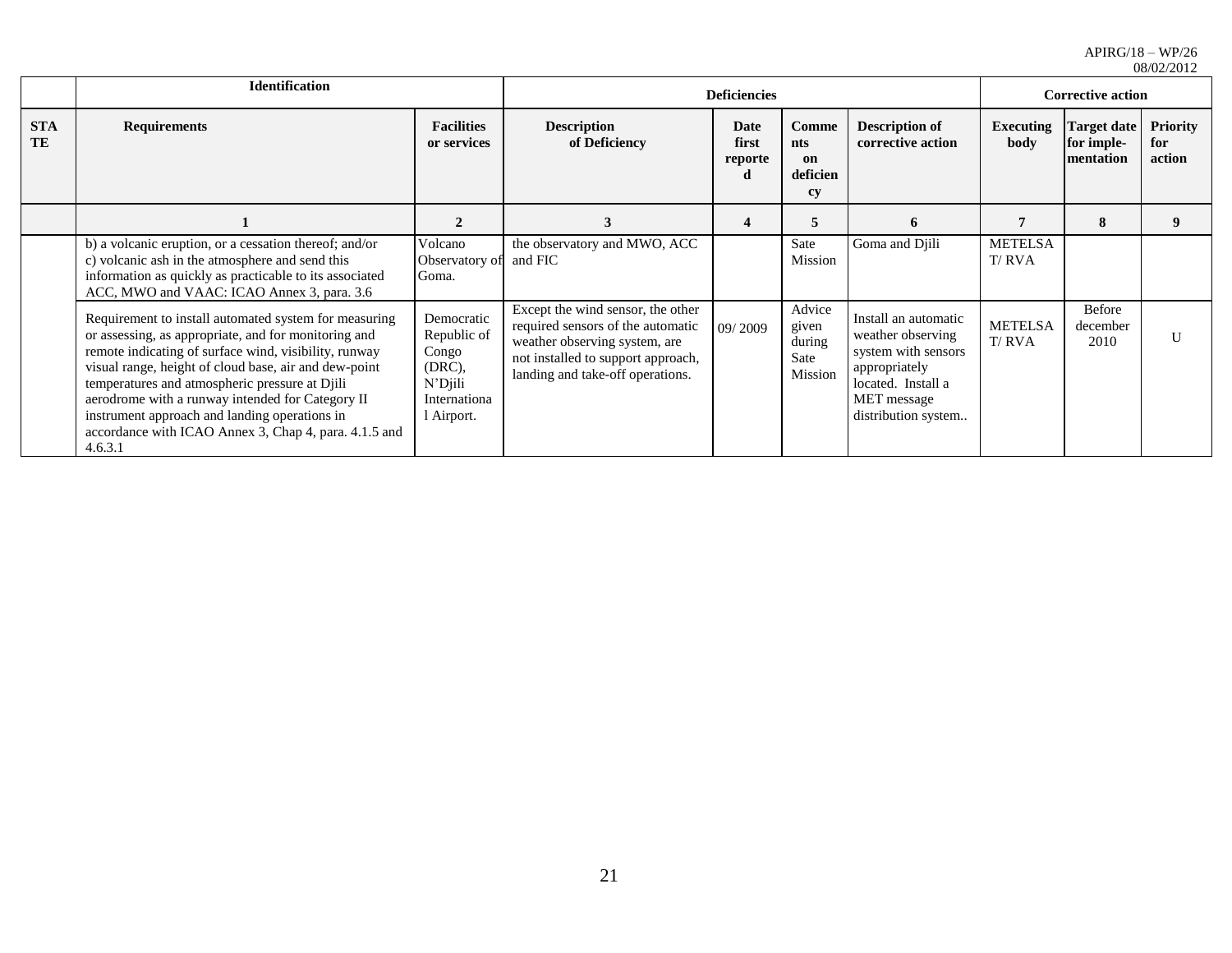|                              | Identification                                                                                                                                                                                                                                   |                                                                                   |                                                                                                                                                    |                               | <b>Deficiencies</b>                                   |                                                                                                                                                                                                                                                                                                                                                                                                                                                                                        |                                      | <b>Corrective action</b>                      |                                  |
|------------------------------|--------------------------------------------------------------------------------------------------------------------------------------------------------------------------------------------------------------------------------------------------|-----------------------------------------------------------------------------------|----------------------------------------------------------------------------------------------------------------------------------------------------|-------------------------------|-------------------------------------------------------|----------------------------------------------------------------------------------------------------------------------------------------------------------------------------------------------------------------------------------------------------------------------------------------------------------------------------------------------------------------------------------------------------------------------------------------------------------------------------------------|--------------------------------------|-----------------------------------------------|----------------------------------|
| <b>STA</b><br>TE             | <b>Requirements</b>                                                                                                                                                                                                                              | <b>Facilities</b><br>or services                                                  | <b>Description</b><br>of Deficiency                                                                                                                | Date<br>first<br>repor<br>ted | <b>Comments</b><br>on deficiency                      | <b>Description of</b><br>corrective action                                                                                                                                                                                                                                                                                                                                                                                                                                             | <b>Executing</b><br>body             | <b>Target date</b><br>for imple-<br>mentation | <b>Priority</b><br>for<br>action |
|                              | $\mathbf{1}$                                                                                                                                                                                                                                     | $\overline{2}$                                                                    | 3                                                                                                                                                  | $\overline{\mathbf{4}}$       | 5                                                     | 6                                                                                                                                                                                                                                                                                                                                                                                                                                                                                      | $\overline{7}$                       | 8                                             | $\boldsymbol{9}$                 |
| DEMOCRATIC REPUBLIC OF CONGO | Requirement to issue aerodrome and<br>wind shear warnings and wind shear<br>alert in accordance with Annex 3,<br>chap. 7, para. 7.3 et 7.4 et App. 6<br>Table A6-2 et A6-33                                                                      | DRC,<br>N'Djili<br>Internationa<br>l Airport.                                     | Aerodrome and<br>wind shear<br>warnings (AD<br>WRNG, WS<br>WRNG) and wind<br>shear alert are not<br>issued at N'Djili<br>International<br>Airport  | 09/2009                       | Advice given<br>during Sate<br>Mission                | 1. issue and disseminate WS WRNG and AD<br>WRNG information and wind shear alert;<br>2. develop and enforce a letter of service<br>agreement between the MET and ATS (TWR,<br>CCR, Office of the runway, ) in order inter<br>alia to promote the regular routing of aircraft<br>reports on wind shear at landing or take off, to<br>assess RVR, etc.                                                                                                                                   | <b>METELSA</b><br>T/RVA              | <b>Before</b><br>March 2010                   | ${\bf U}$                        |
|                              |                                                                                                                                                                                                                                                  |                                                                                   |                                                                                                                                                    |                               |                                                       | 3. consider the possibility of installing, after a<br>survey with users, at Djibouti Airport, a wind<br>shear detecting system                                                                                                                                                                                                                                                                                                                                                         |                                      |                                               |                                  |
|                              | Requirements to use local routine and<br>special reports MET REPORT and<br>SPECIAL in the meteorological<br>information used forATIS in<br>accordance with Annex 11, chap. 4,<br>para. 4.3.6.1, g) and Annex 3, Chap.<br>4 para. 4.3.2 and 4.4.2 | DRC,<br>N'Djili<br>Internationa<br>l Airport                                      | Meteorological<br>information used to<br>issue ATIS are not<br>the local routine<br>and special reports<br>MET REPORT and<br><b>SPECIAL</b>        | 09/2009                       | Advice given<br>during Sate<br>Mission                | Use local routine and special meteorological<br>reports to issue ATIS information (ATIS voice<br>and D-ATIS)                                                                                                                                                                                                                                                                                                                                                                           | <b>METTELS</b><br>AT<br><b>RVA</b>   | <b>July 2010</b>                              | $\mathbf{A}$                     |
| <b>SAO TOME</b>              | Requirement to issue aerodrome and<br>wind shear warnings and wind shear<br>alert in accordance with Annex 3,<br>chap. 7, para. 7.3 and 7.4 and App. 6<br>Table A6-2 and A6-33                                                                   | Sao Tome,<br>and<br>Principe,<br>Sao Tome<br>Internationa<br>l Airport<br>(STIA). | Aerodrome and<br>wind shear<br>warnings (AD<br>WRNG, WS<br>WRNG) and wind<br>shear alert are not<br>issued at Sao Tome<br>International<br>Airport | 09/2009 during                | Advice given<br><b>CODEVMET</b><br>Mission            | 1. issue and disseminate WS WRNG and AD<br>WRNG information and wind shear alert:<br>2. develop and enforce a letter of service<br>agreement between the MET and ATS (TWR,<br>CCR, Office of the runway, ) in order inter<br>alia to promote the regular routing of aircraft<br>reports on wind shear at landing or take off, to<br>assess RVR, etc.<br>3. consider the possibility of installing, after a<br>survey with users, at Djibouti Airport, a wind<br>shear detecting system | INM,<br><b>ENASA</b>                 | <b>Before</b><br>June 2010                    | $\mathbf{U}$                     |
|                              | Requirement to issue local routine<br>and special reports in accordance<br>with Annex 3, chap. 4, para. 4.3.1,<br>4.3.2 a) and 4.4.2 a)                                                                                                          | Sao Tome,<br>and<br>Principe,<br>(STIA).                                          | Local routine and<br>special reports<br>(MET REPORT)<br>and SPECIAL) are<br>not issued                                                             |                               | Advice given<br>during<br>09/2009 CODEVMET<br>Mission | Issue local routine and special reports (MET<br>REPORT) and SPECIAL)                                                                                                                                                                                                                                                                                                                                                                                                                   | $\text{INM}/\text{}$<br><b>ENASA</b> | Before<br>december<br>2010                    | A                                |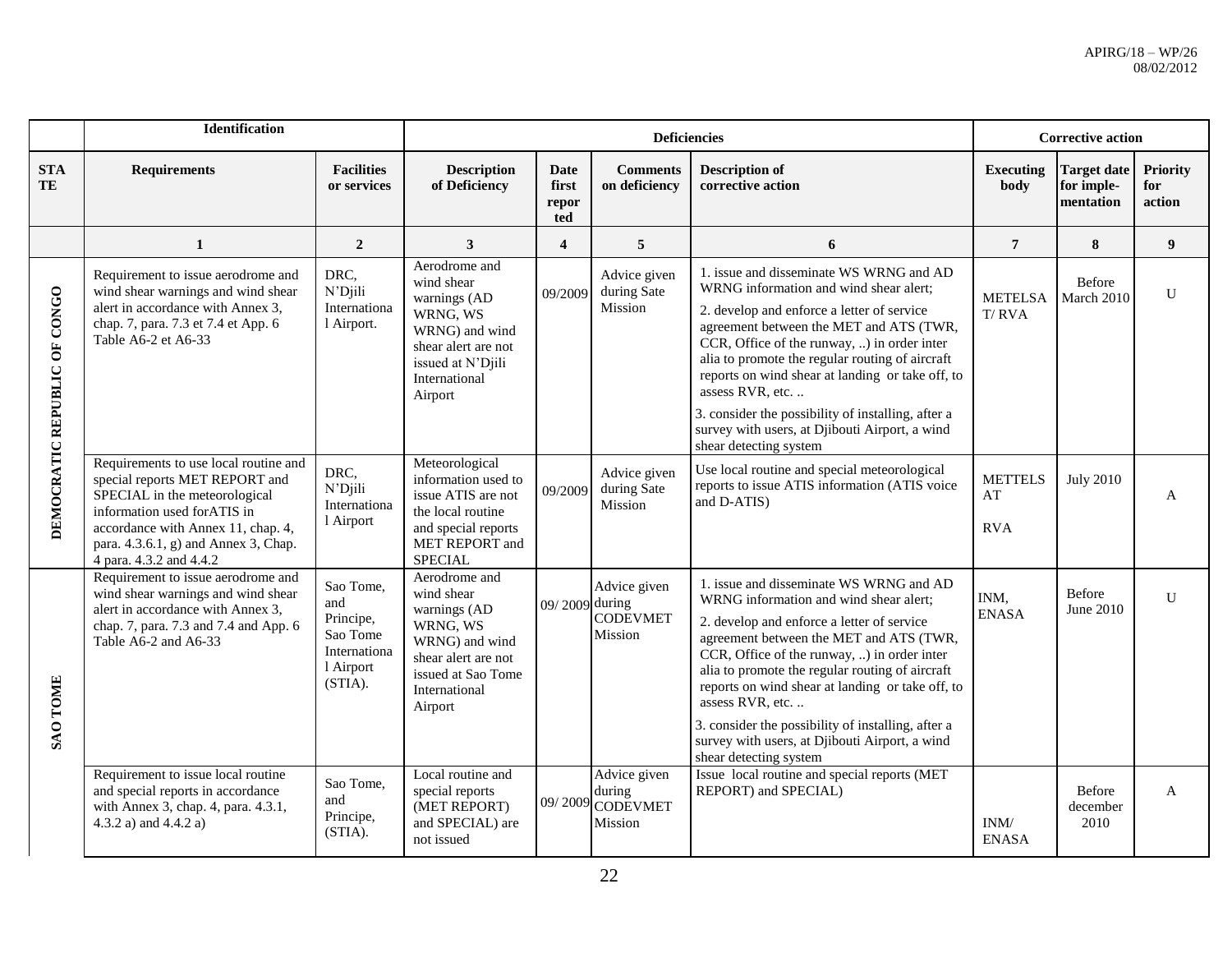|                  |                                                                                                                                                   |                                                                                                                                              |                                                   |                                            | 00/04/2014                                                   |                                                        |                               |                     |   |
|------------------|---------------------------------------------------------------------------------------------------------------------------------------------------|----------------------------------------------------------------------------------------------------------------------------------------------|---------------------------------------------------|--------------------------------------------|--------------------------------------------------------------|--------------------------------------------------------|-------------------------------|---------------------|---|
|                  | <b>Identification</b>                                                                                                                             |                                                                                                                                              |                                                   |                                            | <b>Deficiencies</b>                                          | <b>Corrective action</b>                               |                               |                     |   |
| <b>STA</b><br>TE | <b>Requirements</b>                                                                                                                               | <b>Facilities</b><br><b>Description</b><br>Date<br><b>Comments</b><br>first<br>of Deficiency<br>on deficiency<br>or services<br>repor<br>ted |                                                   | <b>Description of</b><br>corrective action | Executing<br>body                                            | <b>Target date</b> Priority<br>for imple-<br>mentation | for<br>action                 |                     |   |
|                  |                                                                                                                                                   |                                                                                                                                              |                                                   | 4                                          |                                                              | 6                                                      |                               | 8                   |   |
|                  | Requirements to issue METAR,<br>SPECI(when warranted) and TAF on<br>24h basis for Sao Tome International<br>Airport: FASID AFI, Tableau MET<br>ΙA | Sao Tome,<br>and<br>Principe,<br>(STIA).                                                                                                     | METAR and<br>SPECI are not<br>issued on 24h basis |                                            | 09/2009 Advice given<br>during<br><b>CODEVMET</b><br>Mission | Issue METAR and SPECI on 24h basis                     | <b>INM</b> et<br><b>ENASA</b> | Before<br>June 2010 | A |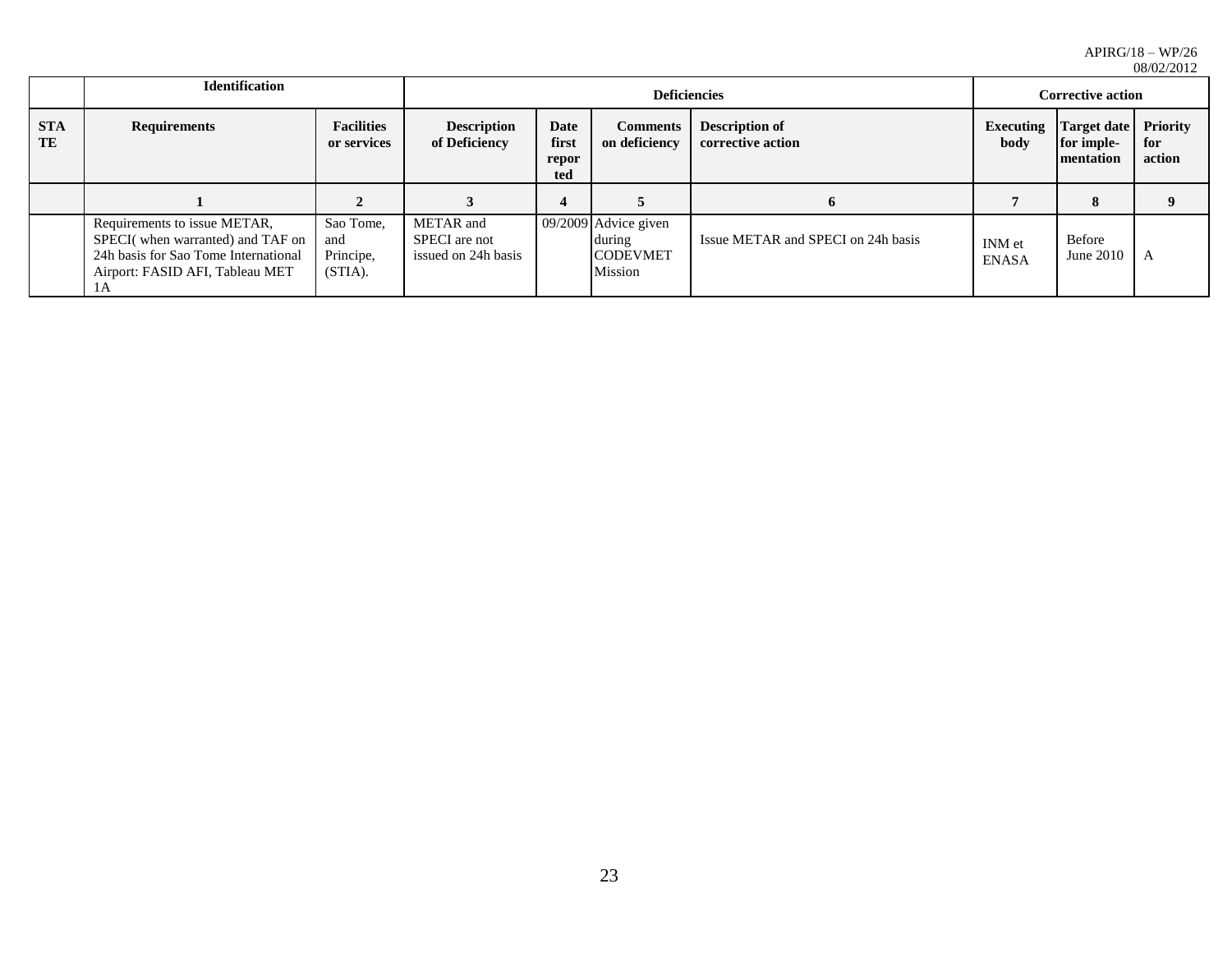|                 | Identification                                                                                                                                                                                                                                                                                        |                                                                                 |                                                                                                                                                                                                             | <b>Deficiencies</b>       |                                                               | <b>Corrective action</b>                                                                                                                                                                                                                                                                                                                                                                                                           |                                       |                                               |                 |  |
|-----------------|-------------------------------------------------------------------------------------------------------------------------------------------------------------------------------------------------------------------------------------------------------------------------------------------------------|---------------------------------------------------------------------------------|-------------------------------------------------------------------------------------------------------------------------------------------------------------------------------------------------------------|---------------------------|---------------------------------------------------------------|------------------------------------------------------------------------------------------------------------------------------------------------------------------------------------------------------------------------------------------------------------------------------------------------------------------------------------------------------------------------------------------------------------------------------------|---------------------------------------|-----------------------------------------------|-----------------|--|
| <b>STATE</b>    | <b>Requirements</b>                                                                                                                                                                                                                                                                                   | <b>Facilities or</b><br><b>Services</b>                                         | <b>Description of</b><br><b>Deficiency</b>                                                                                                                                                                  | Date<br>first<br>reported | <b>Comments</b><br>on deficiency                              | <b>Description of</b><br>corrective action                                                                                                                                                                                                                                                                                                                                                                                         | executive<br><b>Executing</b><br>body | <b>Target date</b><br>for implemen-<br>tation | <b>Priority</b> |  |
| 1               | $\overline{2}$                                                                                                                                                                                                                                                                                        | $\mathbf{3}$                                                                    | $\overline{\mathbf{4}}$                                                                                                                                                                                     | 5                         | 6                                                             | $\overline{7}$                                                                                                                                                                                                                                                                                                                                                                                                                     | 8                                     | $\boldsymbol{9}$                              | 10              |  |
| <b>SAO TOME</b> | Requirement to provide flight<br>documentation in accordance with<br>AFI FASID Table MET 7 (Doc<br>7474 Volume II, FASID AFI)                                                                                                                                                                         | Sao Tome,<br>and Principe,<br>Sao Tome<br>International<br>Airport              | Flight documentation is<br>provided from a public<br>non-secured website<br><b>ADDS</b>                                                                                                                     | 09/2009                   | Advice given<br>during<br><b>CODEVMET</b><br>Mission          | In the short term, a<br>SADIS FTP service shall<br>be accessed from the<br><b>WAFC</b> London to extract<br>required data for the<br>provision of flight<br>documentation. Access<br>procedures are described<br>on the following Website<br>http://www.icao.int/anb/s<br>adisopsg/sadis%20ftp%2<br>0service%20v4.0.pdf<br>In the medium term, install<br>a SADIS VSAT station<br>with the required SADIS<br>workstation software: | <b>INM/ENASA</b>                      | <b>Before December</b><br>2010                | B               |  |
| SÉNÉGAL         | Requirement to provide runway<br>visual range (RVR) assessments at<br>the touchdown zone and the mid-<br>point of the runway of Dakar<br>International Airport, intended for<br>Category II instrument approach<br>and landing operations in<br>accordance with Annex 3, Chap. 4,<br>para. 4.6.3.4 b) | Senegal/<br>Leopold<br>Sedar<br>Senghor<br>International<br>Airport or<br>Dakar | Runway visual range<br>(RVR) assessments are<br>not representative of the<br>touchdown zone and the<br>mid-point of the runway<br>intended for Category II<br>instrument approach and<br>landing operations | 02/2009                   | Deficiency<br>identified<br>during ICAO<br>WACAF visit        | Install RVR sensor at the<br>mid-point of the runway                                                                                                                                                                                                                                                                                                                                                                               | <b>AID-DPW</b>                        | December<br>2010                              | $\mathbf{U}$    |  |
|                 | Requirement to collect, process and<br>relay air reports in accordance with<br>Annex 3 Chapter 5, para 5.1, 5.2,<br>5.3.2, 5.4.1, 5.5, 5.7, 5.8 and 5.9                                                                                                                                               | Senegal/<br>Leopold<br>Sedar<br>Senghor<br>International<br>Airport or<br>Dakar | Aircraft observation and<br>reports are not collected,<br>processed and relayed                                                                                                                             | 02/2009                   | Deficiency<br>identified<br>during ICAO<br><b>WACAF</b> visit | Necessary arrangements<br>between the MET<br>authority and the<br>appropriate ATS<br>authority be made.                                                                                                                                                                                                                                                                                                                            | <b>ANACS</b><br>and<br><b>ASECNA</b>  | December 2009                                 | B               |  |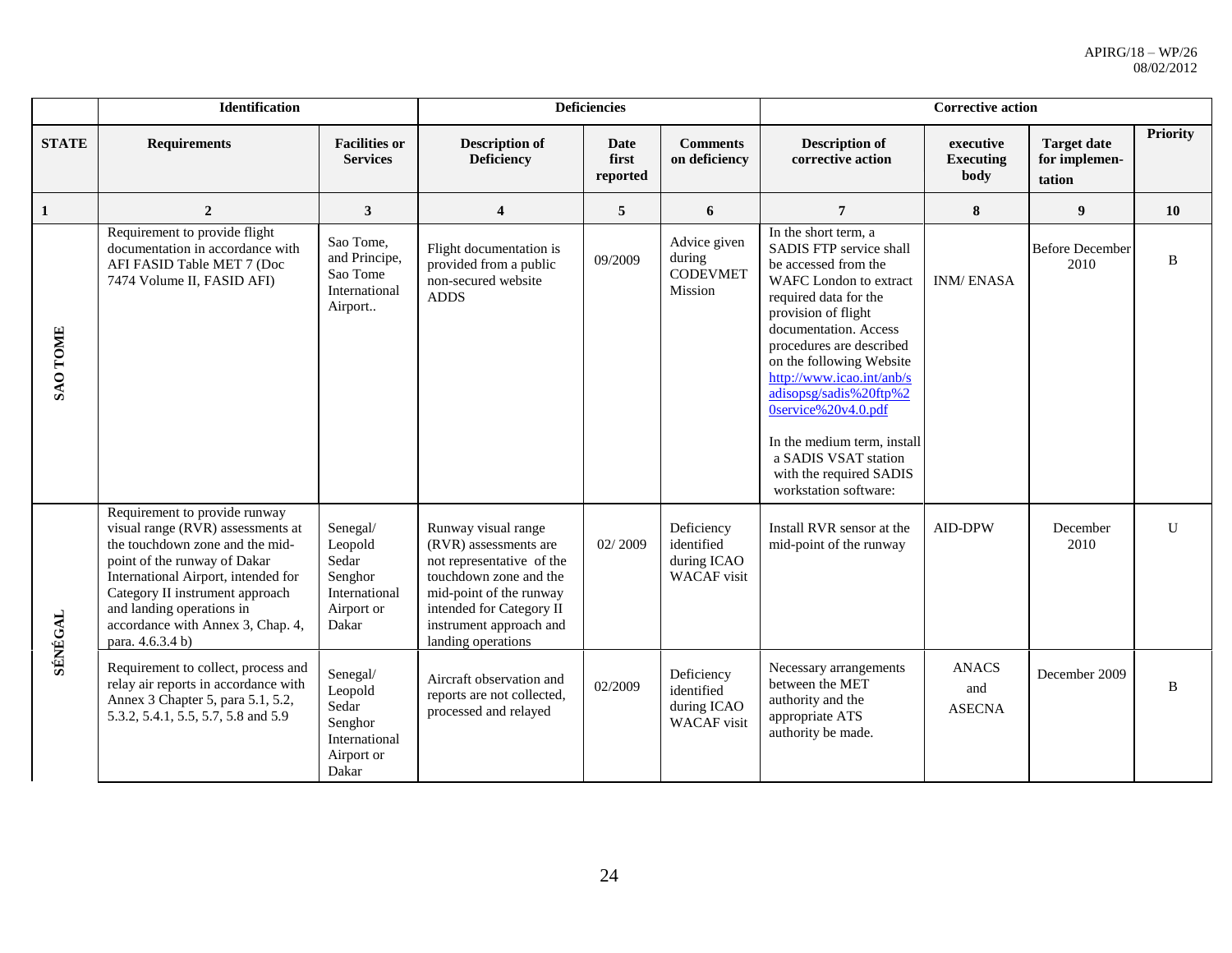|              | 00/04/4014                                                                                                                                              |                                                                                 |                                                                                                                                                                                                                                                |                           |                                                               |                                                                                                                                                                                             |                                       |                                               |                 |
|--------------|---------------------------------------------------------------------------------------------------------------------------------------------------------|---------------------------------------------------------------------------------|------------------------------------------------------------------------------------------------------------------------------------------------------------------------------------------------------------------------------------------------|---------------------------|---------------------------------------------------------------|---------------------------------------------------------------------------------------------------------------------------------------------------------------------------------------------|---------------------------------------|-----------------------------------------------|-----------------|
|              | <b>Identification</b>                                                                                                                                   | <b>Deficiencies</b>                                                             |                                                                                                                                                                                                                                                |                           | <b>Corrective action</b>                                      |                                                                                                                                                                                             |                                       |                                               |                 |
| <b>STATE</b> | <b>Requirements</b>                                                                                                                                     | <b>Facilities or</b><br><b>Services</b>                                         | <b>Description of</b><br><b>Deficiency</b>                                                                                                                                                                                                     | Date<br>first<br>reported | <b>Comments</b><br>on deficiency                              | <b>Description of</b><br>corrective action                                                                                                                                                  | executive<br><b>Executing</b><br>body | <b>Target date</b><br>for implemen-<br>tation | <b>Priority</b> |
|              |                                                                                                                                                         |                                                                                 |                                                                                                                                                                                                                                                |                           | 6                                                             |                                                                                                                                                                                             | 8                                     | 9                                             | 10              |
|              | Requirement to report visibility<br>along the runway in local routine<br>and special reports in accordance<br>with Annex 3, Appendix 3 para;<br>4.2.4.2 | Senegal/<br>Leopold<br>Sedar<br>Senghor<br>International<br>Airport or<br>Dakar | Many obstacles (2 control<br>towers, airlines hangars,<br>etc ) around the<br>visibility estimation<br>platform of the<br>aeronautical<br>meteorological station<br>(SMA), does not allow<br>for estimation of visibility<br>along the runway. | 02/2009                   | Deficiency<br>identified<br>during ICAO<br><b>WACAF</b> visit | Install visibility sensors<br>along the runway<br>Or.<br>Relocate the SMA at a<br>location enabling the<br>observer to estimate the<br>visibility along the entire<br>length of the runway. | <b>ASECNA</b>                         | June 2010                                     | A               |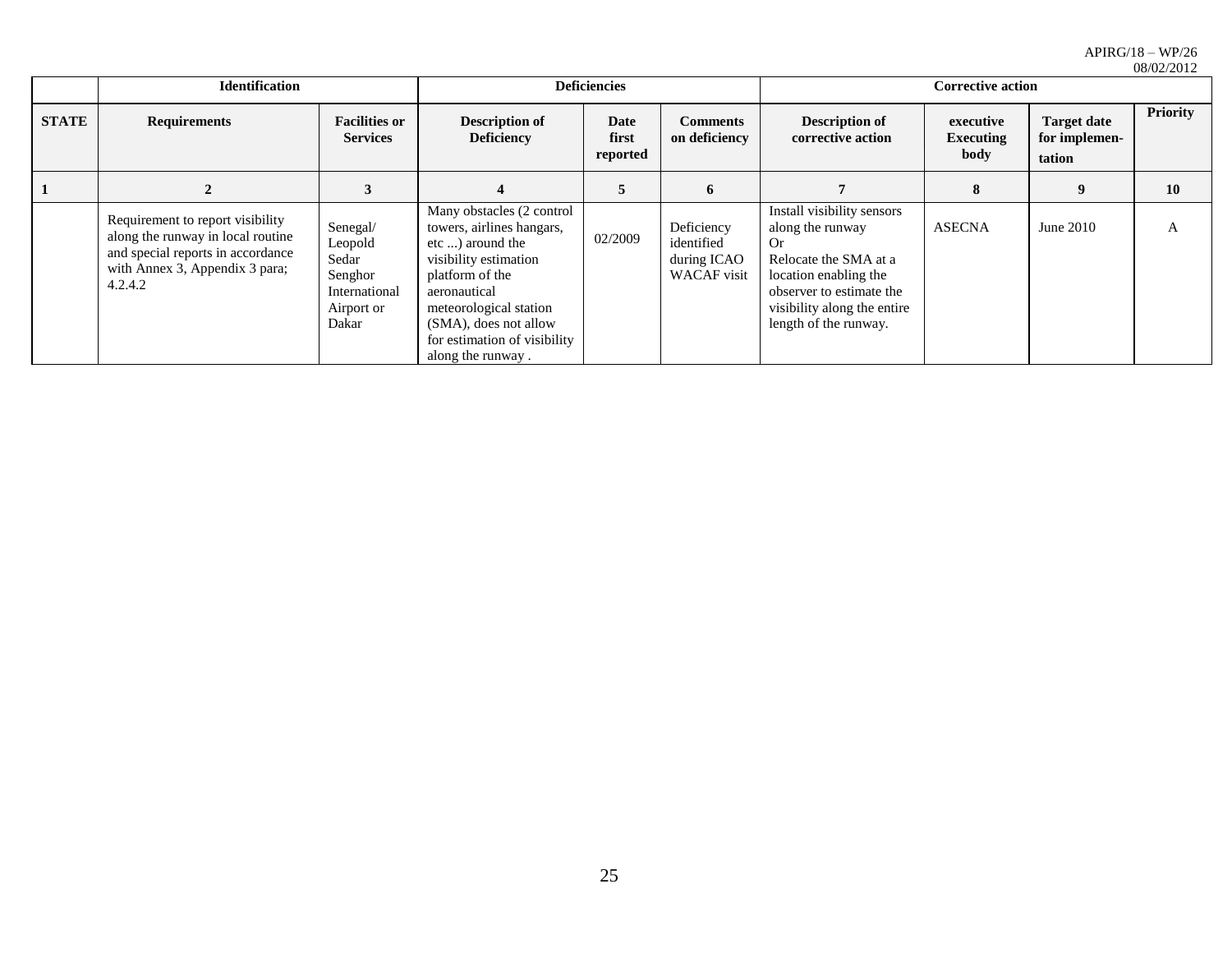|                                 | Identification                                                                                                                                                                            |                                                                              | <b>Deficiencies</b>                                                                                                   |                       | <b>Corrective action</b>                                             |                                                                                                                                                                                                   |                                                        |                                                 |                 |
|---------------------------------|-------------------------------------------------------------------------------------------------------------------------------------------------------------------------------------------|------------------------------------------------------------------------------|-----------------------------------------------------------------------------------------------------------------------|-----------------------|----------------------------------------------------------------------|---------------------------------------------------------------------------------------------------------------------------------------------------------------------------------------------------|--------------------------------------------------------|-------------------------------------------------|-----------------|
| <b>ETAT</b><br><b>STAT</b><br>E | <b>Requirements</b>                                                                                                                                                                       | <b>Facilities or</b><br><b>Services</b>                                      | description of<br>deficiencyy                                                                                         | First<br>reporte<br>d | <b>Comments on</b><br>deficiency                                     | <b>Description of corrective</b><br>action                                                                                                                                                        | executive<br><b>Executing</b><br>body                  | <b>Target</b><br>date for<br>impleme<br>ntation | <b>Priority</b> |
| $\mathbf{1}$                    | $\overline{2}$                                                                                                                                                                            | $\mathbf{3}$                                                                 | $\overline{\mathbf{4}}$                                                                                               | 5                     | 6                                                                    | $\overline{7}$                                                                                                                                                                                    | 8                                                      | 9                                               | 10              |
| <b>SÉNÉGAL</b>                  | Requirement to provide Automatic<br>Information<br>Service<br>Terminal<br>(ATIS) in accordance with ICAO<br>Doc 7474 Volume II, FASID AFI,<br>Part III - Tableau AOP 1.                   | Senegal/<br>Leopold Sedar<br>Senghor<br>International<br>Airport or<br>Dakar | The ATIS service is not<br>implemented at<br>Brazzaville<br><b>International Airport</b>                              | 02/2009               | Deficiency identified<br>during ICAO<br><b>WACAF</b> visit           | Install and implement an<br>operational ATIS system                                                                                                                                               | <b>ASECNA</b>                                          | June 2010                                       | $\mathbf{A}$    |
| <b>SIERRA LEONE</b>             | Requirement to measure and report<br>wind in accordance with provisions<br>contained in Annex 3, Chapter 4<br>para 4.6.1.1.                                                               | Sierra Leone/<br>Freetown Lungi<br>Airport                                   | Wind measurement<br>system old and<br>deficient                                                                       | 1994                  | Advice given during<br>mission<br><b>CODEVMET Phase I</b><br>10/2009 | Installation of new wind<br>measurement equipment                                                                                                                                                 | SLAA and<br><b>MET</b><br>Department                   | 2010                                            | U               |
|                                 | Requirement to measure and report<br>RVR for runway intended for<br>Category II instrument approach<br>and landing operations                                                             | Sierra Leone/<br>Freetown Lungi<br>Airport                                   | In case of reduced<br>visibility RVR not<br>measured and reported                                                     | 29/09/<br>2009        | Advice given during<br>mission<br><b>CODEVMET Phase I</b>            | Short term : manual<br>measurement Long term:<br><b>Installation of RVR</b><br>measurement, assessment<br>and reporting equipment                                                                 | <b>MET</b><br>Department<br>and SLAA                   | 10/2009<br>2013                                 | U               |
|                                 | Requirement to issue aerodrome<br>warnings (AW) and Wind Shear<br>warnings (WS) as contained in<br>provisions of Annex 3 Chapter 7<br>para 7.3.1 and 7.4.1 and App. 6<br>Table A6.2, A6.3 | Sierra Leone/<br>Freetown Lungi<br>Airport                                   | AW and WS are not<br>issued at Lungi Airport                                                                          | 29/09/<br>2009        | Advice given during<br>mission<br><b>CODEVMET Phase I</b>            | Short term: Writing of<br>procedures for issuance of<br>AW and WS Warnings and<br>implement immediately.<br><b>Medium term:</b> Acquisition<br>of MET Radar and wind<br>shear detection equipment | <b>MET</b><br>Department<br>and SLAA                   | 11/2009<br>2013                                 | U               |
|                                 | Requirement to observe and report<br>MET elements in accordance with<br>Annex 3, para 4.6                                                                                                 | Sierra Leone/<br>Freetown Lungi<br>Airport                                   | Not in compliance with<br>recommended practices<br>on observing and<br>reporting of MET<br>elements                   | 29/09/<br>2009        | Advice given during<br>mission<br><b>CODEVMET Phase I</b>            | Relocate measurement site<br>and acquire automated<br>observing system                                                                                                                            | <b>MET</b><br>Department<br>SLAA and<br><b>SLCA</b>    | 2012                                            | $\mathbf{A}$    |
|                                 | Requirement to provide MET<br>information to ATS units Annex 3<br>Chapter 10 para 10.1.5 Appendix 9<br>para 1.1.a)                                                                        | Sierra Leone/<br>Freetown Lungi<br>Airport                                   | MET messages MET<br>report, METAR,<br>SPECIAL are hand<br>carried to control TWR<br>Lack of commu-<br>nication system | 29/09/<br>2009        | Deficiency reported<br>during mission<br><b>CODEVMET Phase I</b>     | Repair the communication<br>system and install reliable<br>display system to ATS                                                                                                                  | <b>SLAA</b><br>Roberts FIR<br>and MET<br>Department    | 2010<br>2012                                    | A               |
|                                 | Requirement to implement MET<br>facilities and services AFI/7 Rec.<br>10/14                                                                                                               | Sierra Leone/<br>Freetown Lungi<br>Airport                                   | Insufficient number of<br>forecasters and<br>observers at Lungi<br>MET centre                                         | 29/09/<br>2009        | Deficiency assessed<br>during mission<br><b>CODEVMET Phase I</b>     | Provide MET centre with<br>required number of qualified<br>personnel                                                                                                                              | <b>MET</b><br>Department<br><b>SLAA</b><br>Roberts FIR | 2012                                            | $\mathbf{A}$    |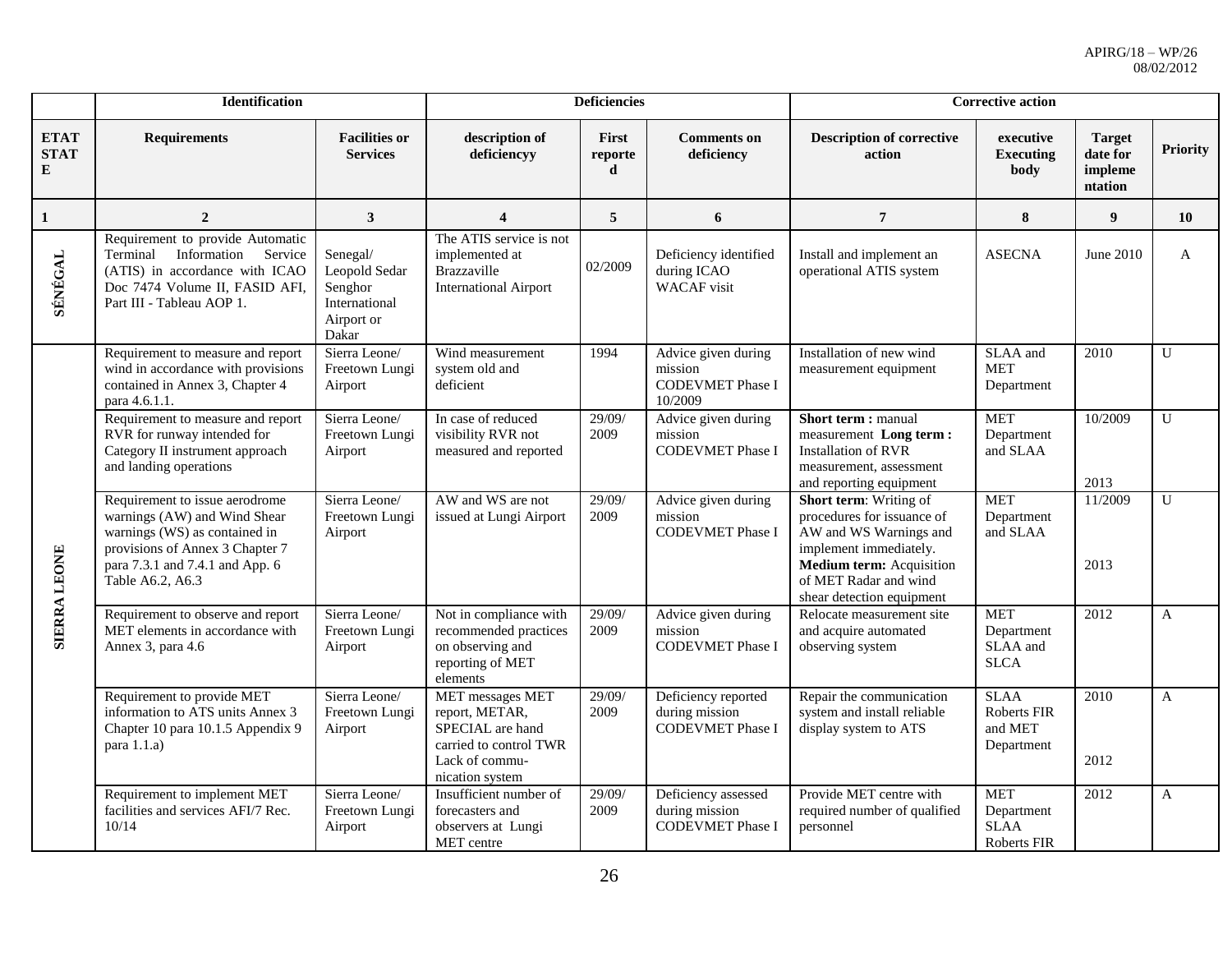|                             |                                                                                                                                                                                                                                                                                                                         |                                                                              | <b>Deficiencies</b>                                                                                                                                                                                                                               |                                      | <b>Corrective action</b>                                         |                                                                                                                                        |                                                                                                    |                                                   |                               |
|-----------------------------|-------------------------------------------------------------------------------------------------------------------------------------------------------------------------------------------------------------------------------------------------------------------------------------------------------------------------|------------------------------------------------------------------------------|---------------------------------------------------------------------------------------------------------------------------------------------------------------------------------------------------------------------------------------------------|--------------------------------------|------------------------------------------------------------------|----------------------------------------------------------------------------------------------------------------------------------------|----------------------------------------------------------------------------------------------------|---------------------------------------------------|-------------------------------|
| <b>STAT</b><br>E            | <b>Requirements</b>                                                                                                                                                                                                                                                                                                     | <b>Facilities or</b><br>services                                             | <b>Description</b><br>of Deficiency                                                                                                                                                                                                               | <b>Date</b><br>first<br>reporte<br>d | <b>Comments</b><br>on deficiency                                 | <b>Description of</b><br>corrective action                                                                                             | <b>Executing</b><br>body                                                                           | <b>Target</b><br>date for<br>imple-<br>mentation  | <b>Priority</b><br>for action |
| $\mathbf{1}$                | $\overline{2}$                                                                                                                                                                                                                                                                                                          | 3                                                                            | $\overline{\mathbf{4}}$                                                                                                                                                                                                                           | 5                                    | 6                                                                | $\overline{7}$                                                                                                                         | 8                                                                                                  | $\boldsymbol{9}$                                  | 10                            |
| <b>SIERRA LEONE</b>         | Requirement to use qualify WAFS<br>products for flight documentation<br>in accordance with provision<br>contained in Annex 3 Chapter 9<br>para 9.1.3, 9.1.6 and 9.3.1 and<br>FASID Table MET7                                                                                                                           | Sierra Leone/<br>Freetown Lungi<br>Airport                                   | No SADIS station at<br>Lungi Airport                                                                                                                                                                                                              | 29/09/<br>2009                       | Deficiency assessed<br>during mission<br><b>CODEVMET Phase I</b> | <b>Short Term: Use SADIS</b><br>FTP to acquire WAFS data<br>Acquisition of SADIS station                                               | <b>MET</b><br>Department<br><b>SLAA</b><br>Roberts FIR<br><b>SLAA</b><br><b>MET</b><br>Roberts FIR | 10/2009<br>2012                                   | A                             |
| <b>SOMA</b><br>LIA          | Situation unknown                                                                                                                                                                                                                                                                                                       | FIR Mogadishu                                                                |                                                                                                                                                                                                                                                   |                                      |                                                                  |                                                                                                                                        |                                                                                                    |                                                   |                               |
| <b>SWAZI</b><br><b>LAND</b> | Requirement to provide MET<br>reports to ATS Units (Annex 3,<br>Chapter 10, para 10.1.1)                                                                                                                                                                                                                                | Swaziland/Man<br>zini Matsapha<br>Airport<br>Associated<br><b>MET Office</b> | Provision of MET<br>reports to ATS units<br>deficient. No wind<br>displays in control<br>tower                                                                                                                                                    | 2004                                 | Advice was given on<br>mission                                   | Install a display<br>system for MET data<br>and information at<br>ATS units                                                            | DCA and<br><b>MET</b><br>Department                                                                | As soon as<br>possible                            | $\mathbf U$                   |
|                             | Requirement to provide<br>meteorological information to ATS<br>units and airport managers in<br>accordance with ICAO Annex 3,<br>App. 9, para. 1.1, 1.2 and 1.3                                                                                                                                                         | Togo, Lomé<br>International<br>Airport                                       | Aerodrome and wind<br>shear warnings (AD<br>WRNG and WS<br>WRNG) reports are<br>not displayed at ATS<br>units and at SALT.                                                                                                                        | 08/2010                              | Advice given during<br>the mission                               | Display the warning reports<br>AD WRNG and WS WRNG<br>at ATS units and at the SALT<br>premises                                         | <b>ASECNA</b><br>and<br><b>SALT</b>                                                                | December<br>June 2010                             | U                             |
| <b>TOGO</b>                 | Requirement to provide runway<br>visual range (RVR) assessments at<br>the touchdown and the mid-point<br>zones of the runway at Lomé<br>International Airport, intended for<br>Category II (ILS) instrument<br>approach and landing operations in<br>accordance with Annex 3, Chap. 4,<br>para. 4.6.3.4 b) and Togo AIP | Togo, Lomé<br>International<br>Airport                                       | Although the runway in<br>Lomé is equipped with<br>a Category II ILS, RVR<br>measurements are not<br>provided at the<br>midpoint zone of the<br>runway. In addition, the<br>existing RVR and cloud<br>base height sensors, are<br>not operational | 08/2010                              | Advice given during<br>the mission                               | Install RVR assessment<br>system at the mid point zone<br>of Lomé runway;<br>And repair existing RVR and<br>cloud base height sensors. | <b>ASECNA</b>                                                                                      | Before<br>December<br>2011<br>Before<br>June 2011 | A<br>$\mathbf{U}$             |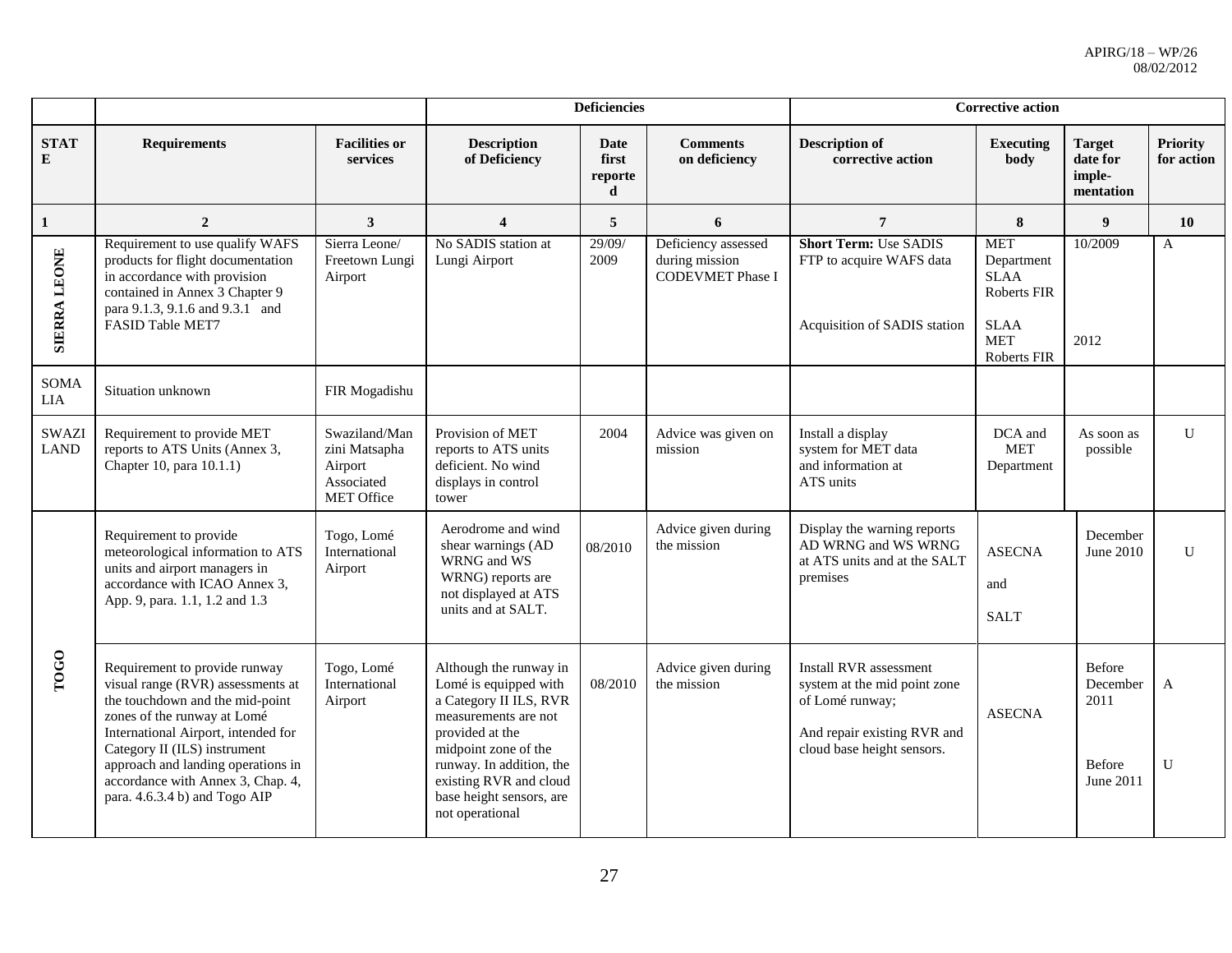|                  | <b>Identification</b>                                                                                                                             |                                                                  |                                                                                                                                                                                                           | <b>Deficiencies</b>                           |                                                                                       | <b>Corrective Action</b>                                                                                                                                                                                                                                        |                                                |                                               |                            |  |
|------------------|---------------------------------------------------------------------------------------------------------------------------------------------------|------------------------------------------------------------------|-----------------------------------------------------------------------------------------------------------------------------------------------------------------------------------------------------------|-----------------------------------------------|---------------------------------------------------------------------------------------|-----------------------------------------------------------------------------------------------------------------------------------------------------------------------------------------------------------------------------------------------------------------|------------------------------------------------|-----------------------------------------------|----------------------------|--|
| <b>STAT</b><br>E | <b>Requirements</b>                                                                                                                               | <b>Facilities</b><br><b>or</b><br>services                       | <b>Description</b><br>of Deficiency                                                                                                                                                                       | Date first<br>reported                        | <b>Comments</b><br>on deficiency                                                      | <b>Description of</b><br>corrective action                                                                                                                                                                                                                      | <b>Executing</b><br>body                       | <b>Target date</b><br>for imple-<br>mentation | Priori<br>ty for<br>action |  |
| 1                | $\overline{2}$                                                                                                                                    | $\mathbf{3}$                                                     | $\overline{\mathbf{4}}$                                                                                                                                                                                   | 5                                             | 6                                                                                     | $\overline{7}$                                                                                                                                                                                                                                                  | 8                                              | 9                                             | 10                         |  |
| TOGO             | Requirement to report<br>and issue surface wind<br>observation period<br>averaging in accordance<br>with Annex 3, App. 3<br>para. 4.1.3.1         | Togo, Lomé<br>International<br>Airport                           | The direct reading of<br>wind at the control<br>tower, provides<br>instantaneous<br>observations of wind<br>and the average<br>speed and wind<br>direction over<br>periods of 10 minutes<br>and 2 minutes | 08/2010                                       | Advice given<br>during the<br>mission                                                 | Arrange for the calibration of the wind<br>direct display systems in order that the<br>period of surface wind observations<br>averaging is 2 minutes on the displays of the<br>control tower and for MET<br>REPORT/SPECIAL messages, and 10mn in<br>METAR/SPECI | <b>ASECNA</b>                                  | Before June<br>2011                           | $\mathbf{U}$               |  |
|                  | 1)Implementation of<br>MET facilities and<br>services (Annex 3,<br>para 4.1.6)                                                                    | Zambia/L<br>usaka<br>Internation<br>al Airport                   | Inadequate level of<br>equipment<br>maintenance                                                                                                                                                           | 2002 and<br>missions of<br>2004 and<br>2007   | Equipment<br>remain<br>unserviceable for<br>a long time due to<br>lack of spare parts | Provide financial<br>resources including use of air navigation<br>charges which currently is not fully<br>available to the MET Department.                                                                                                                      | Zambia MET<br>Department<br>and<br><b>NACL</b> | As soon as<br>possible                        | U                          |  |
|                  | 2)Requirement to<br>provide MET<br>reports to ATS Units<br>(Annex 3, Chapter<br>10, para 10.1.1)                                                  | Zambia/L<br>usaka<br>Meteorolo<br>gical<br>Office                | Provision of MET<br>reports to ATS Units<br>deficient                                                                                                                                                     | $2002$ and<br>missions of<br>2004 and<br>2007 | Advice given<br>during<br>mission by<br>correspondence                                | Install display system of MET data to ATS<br>units                                                                                                                                                                                                              | <b>MET</b><br>Department                       | As soon as<br>possible                        | $\overline{U}$             |  |
| <b>ZAMBIA</b>    | 3)Requirement to<br>provide<br>meteorological data<br>and forecasts in<br>form of flight<br>documentation<br>(Annex 3, Chapter<br>3, para 3.3.2). | Zambia/L<br>usaka<br>Meteorolo<br>gical<br>Office                | Provision of MET<br>reports to ATS Units<br>deficient                                                                                                                                                     | 2002 and<br>missions of<br>2004 and<br>2007   | Advice given<br>during<br>mission and by<br>correspondence                            | Install appropriate<br>telecomms<br>equipment to receive<br><b>OPMET</b> information<br>and appoint<br>adequate trained<br>personnel                                                                                                                            | <b>MET</b><br>Department                       | As soon as<br>possible                        | $\mathbf{U}$               |  |
|                  | 4) Requirements for<br><b>SIGMET</b> information<br>(Annex 3 para 3.4.2 b, c,<br>d and add para. 7.1.1                                            | Zambia/Lusa<br>ka<br>Meteorologic<br>al watch<br>office<br>(MWO) | SIGMET not issued                                                                                                                                                                                         | 2007                                          | Advice given on<br>mission                                                            | Immediately provide training and issue<br><b>SIGMET</b>                                                                                                                                                                                                         | <b>MET</b><br>Department                       | As soon as<br>possible                        | U                          |  |